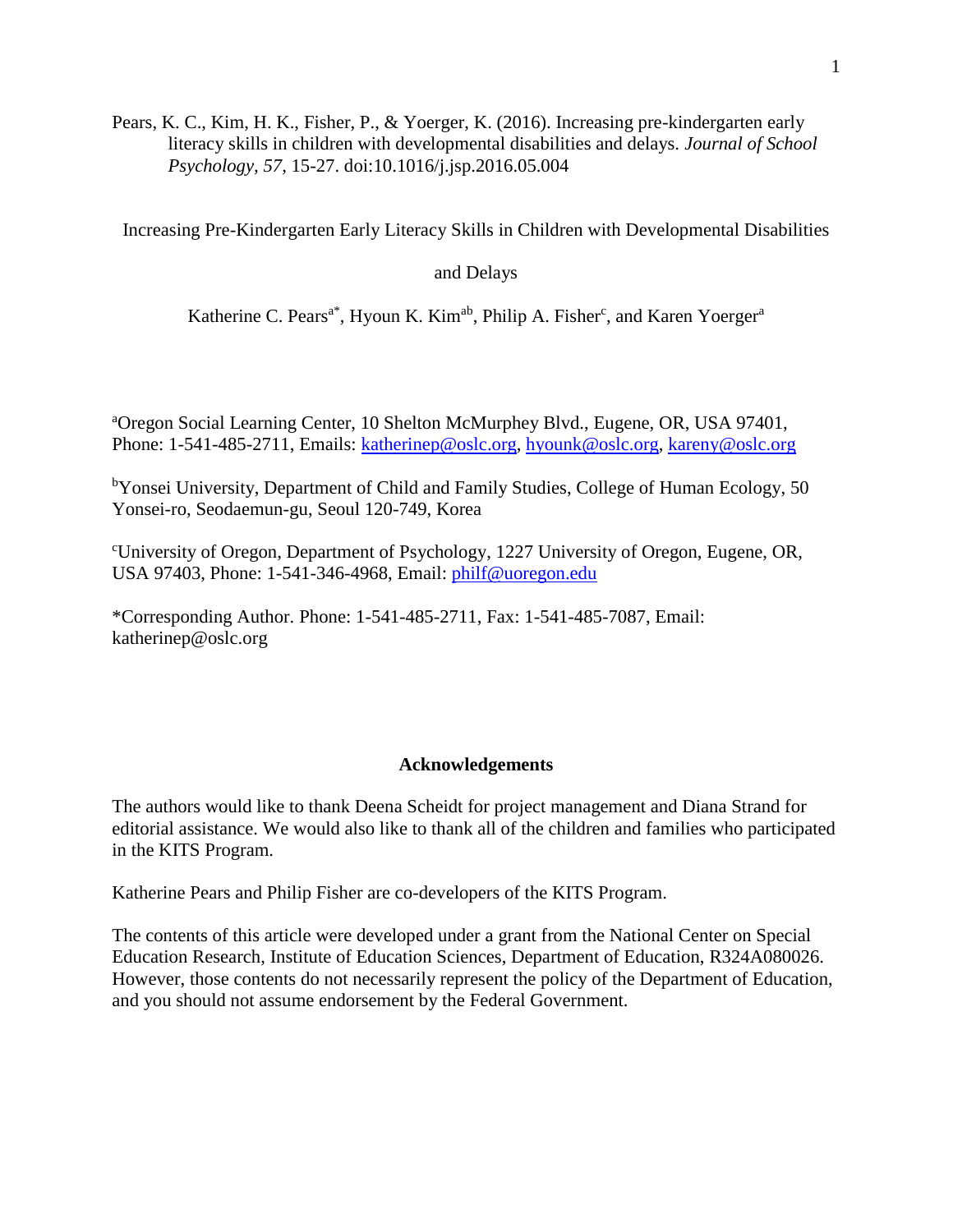#### **Abstract**

Two hundred and nine children receiving early childhood special education services for developmental disabilities or delays who also had behavioral, social, or attentional difficulties were included in a study of an intervention to increase school readiness, including early literacy skills. Results showed that the intervention had a significant positive effect on children's literacy skills from baseline to the end of summer before the start of kindergarten (*d* = .14). The intervention also had significant indirect effects on teacher ratings of children's literacy skills during the fall of their kindergarten year ( $\beta = .09$ ). Additionally, when scores were compared to standard benchmarks, a greater percentage of the children who received the intervention moved from being at risk for reading difficulties to having low risk. Overall, this study demonstrates that a school readiness intervention delivered prior to the start of kindergarten may help increase children's early literacy skills.

*Keywords:* school readiness, developmental delays, intervention, early literacy, randomized controlled trial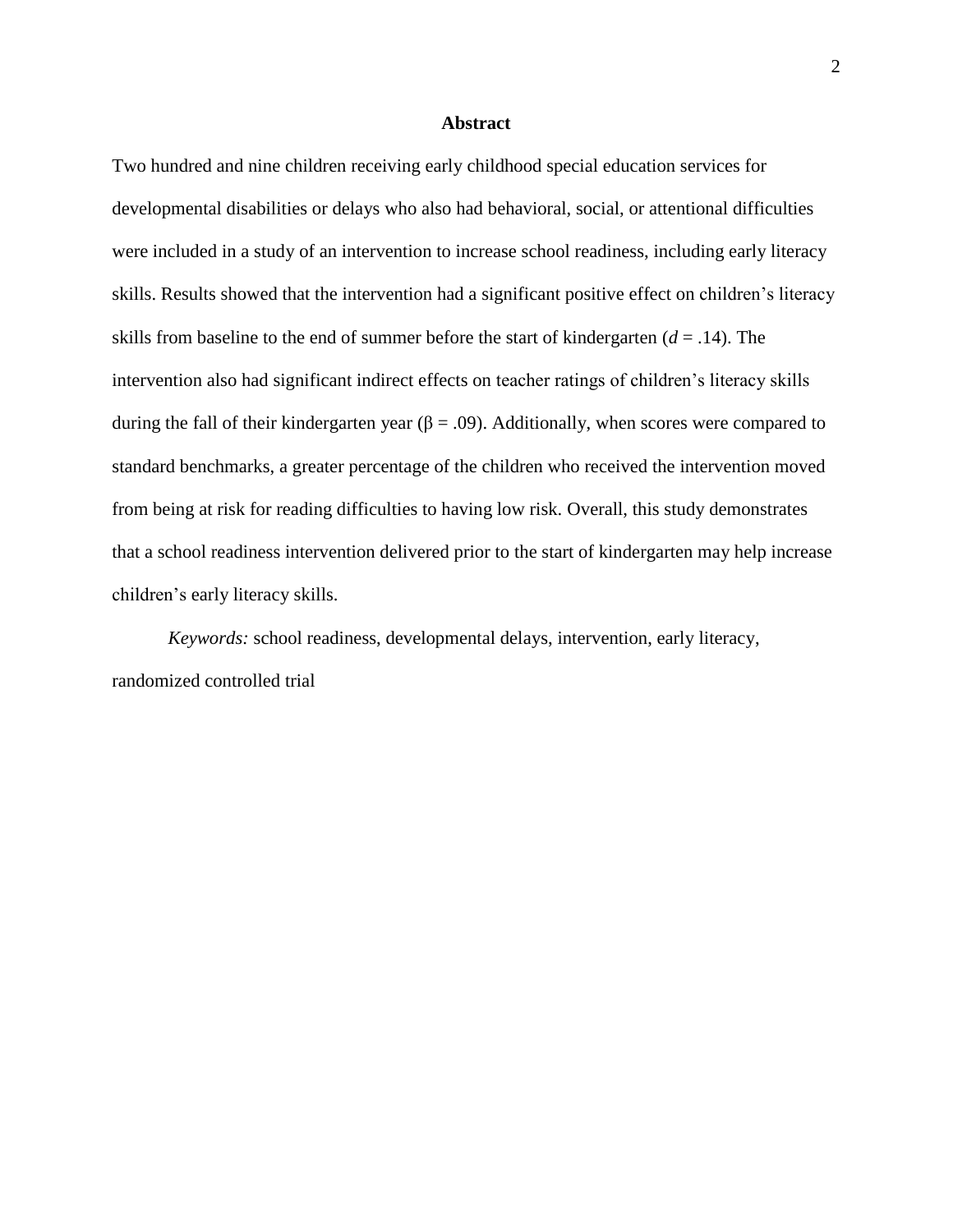# Increasing Pre-Kindergarten Early Literacy Skills in Children with Developmental Disabilities and Delays

Efforts to ensure that young children with developmental disabilities and delays receive early intervention have been central to federal education legislation for the past several decades and have stimulated the development of a range of Early Childhood Special Education (ECSE) services and supports (Gargiulo & Kilgo, 2011). One of the major goals of such early intervention is to reduce the need for special education services once children enter school, thus readying them to enter general education (Phillips & Meloy, 2012). For all children, school readiness skills are critical in determining academic and social success through the subsequent school years and even into adulthood (Campbell et al., 2008; Schweinhart et al., 2005). Among school readiness competencies, early literacy skills that form the foundation for reading may be particularly important to academic achievement (Torgesen, 1998) which is linked to social and behavioral adjustment in school (Bennett, Brown, Boyle, Racine, & Offord, 2003; Halonen, Aunola, Ahonen, & Nurmi, 2006). The promotion of those skills may thus be important to school psychologists working to prevent future difficulties for students. This study describes the results of an evaluation of the Kids in Transition to School (KITS) Program, an intervention designed to prepare children with developmental disabilities and delays with concurrent behavioral, social, or attentional problems for the transition to kindergarten. The KITS Program promotes critical early literacy skills among other school readiness abilities. (Because behavioral, social, and attentional problems all represent some difficulty with behaviors, we collectively refer to them as "behavioral problems".)

# **Early Literacy and School Readiness**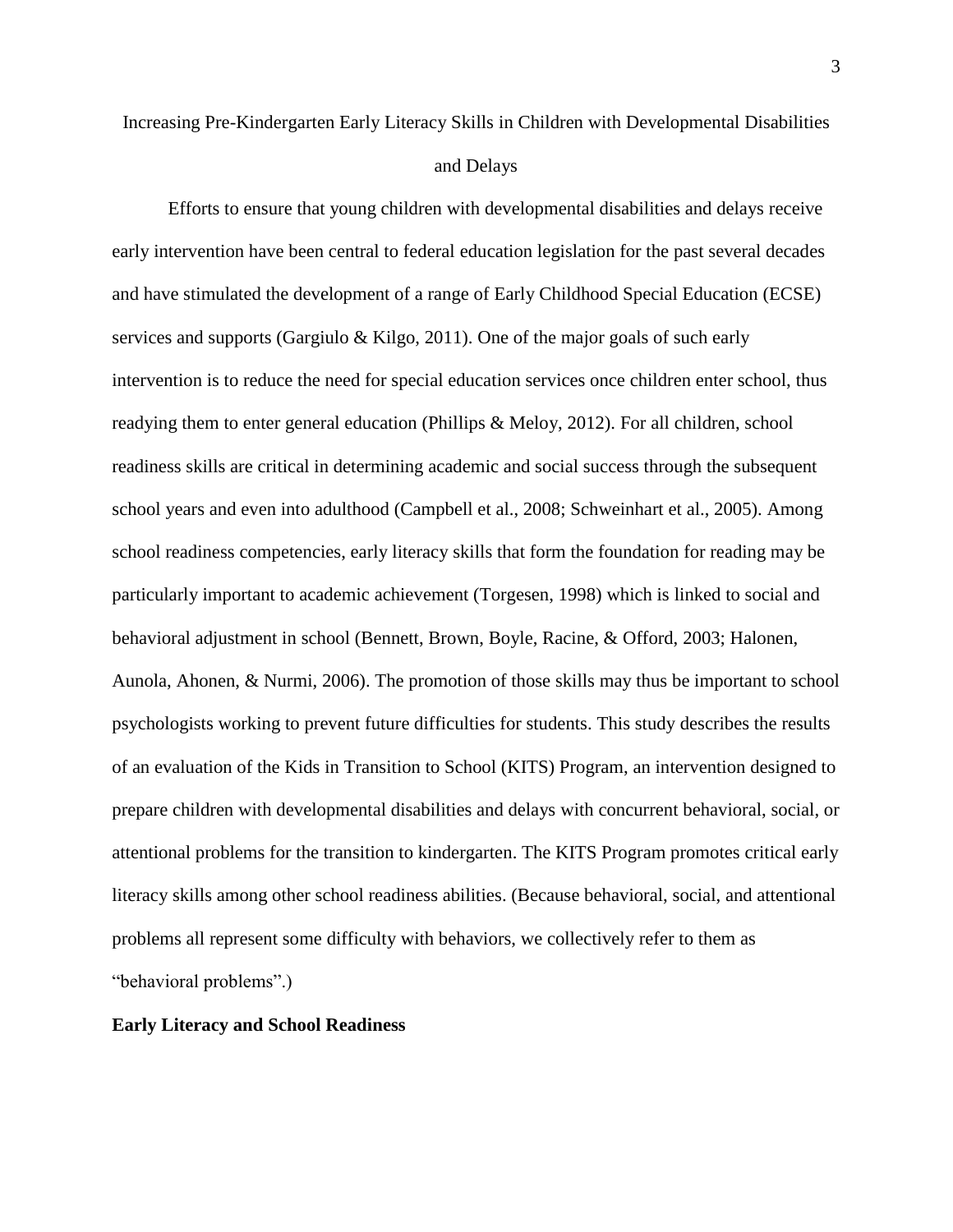Early literacy skills, such as knowing one's letters, letter sounds, and basic concepts about print, are the foundational skills for reading and represent an important component of school readiness. Children who begin school without these skills may struggle academically and, once they fall behind their peers, find it increasingly difficult to catch up (Torgesen, 1998). Early literacy skills positively predict (*r*s = .44 - .47) both reading and math achievement through elementary and middle school (Duncan et al., 2007). Poor reading ability has further been linked to behavioral difficulties at school (Halonen et al., 2006), and the long-term consequences of poor literacy include school drop-out, involvement in antisocial activities, and poor educational and occupational attainment (Bennett et al., 2003; Maughan, Gray, & Rutter, 1985). In the current study, we focused on several early literacy skills, including phonological and phonemic awareness, letter naming, and understanding of concepts about print. Phonological awareness (e.g., the understanding that words are comprised of a variety of sounds) and phonemic awareness (e.g., the ability to identify the distinct sounds in a word) are two of the strongest predictors of early reading skills (Schatschneider, Fletcher, Francis, Carlson, & Foorman, 2004). The ability to correctly identify letters is also a robust predictor of reading outcomes (National Institute for Literacy, 2009; Schatschneider et al., 2004). In addition, understanding concepts about print (e.g., left to right orientation, differentiation of words from pictures) is key to reading comprehension (National Research Council, 1998) and is associated with other early literacy skills such as phonological awareness (Levy, Gong, Hessels, Evans, & Jared, 2006) and letter identification (Diamond, Gerde, & Powell, 2008).

#### **Early Literacy Skills, Developmental Disabilities and Delays, and Behavior Problems**

Despite the critical importance of early literacy skills to reading and other academic outcomes, there is very little literature on these skills in children with developmental disabilities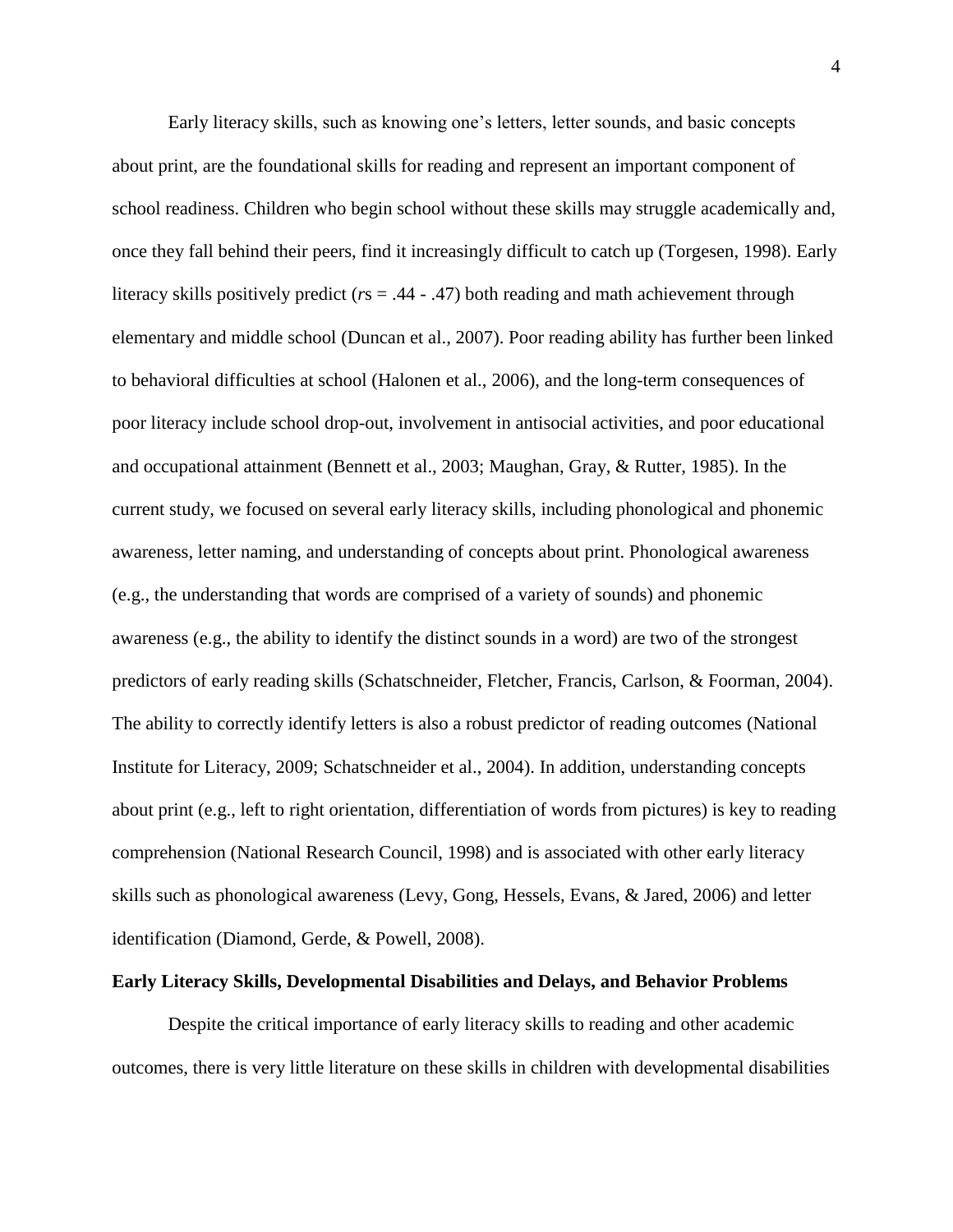and delays prior to school entry. One of the few studies of kindergarten readiness in children with developmental disabilities and delays found that  $58 - 96\%$  of the children, depending on disability category, were not demonstrating the skills that a child transitioning to kindergarten would need to be successful, and thus were "not ready" for the transition (Lloyd, Irwin, & Hertzman, 2009). Further, 62% of those children were performing below academic standards in reading when they were assessed again at fourth grade (Lloyd, et al., 2009). A better understanding of the early literacy skills of this group of vulnerable children is critical in order to help them to achieve later school success.

Among children with developmental disabilities and delays, those with behavioral or social difficulties are at the highest risk for a range of poor outcomes including low academic performance, low educational attainment, and early involvement in criminal activities (Trout, Nordness, Pierce, & Epstein, 2003). A number of studies, both in typically developing children and those with developmental disabilities, have found associations between reading ability and problematic behavior (Anderson, Kutash, & Duchnowski, 2001; Gray, Carter, Briggs-Gowan, Jones, & Wagmiller, 2014; King, Lembke, & Reinke, 2015; Morgan, Farkas, Tufis, & Sperling, 2008). Children with early behavioral difficulties, particularly inattention, are more likely to experience difficulties with early reading (Gray et al., 2014). Conversely, early reading difficulties appear to elevate a child's chances of developing problem behaviors over time (Morgan et al., 2008).

Particularly worrisome for children with developmental delays and behavioral difficulties are findings that deficits in skills essential to reading appear to increase with the severity of behavioral and/or social problems (Trout, Epstein, Nelson, Synhorst, & Hurley, 2006). Over time, while reading skills improve in children with disabilities but without behavioral problems,

5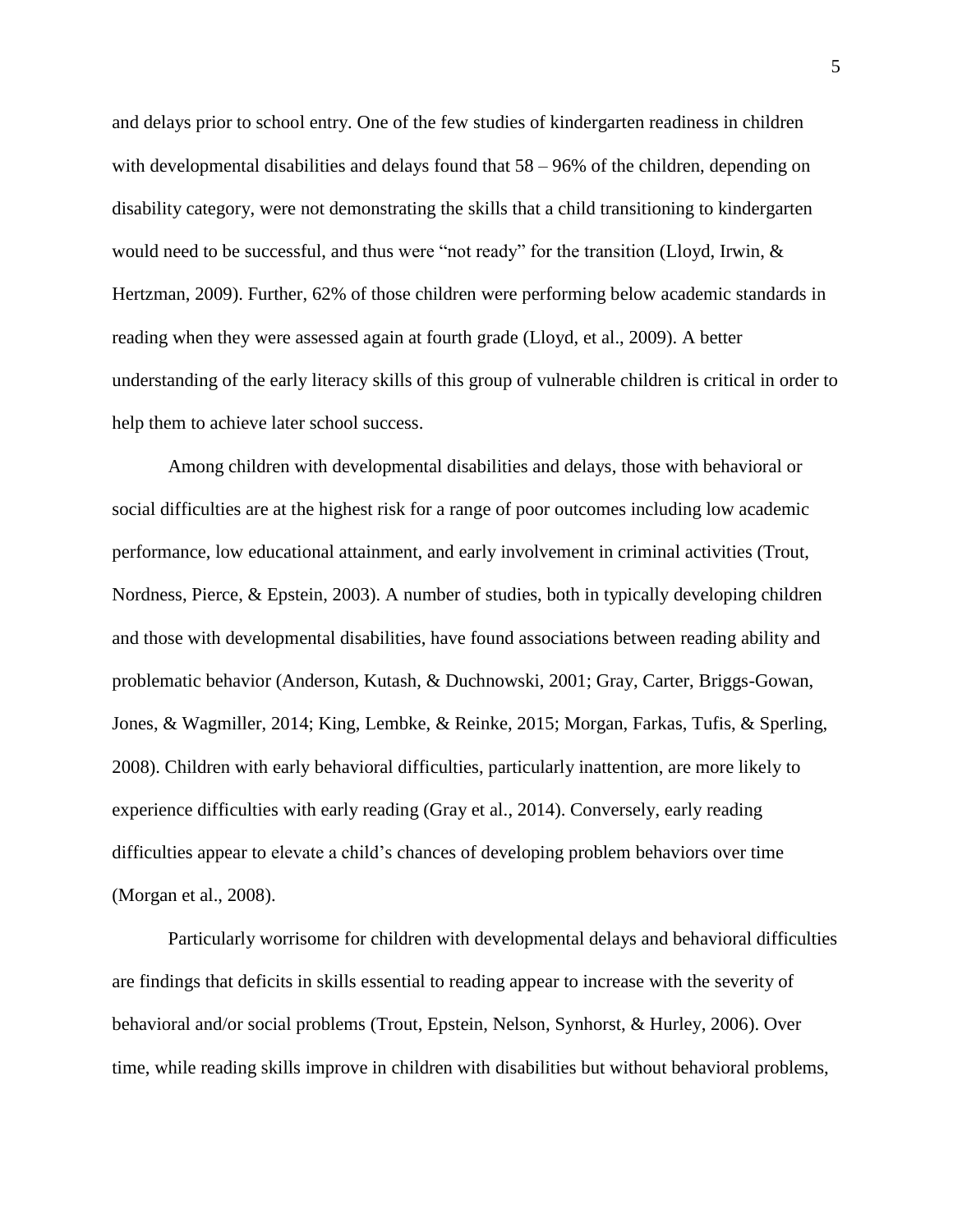children with concurrent behavioral issues do not show such gains (Anderson et al., 2001). Thus, children with developmental disabilities and behavioral problems may start school with worse skills than their peers and their resulting difficulties in reading may then exacerbate their behavioral problems. Increasing foundational reading skills through early intervention could help to prevent escalating academic and behavioral problems in these children.

#### **Improving Early Literacy Skills**

Although children with developmental disabilities and delays by law receive services to remediate those delays, only relatively recently has there been a move to make early literacy skills a specific focus of these services (Carta & Kong, 2007). Head Start programs are mandated to include children with developmental disabilities and delays and the recent Head Start Impact Study found that these children appear to benefit from Head Start in math and socio-emotional development (U.S. Department of Health and Human Services, Administration for Children and Families, 2010). Children with developmental disabilities and delays who attend universal and inclusive pre-kindergarten programs show increases in early literacy similar to those of their peers without disabilities (Phillips & Meloy, 2012). However, not all children with developmental disabilities and delays will have opportunities to attend Head Start or prekindergarten programs, as spaces in Head Start and other preschool programs are becoming increasingly limited and universal pre-kindergarten is not yet widely available (Annie E. Casey Foundation, 2014).

Perhaps one of the largest missed opportunities for many early intervention and early education programs is that many of them run on an academic year calendar. This creates a summer services gap during which the most vulnerable, highest-risk children may lose or fail to gain valuable skills (Alexander, Entwisle, & Olson, 2001), and children with special education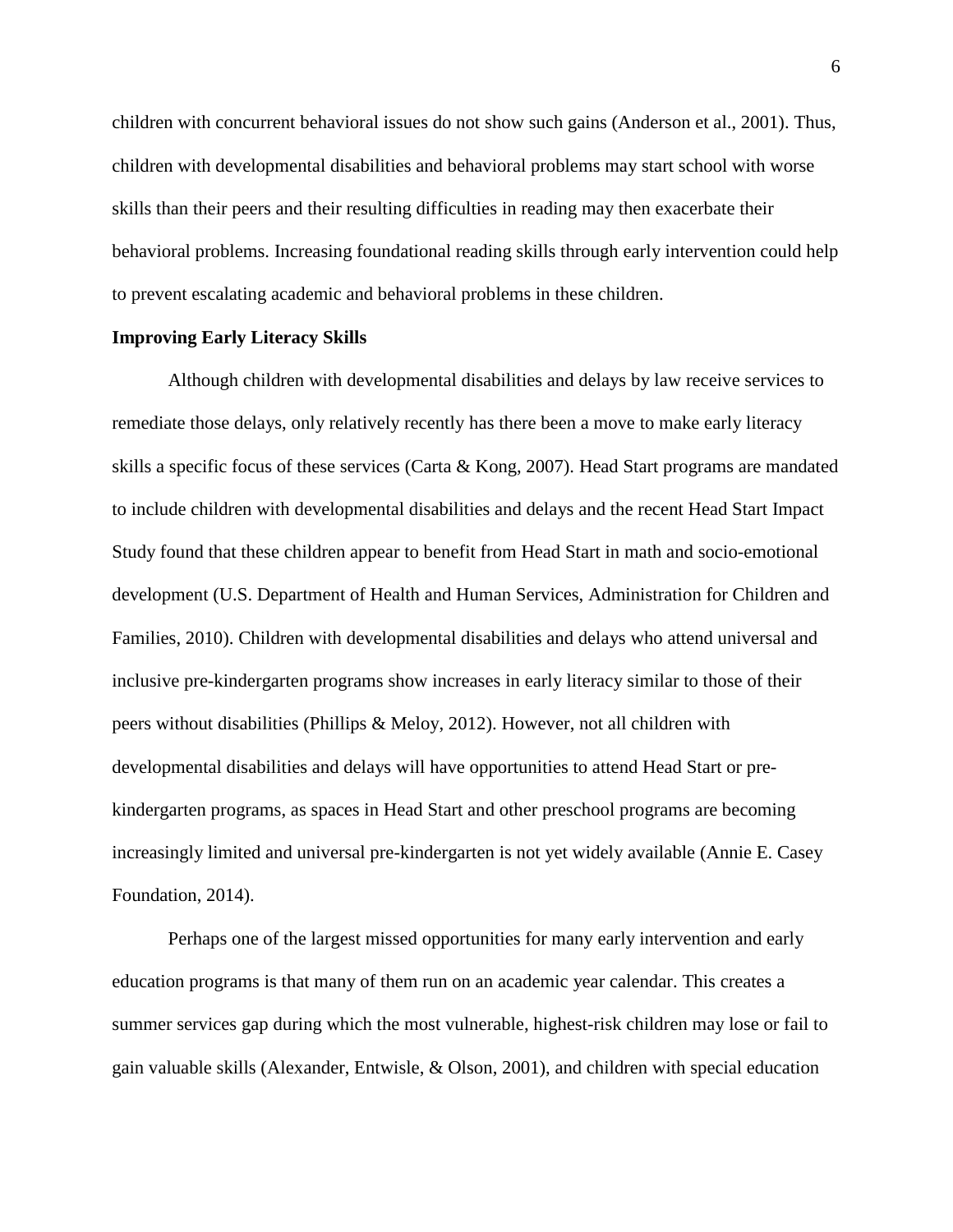needs may experience the largest losses (Allinder & Eicher, 1994; Patton & Reschly, 2013). Additionally, the transition into school seems to be an optimal time to intervene on school readiness (Pianta & Cox, 1999). As children's school readiness skills can make a critical difference to their academic and social progress (Duncan et al., 2007), programming to augment those skills and to fill any services gap just prior to school entry seems warranted, particularly because children with developmental disabilities and delays and behavioral difficulties are at such high risk for academic failure.

The KITS Program is a short-term, intensive school readiness intervention designed to fill the summer services gap and augment the school readiness skills of children at high risk for difficulties with academic and social adjustment to school. A central premise of the KITS Program is that through improving school readiness skills at the beginning of kindergarten, subsequent school functioning will be improved. To this end, one of the primary foci of the program is on developing early literacy skills such as letter recognition, phonological awareness, and concepts about print. Strengthening these skills just prior to school entry is likely to have positive effects since, as is noted above, early literacy skills are linked to better reading proficiency across the later school years (Duncan et al., 2007). The KITS Program also emphasizes increasing children's self-regulatory skills. These skills, which include children's ability to inhibit inappropriate responses (such as shouting out answers instead of raising their hands), to direct and sustain their attention, and to regulate the intensity of their emotional responses, have been linked to better reading later in school and even success in college (Blair & Razza, 2007; Hooper et al., 2011; McClelland, Acock, Piccinin, Rhea, & Stallings, 2013). Thus, the KITS Program works to promote positive school adjustment and longer-term reading achievement by increasing readiness skills.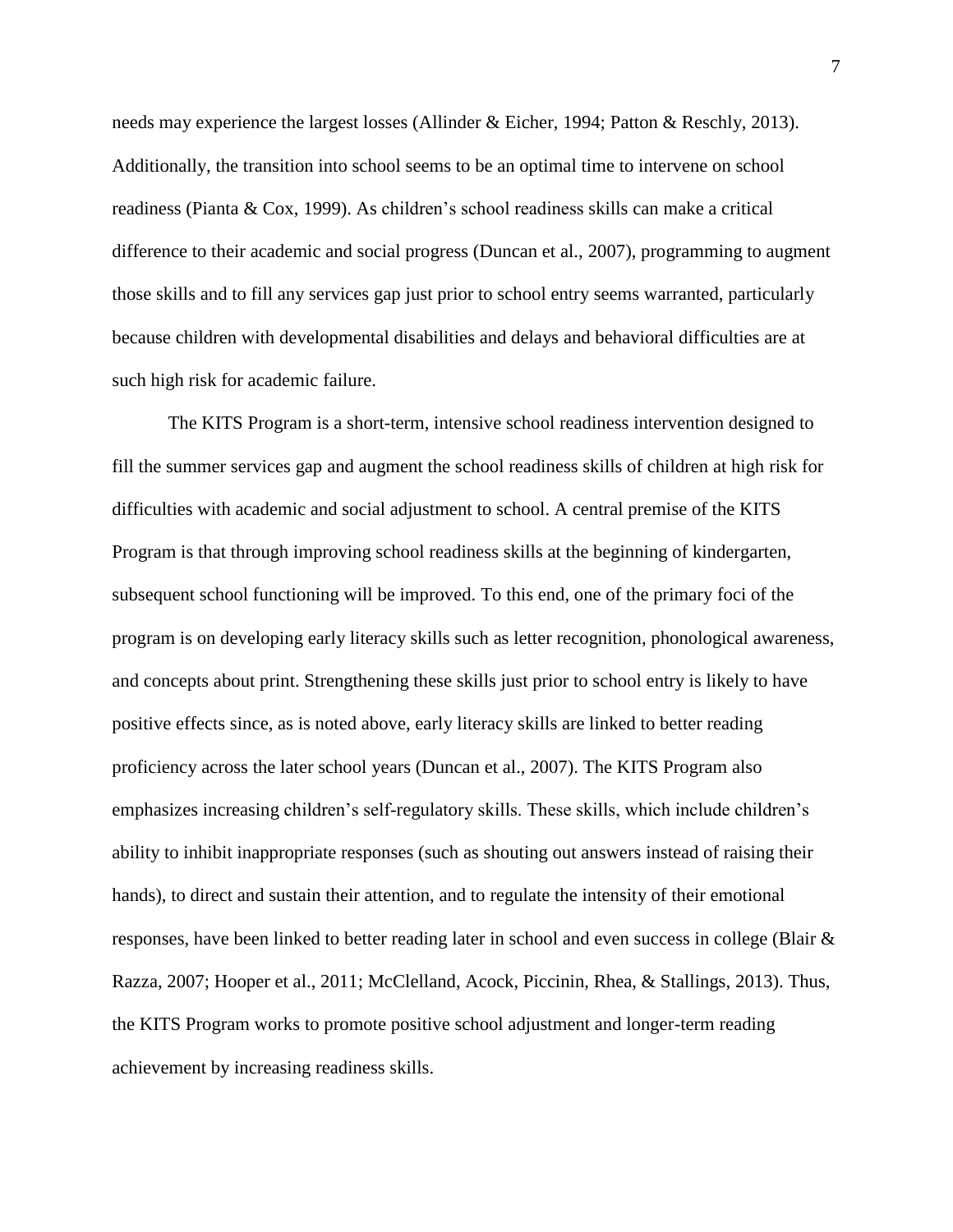As is noted above, the timing of the KITS Program is a key feature of the intervention. It is delivered during the summer before the transition to kindergarten (the school readiness phase) and the first 2 months of kindergarten (the transition/maintenance phase). Thus, KITS fills a critical summer services gap for many children and augments early intervention and ECSE services that they may have previously received. Another important feature of the KITS Program is its ecological validity. The program is conducted in a classroom with typical kindergarten rules and routines. This creates an opportunity for children to practice the skills and behaviors needed in kindergarten within an environment with a low student to teacher ratio (specifically 4:1 for the program). Thus, teachers can scaffold and positively reinforce children's use of their new skills. A third important feature of the intervention is the provision of high-density learning opportunities, meaning that as much time as possible within the curriculum is focused on learning activities specifically designed to enhance critical school readiness skills. Within many typical early learning settings, children might spend less than half of their time in instructional activities (Hamre & Pianta, 2007).

The KITS Program was originally tested in a randomized clinical trial with children in foster care, a population with high rates of developmental disabilities and delays as well as behavioral difficulties (Lightfoot, Hill, & LaLiberte, 2011; Slayter & Springer, 2011). Results from that trial showed significant positive effects on the children's literacy (including letter naming, phonemic awareness, and understanding of concepts about print) immediately before entry into kindergarten (Pears et al., 2013). Given the success of the program with a population that overlaps that of children with developmental disabilities and the need for programs to prepare children with developmental disabilities for school, a full-scale randomized efficacy trial of the program with these children was conducted. Results of the evaluation of effects on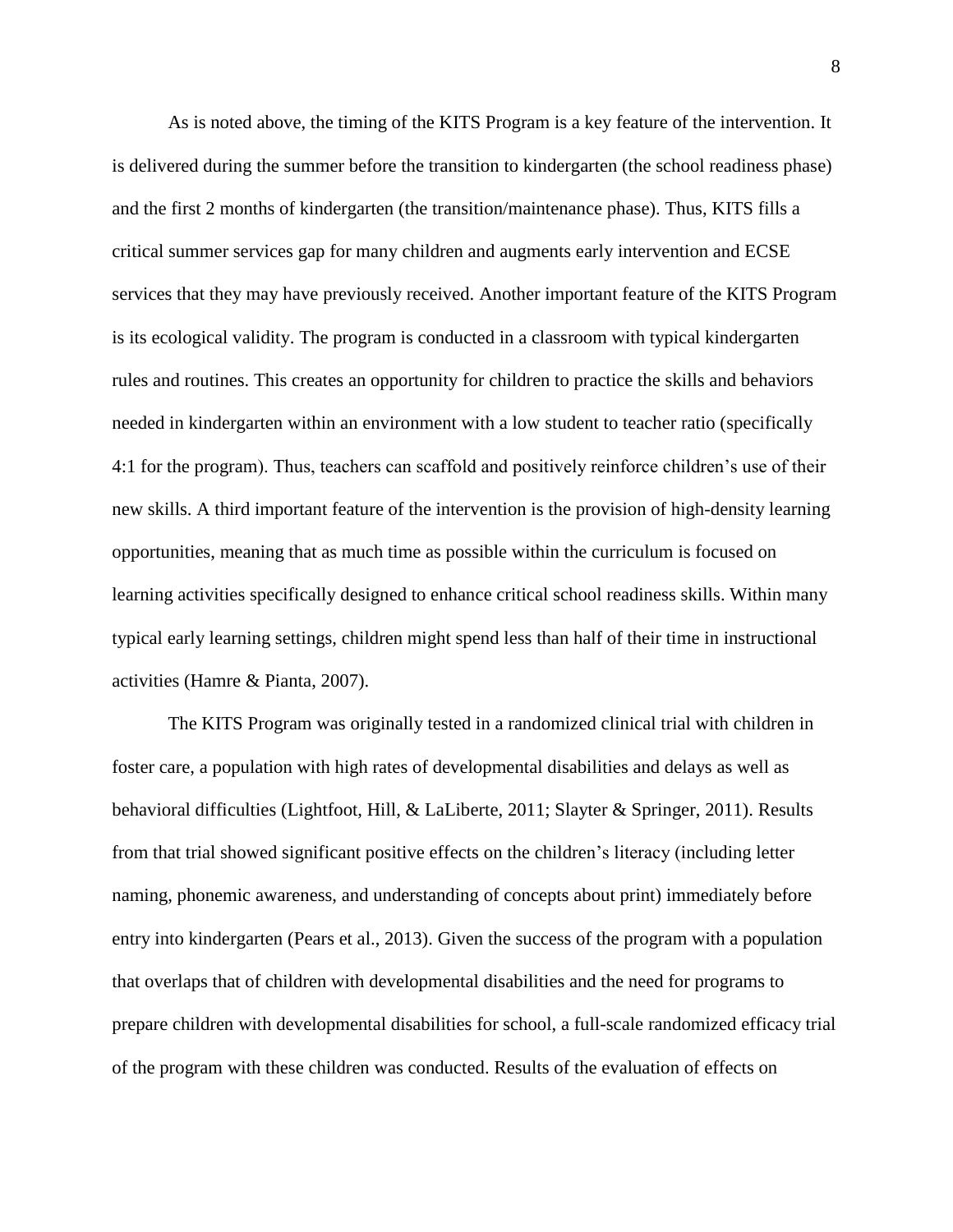children's early literacy skills are presented within the current study. The KITS Program also includes foci on self-regulatory and prosocial skills. In order to be able to examine multiple timepoints and informants, we have chosen to separately present intervention effects on different foci. A study of the intervention effects on self-regulation has shown positive impacts into kindergarten (Pears, Kim, Healey, Yoerger, & Fisher, 2015) for the same sample used in this study.

The current study had three goals. The first goal was to examine whether the KITS Program had direct effects on children's early literacy skills just prior to kindergarten entry, controlling for baseline skills. Based on results with children in foster care, we hypothesized that the intervention would have a significant positive effect on early literacy skills. The second goal was to examine the premise that by improving school readiness prior to kindergarten entry, kindergarten academic outcomes would be improved. Thus, we hypothesized that the intervention would indirectly positively affect literacy skills in kindergarten through earlier direct effects on pre-kindergarten skills.

There are a number of recent findings to suggest that we would find more modest effect sizes than those demonstrated in studies of longer-term interventions and interventions with typically developing children. Specifically, in a meta-analysis of the effects of summer interventions for general and high-risk students, Cooper and colleagues (2000) found a median effect size of .19, which would be considered modest according to standard measures of effect sizes (Cohen, 1988). Further, the study by Cooper and colleagues largely included typically developing children. An efficacy trial of a summer literacy program that specifically examined effects sizes for children with developmental disabilities found that those effect sizes were as much as 20% lower than those for typically developing children (Zvoch & Stevens, 2015). Thus,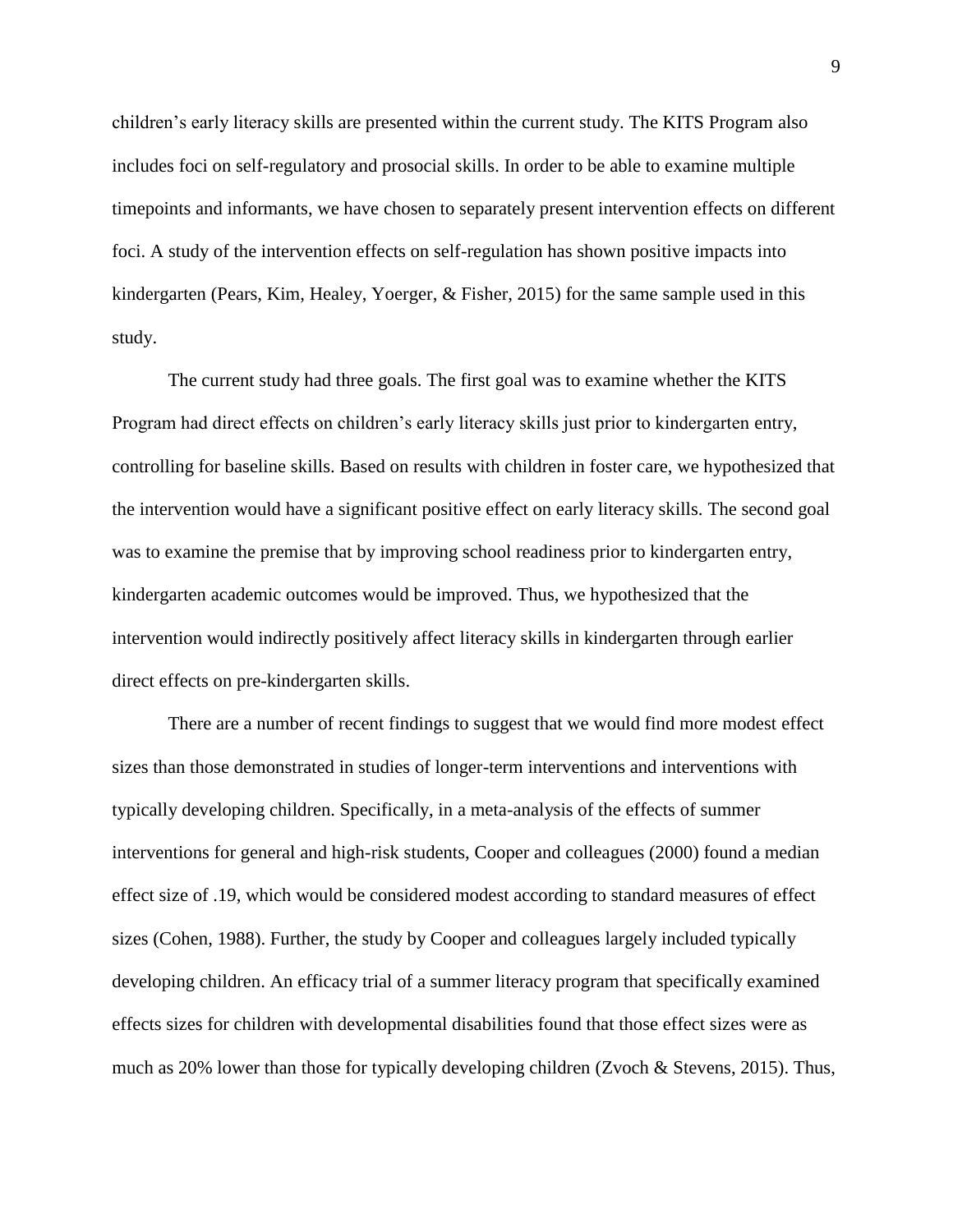there was a potential for the effect sizes found in the present study to be more modest than those seen with other children.

This led to our third study goal which was to answer recent calls to complement statistical representations of intervention effect sizes with descriptive information on intervention effects, including for example, changes in risk relative to standard benchmarks (Lipsey et al., 2012). Thus, we examined how the KITS Program affected the children's risk for reading failure as measured by benchmarks based on the general population. We hypothesized that the intervention would be associated with greater increases in the percentages of children considered to be at low risk for reading difficulties. However, since the benchmarks were created for the general population of children, we did not expect the intervention to bring all of the children into a low-risk group.

#### **Method**

#### **Participants**

Two hundred and nine children and their families were recruited in 4 yearly cohorts of 50-55 children and their families through the county public agency responsible for Early Intervention and Early Childhood Special Ed (EI/ECSE) services for young children. Each year, the parents of all of the children transitioning to kindergarten received a letter explaining that their children would be screened for study participation and were given opportunities to opt-out of the process. To be eligible for study participation the child had to be receiving ECSE services and to have been rated to have behavioral difficulties as follows: First the children's ECSE service coordinators completed an initial rating questionnaire on which they indicated whether the child had behavioral, social, and/or attentional difficulties that would interfere with his or her adjustment to kindergarten (scored "1" if the child had such difficulties). Second, if the child had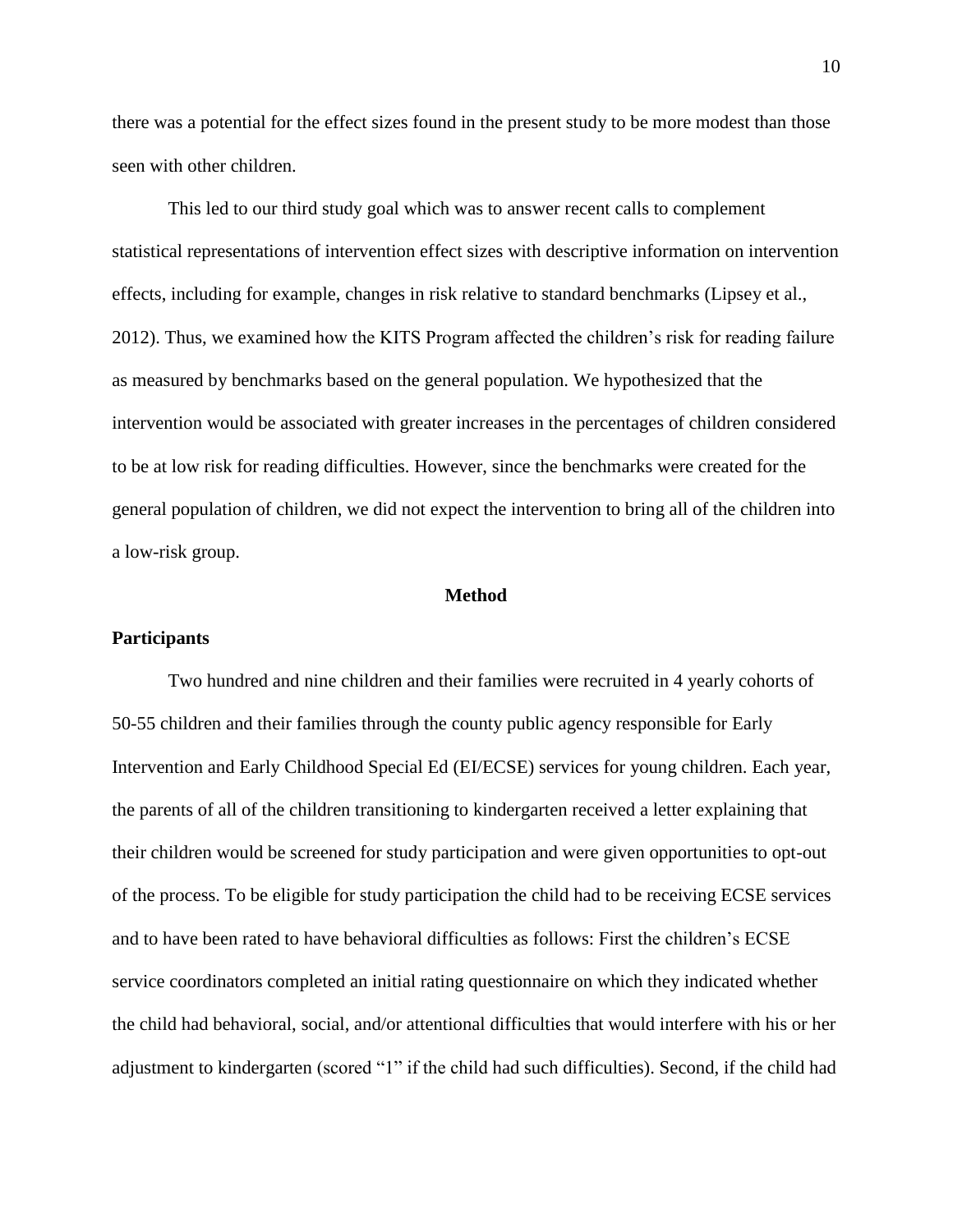such difficulties, the service coordinators completed three subscales of the Early Screening Project (ESP; Walker, Severson, & Feil, 1995), an empirically-based screening measure for significant behavior problems in 3- to 6-year-olds. The scales included the 16-item Critical Events scale (measuring the occurrence/nonoccurrence of events indicative of behavior problems; e.g., "steals," "is self-abusive"), the 9-item Aggressive Behavior scale (measuring frequency of aggressive behaviors; e.g., "physically assaults adults," "has tantrums"), and the 9 item Maladaptive Behaviors scale (measuring frequency of antisocial and nonsocial behaviors; e.g., "refuses to participate in games and activities with other children during free (unstructured) play," "behaves inappropriately in class when directed (shouts back, defies teacher, etc.)). Prior research employing the ESP has found high interrater and test–retest reliability and concurrent validity with other measures of aggressive, disruptive, and externalizing behaviors (Feil et al., 2005; Feil & Walker, 1995; Feil, Walker, Severson, & Ball, 2000). Clinical cut-off scores indicate if the child is considered to be *at risk* for behavior problems and a measure of the overall risk severity may be calculated by totaling the number of subscales (0–3) on which the child exceeds the at-risk clinical cut-off score. Overall risk severity correlates positively with other measures of externalizing behaviors (Feil et al., 2000). For each child, an overall risk severity score was calculated from their ESP scores. This overall risk severity score was then summed with the service coordinators' initial rating of the child's difficulties to produce a final behavioral risk score*.* All children with a final behavioral risk score of 1 or greater were eligible for the study.

Exclusion criteria for the study included the following: hearing or vision impairment that would limit participation in the assessment or intervention protocols, IQ below 70, not being a monolingual or bilingual English speaker, being in a foster placement, or receiving full-time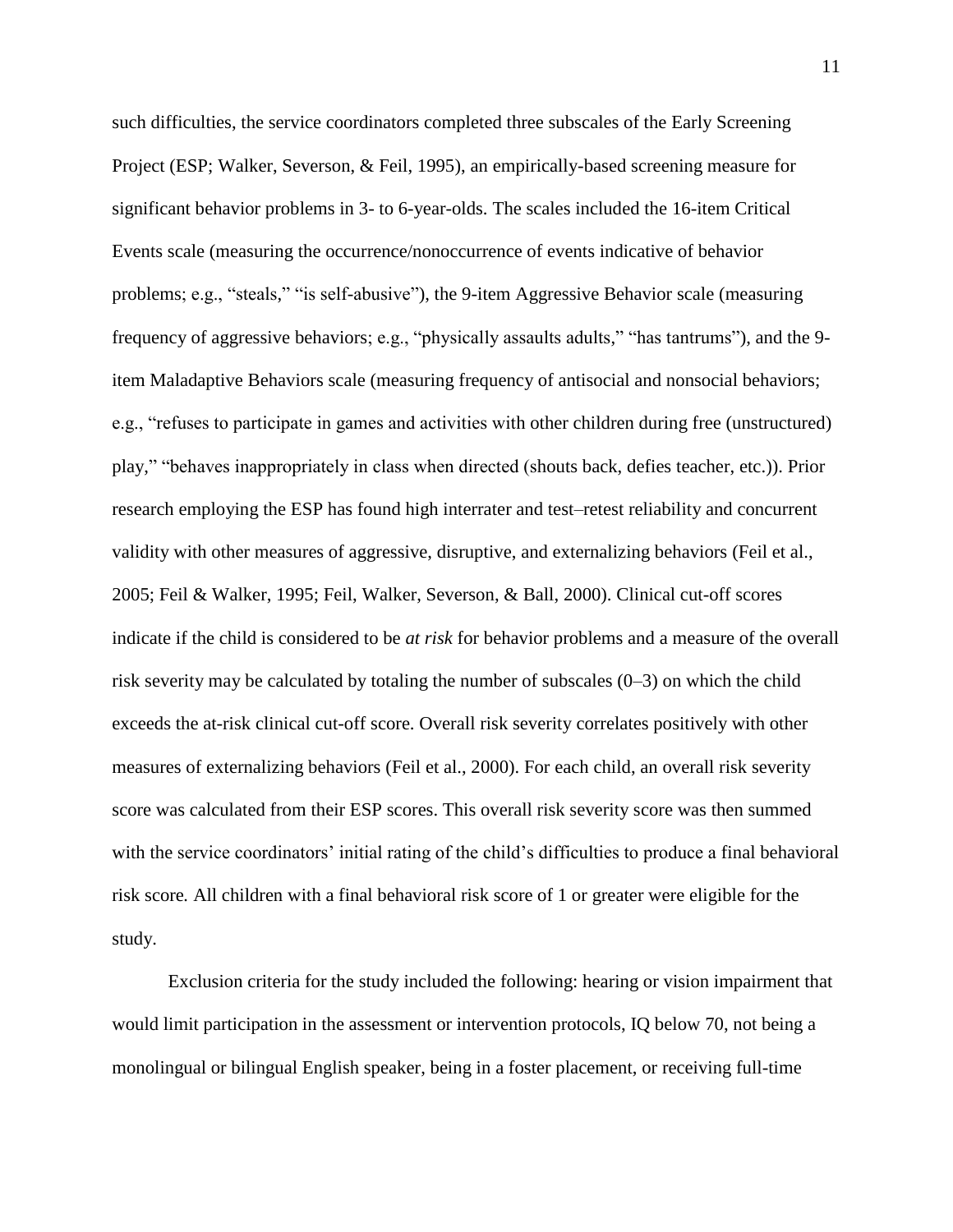(12+ hours/week) ECSE services in the summer (since most of these families opted for the ECSE services over the KITS Program and KITS is designed to fill a summer services gap).

A project staff member set up a home visit with eligible families to explain the project and obtain informed consent. Figure 1 shows the flow of participants through the recruitment and randomization process. Of the 392 eligible families, 18 were found to be ineligible when they were contacted (i.e., they did not meet the criteria for eligibility but that was not apparent from the information that we had received at screening; for example, in some cases, families had not told their ECSE coordinators that they were not planning to enroll their children in kindergarten in the fall). Of the remaining families, 225 (60%) agreed to participate. After parental consent was obtained, the families were randomized to the KITS intervention or to the services-as-usual (SAU) group. There were no significant differences on child gender, age, ethnicity, disability diagnosis, or final behavioral risk score between the families who agreed to participate and those who chose not to participate or respond. Of the 225 families who initially agreed to participate, 16 dropped from the study before they completed any of the assessments. This left 209 participating families. Families who dropped out of the study were not significantly different than those who continued to participate on child gender, age, ethnicity, disability diagnosis, or final behavioral risk score. There were no significant differences in the attrition rates between the KITS and SAU groups.

The demographic characteristics and the mean scores on the ESP for the 209 participating children and families (KITS group  $= 107$ ; SAU group  $= 102$ ) are shown in Table 1. There were no significant differences between the two groups on any of the variables. The larger proportion of boys in the sample was expected, as the rates of behavioral difficulties are generally higher in boys (American Psychiatric Association, 1994).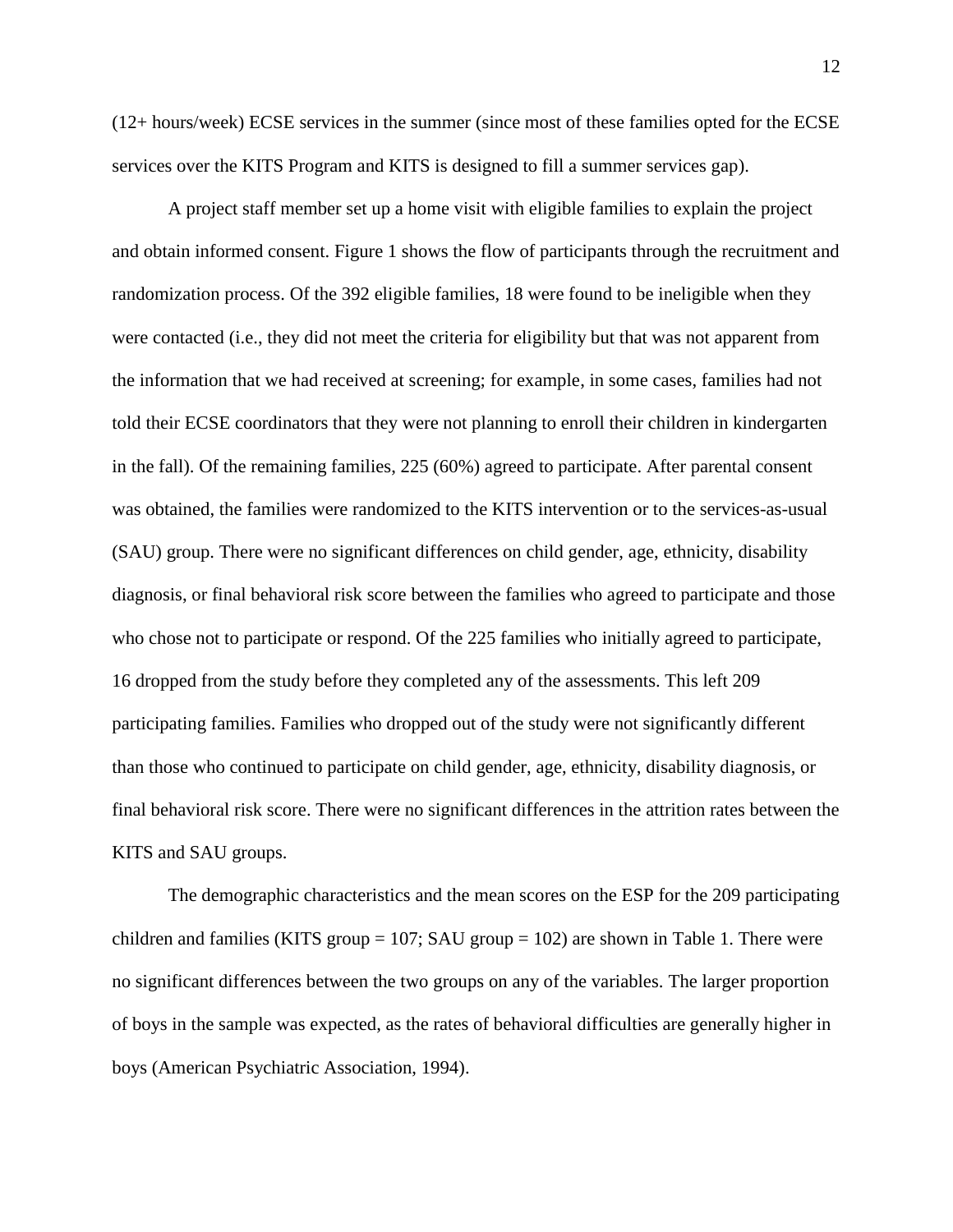## **Study Design and Procedures**

**Data collection procedures.** The children and their parents visited the research center to complete a 60-90 minute interview at the beginning of the summer prior to the start of any intervention activities (Time 1 [T1]) and at the end of the school readiness phase of the intervention just prior to the start of school (Time 2 [T2]). Children completed standardized tests and parents completed semi-structured interviews and questionnaires. Teachers completed questionnaires approximately 2 months after the children began school at the end of the transition/maintenance phase of the intervention (Time 3 [T3]). Only teacher data could be utilized for outcomes at T3 because, in order to reduce assessment burden, neither children nor their parents completed measures at this timepoint. All data collection procedures were approved by the Institutional Review Board of the research center at which the study was conducted.

**Intervention protocol.** The KITS intervention occurred during the 2 months prior to kindergarten entry (school readiness phase) and the first 2 months of kindergarten (transition/maintenance phase). The intervention consisted of two primary components: a 24 session school readiness group for the children (2 hours twice weekly in the school readiness phase, 16 sessions; 2 hours once weekly in the transition/maintenance phase, 8 sessions) focused on promoting early literacy and social-emotional skills and an 8-session parent group (2 hours every 2 weeks; 4 sessions in each intervention phase) focused on promoting parent involvement in early literacy and school. Morning and afternoon group sessions were available. Families picked the most convenient time slot and then attended all groups at that time.

**School readiness group structure and curriculum.** Similar to a typical kindergarten schedule, the school readiness group sessions had a highly structured, consistent routine with many transitions between activities. Groups were held in center- or school-based classrooms.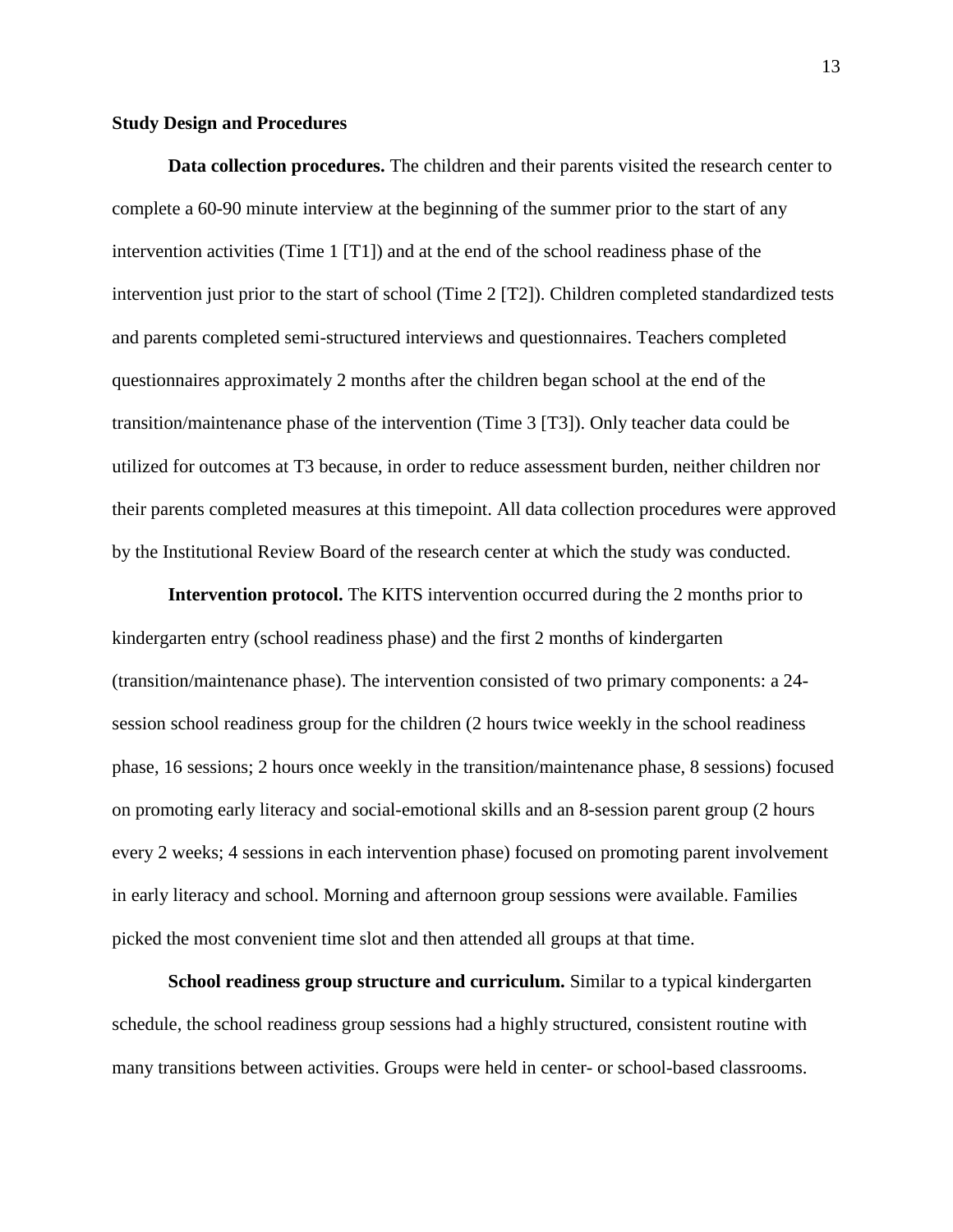The manualized school readiness group curriculum covered three skill areas identified in prior research as being associated with later school outcomes: early literacy skills (e.g., letter names, phonological awareness, conventions of print, and comprehension), prosocial skills (e.g., reciprocal social interaction, social problem-solving, and emotion recognition), and selfregulatory skills (e.g., handling frustration and disappointment, controlling impulses, following multistep directions, listening, and making appropriate transitions). The curricular objectives were clearly specified for each session by skill domain. Skills were introduced at circle time lessons. The daily activities (e.g., art projects, dramatic activities) were designed to practice the session skills. For example, the early literacy activities included a letter of the day, a poem of the week, and storybook and dramatic activities. For the letter of the day activities, children were introduced to a new letter of the day, the teachers helped the children to produce the sound of the letter, children indicated whether a pictured object began with the letter and then produced their own words starting with the sound, thus reinforcing letter naming and letter-sound knowledge. Subsequent early literacy activities then incorporated that letter. The teachers and children also read the poem of the week together, with teachers asking children questions to reinforce concepts about print such as: "Where should I start to read?". To increase phonological awareness, teachers encouraged children to find the words that rhyme. Children also searched within the poem for instances of the letter of the day. A lead teacher and two assistant teachers conducted the school readiness groups that consisted of 12–15 children. The low child-to-staff ratio allowed the teachers to provide children with high levels of support and feedback.

**Parent group structure and curriculum.** The parent group meetings were held at the same time as the school readiness groups, and were led by a facilitator and an assistant. The manualized parent curriculum included foci on skills relevant to the kindergarten transition (e.g.,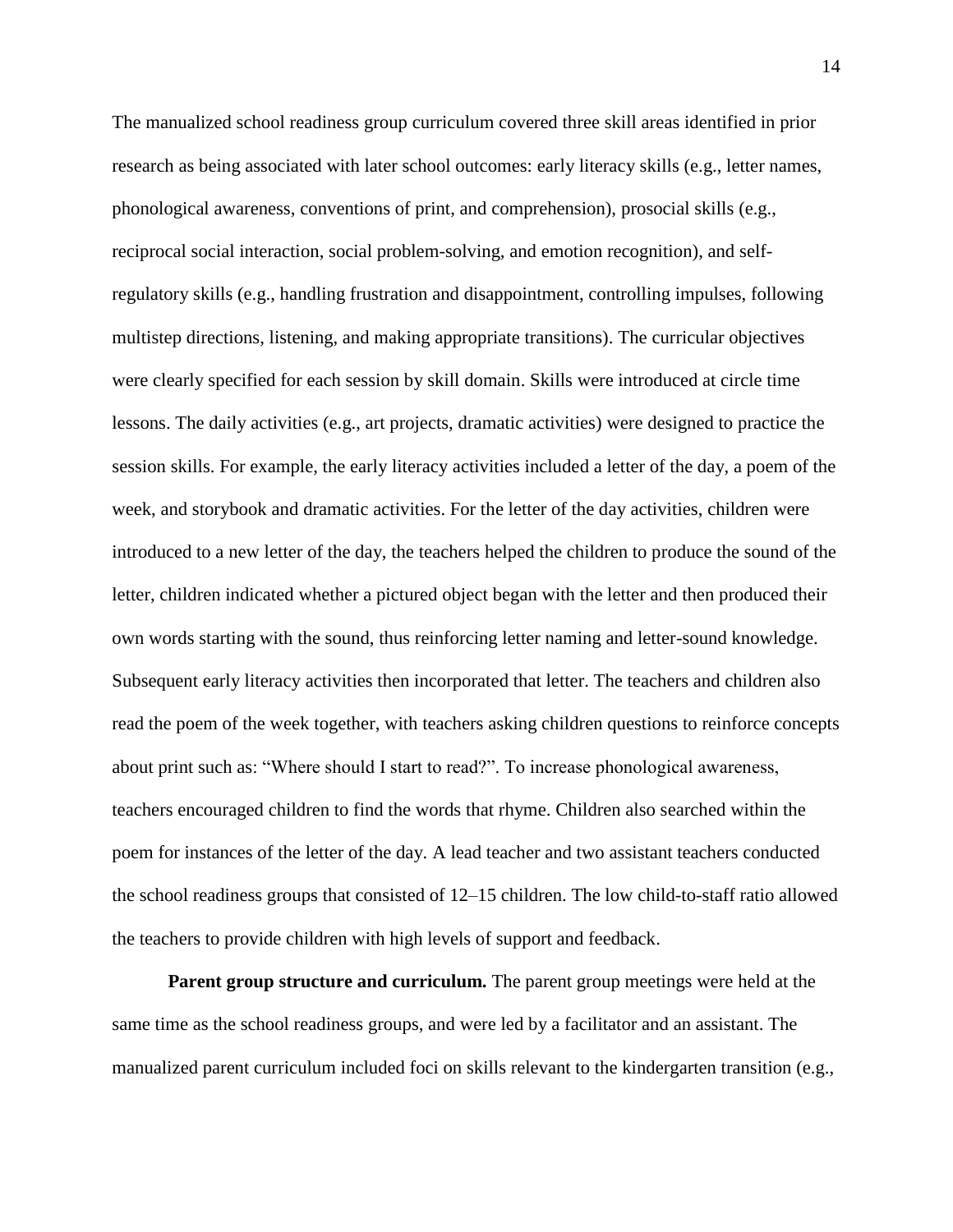helping children to develop their early literacy skills, developing routines around school activities, preparing children for the kindergarten transition, home–school collaboration, and behavior management skills). Each group session focused on a specific topic although sessions built on topics from previous weeks. The facilitators presented information, led structured group discussions of the materials, and addressed questions and concerns. Skill acquisition was reinforced via role-plays and opportunities to practice. Because parents were often working during the day and would thus not be able to participate in the groups, we provided curriculum content during home visits (or a phone call if necessary) for any groups that parents missed. In order to remove potential barriers to attendance (such as the need for child care for siblings of the participating child), we offered free child care, food, and aid with transportation to parents on days that the parent group met as well as a raffle at each group meeting for gift cards to local stores.

The children and parents received supplemental materials to support the implementation of new skills. These included weekly homework assignments for the children, home practice activities for the parents, and Home–School Connection newsletters outlining the school readiness group topics for the week. At weekly intervention team meetings, the progress of individual families within the three school readiness domains was discussed, and strategies to address any specific literacy or behavioral needs within the broader curriculum were planned.

**Intervention staff training.** The KITS school readiness group teachers and parent group facilitators completed a standardized 40-hr training program. The curriculum and the behavior management strategies used by the school readiness group teachers were manualized as was the parent group curriculum. Teachers and facilitators were consistent across sessions of the school readiness and parent groups within a cohort except in cases of unavoidable absences. The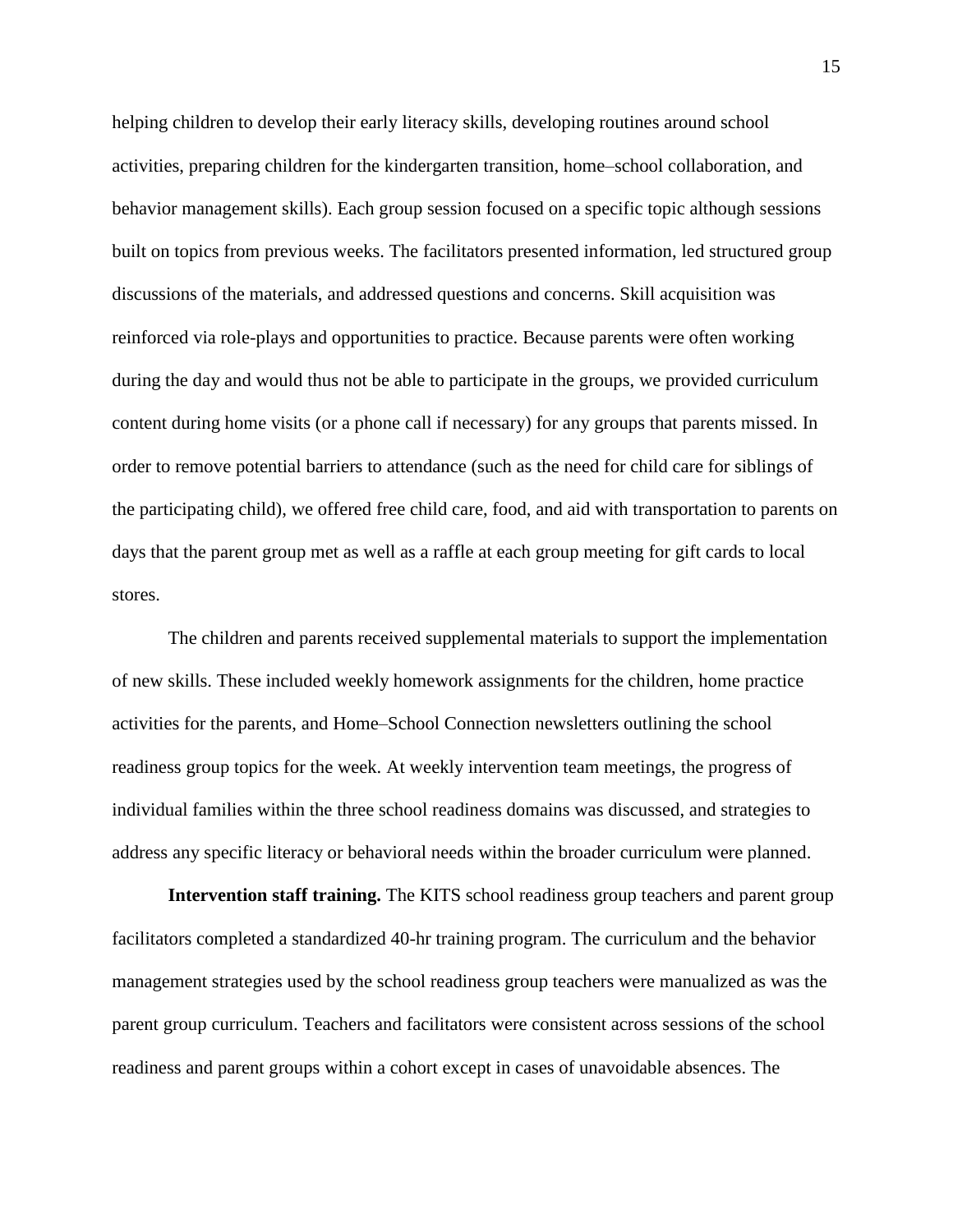standardization of the KITS Program curricula, training, and teaching and behavior management models allowed for training multiple teachers who could implement the curriculum with high fidelity (see fidelity of implementation section below).

**Fidelity of implementation.** Implementation fidelity for both the school readiness groups and the parent workshops was determined in vivo or via videotape by coding the presence or absence of key elements of the curricula. All of the school readiness groups and parent workshops were coded, except in cases in which the groups were not videotaped due to either mechanical or human error. Coders were trained on the curriculum and elements of behavior management and group process by the lead trainer for the program. For the school readiness groups ( $n = 188$ ), the teachers covered all the curricular elements (e.g., introducing the letter of the day, presenting the correct social skill) 98% (range  $= 50-100\%$ ) of the time. In the parent workshops  $(n = 55)$ , the curricular elements (e.g., presenting the correct topic of the day, asking for examples of child behaviors when indicated) were covered 92% (range  $= 67-100\%$ ) of the time. Additionally, coders rated whether the teachers and parent workshop facilitators implemented key behavior or group management strategies (e.g., "Pre-taught expectations", "Ignored or re-directed child non-compliance" for the playgroups and "engaged parents in conversation" and "redirected conversations when necessary" for the parent workshops) on a 3 point scale: 1 'did not occur', 2 'sometimes occurred', and 3 'regularly occurred'. On average, teachers received a rating of 2.94 (range = 2.13–3.00) and the parent group facilitators received a rating of 2.85 (range  $= 2.33 - 3.00$ ), indicating that they used the behavioral management strategies almost all of the time.

Twenty percent of the sessions were double-coded in order to compute inter-rater reliability for the implementation fidelity coding. Other studies using observations to code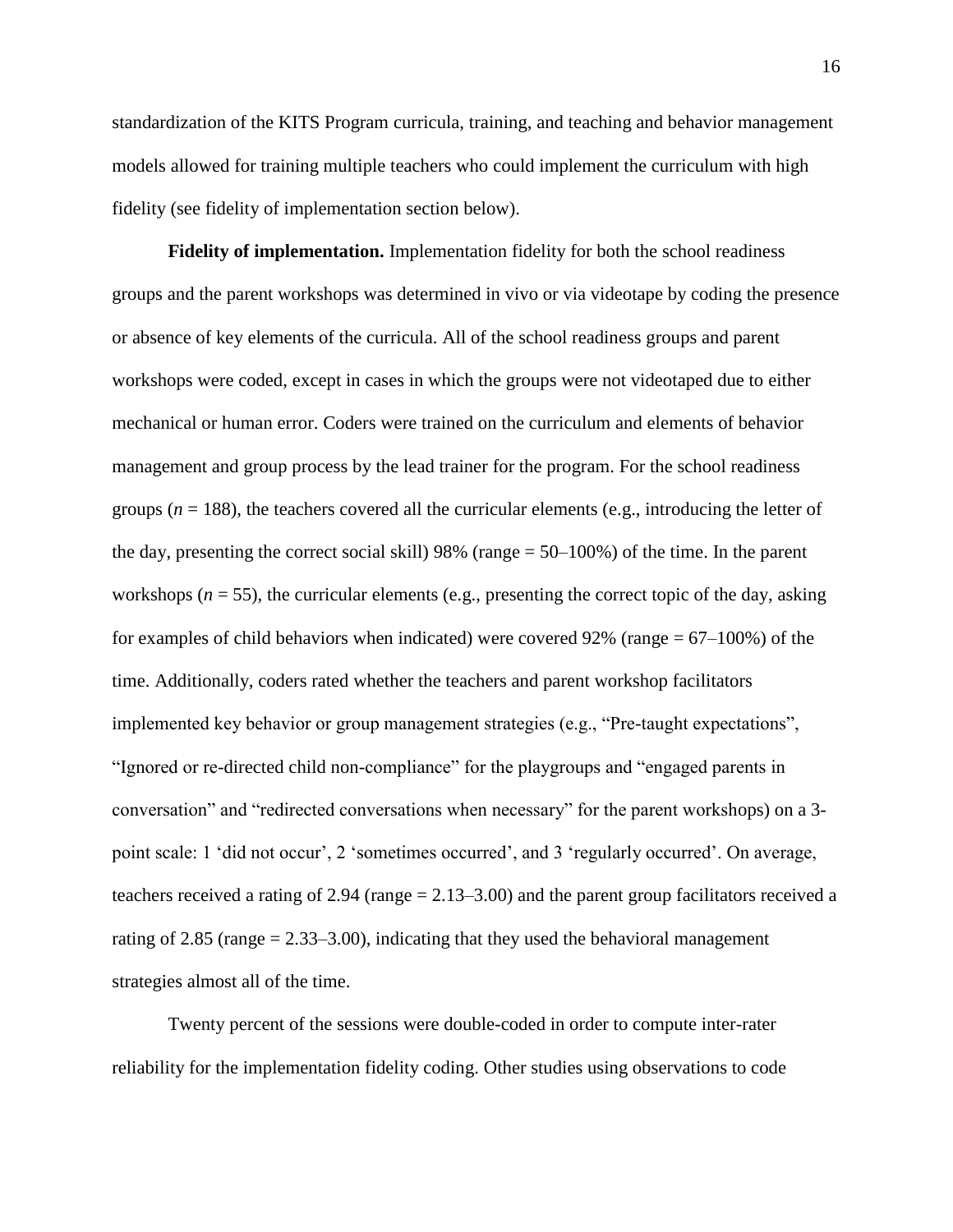implementation fidelity have double-coded approximately 10-16% of cases (Cross et al., 2015; Hansen, Pankratz, & Bishop, 2014). For the content specific implementation fidelity (whether specific curricular elements were covered), the average percent agreement across all items was 98% for the school readiness groups and 96% for parent groups. For the implementation fidelity checklists indicating whether strategies and processes were used correctly, the average weighted percent agreement (because the scale had 3 points) was 96% for the school readiness groups and 91% for the parent groups.

**Attendance.** School readiness group attendance, parent workshop attendance, and home visits (or phone calls if a parent refused a visit) to deliver missed workshop curriculum were tracked. On average, the children attended 62% of the school readiness groups (range  $= 0-$ 100%), and the majority (60%) attended 60% or more of the groups. These rates are comparable to those for other summer programs for high-risk children (August, Lee, Bloomquist, Realmuto, & Hektner, 2003). For parent workshops, the primary variable of interest was the amount of curriculum received since we understood that not all parents would be able to attend groups due to work schedules and other commitments and would receive the curriculum via home visits. On average, the parents received 54% of the curriculum (range  $= 0-100\%$ ), and the majority (52%) received 60% or more. These rates are comparable to those in other studies of short-term parenting interventions for high-risk samples (e.g., Begle, Lopez, Cappa, Dumas, & de Arellano, 2012).

**Services-as-usual group.** Children in this group received services typically offered to children with developmental disabilities, including ECSE services and evaluation, individual and family therapy, and participation in early childhood education and care programs. No attempt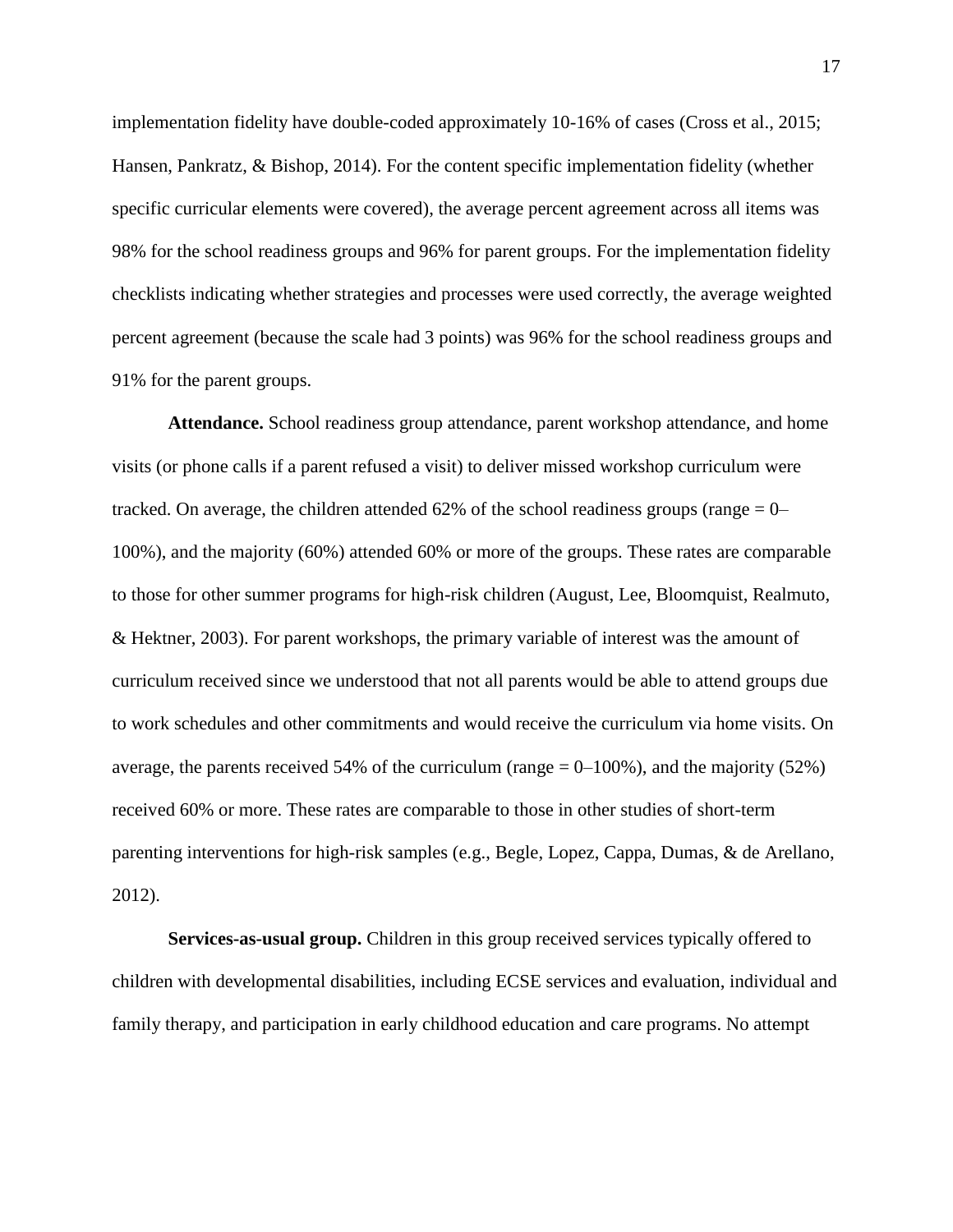was made to influence the type or amount of services. Groups did not differ on the numbers of children receiving services (other than KITS) during the summer.

#### **Measures**

For the following measures, all Cronbach alphas for scales were calculated using the study sample. Estimates for test-retest, split-half, and alternate form reliability were drawn from other studies. For all reliability statistics, Cronbach alpha values over .60 are considered to be acceptable (George & Mallery, 2003).

**Pre-kindergarten literacy skills (T1 and T2).** Letter naming and phonemic awareness were measured using the Letter Naming Fluency (LNF) and Initial Sound Fluency (ISF) subtests of the Dynamic Indicators of Basic Early Literacy Skills (DIBELS; Good & Kaminski, 2002), respectively. For the LNF subtest, the total score is the number of letters correctly identified from a randomly ordered array of uppercase and lowercase letters in 1 minute. For the ISF subtest, the score is the number of correctly produced initial sounds of a word corresponding to a picture. Alternate form reliability for both subtests is good in other studies (*r* = .88 for the LNF and .72 for the ISF; Good et al., 2003). Further, both subtests are predictive of reading skills at the end of kindergarten, first, and second grades (Burke, Hagan-Burke, Kwok, & Parker, 2009).

Understanding of concepts about print was measured using the 24-item Concepts About Print Test (CAPT; Clay, 2000), which assesses such print conventions as reading left to right, matching spoken to written words, and distinguishing pictures from text. The children received 1 point for each correct answer, summed to produce a total score ( $\alpha$ s = .82 and .80 at T1 and T2, respectively). The children's raw scores were also converted into stanine scores using the norms for children aged 5 to 5½ years (Clay, 2005). To minimize missing data, children who were not 5 at the time of testing were given stanine scores using the norms for 5 to 5½ year olds as they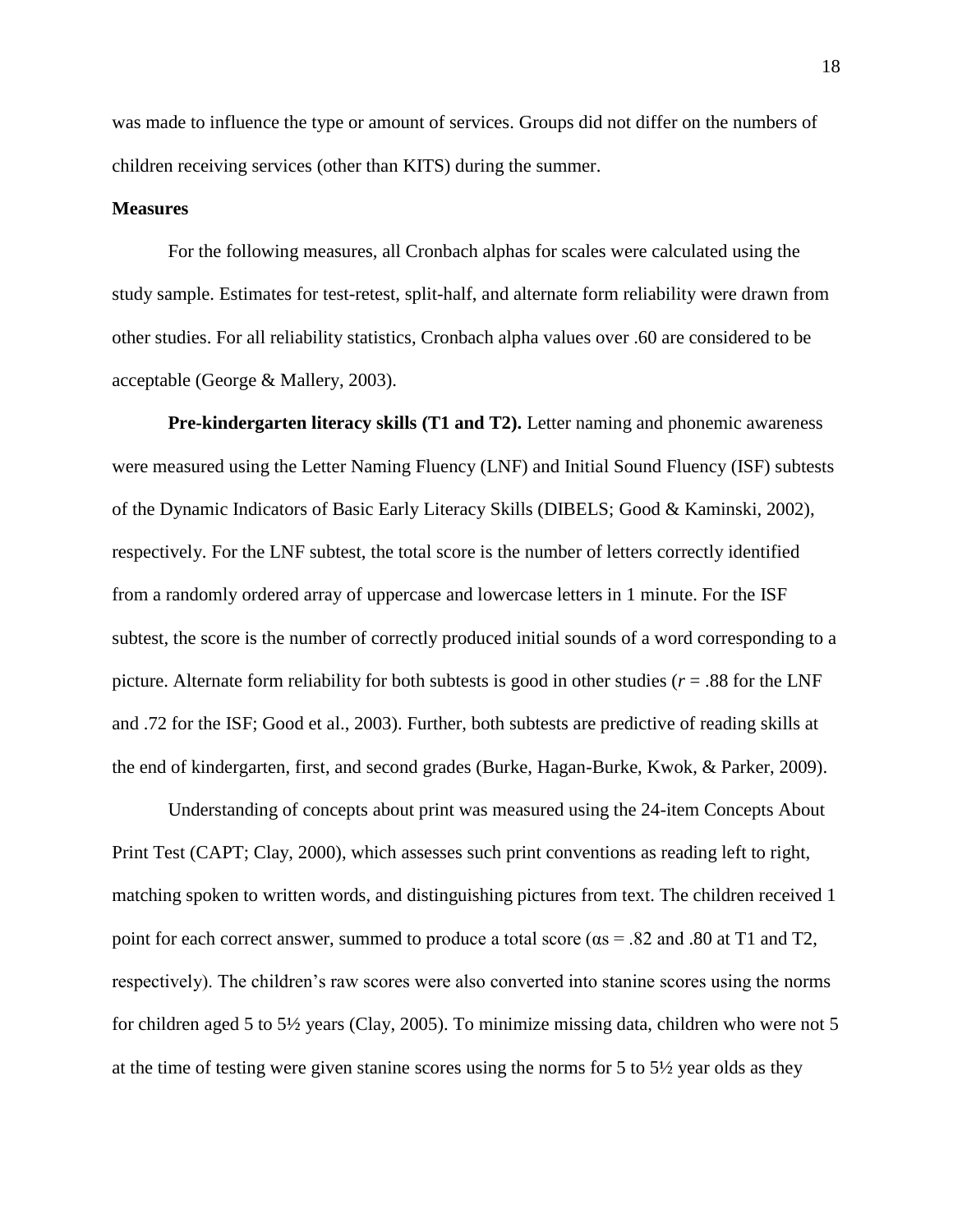were all within 4 months of their 5th birthdays. This test demonstrated acceptable test-retest reliability in other studies (average  $= .91$ ; Holliman, Hurry, & Douetil, 2010) as well as strong associations with other concurrent and longitudinal measures of reading skills (Holliman et al., 2010; Stuart, 1995).

The final indicator of pre-kindergarten literacy skills was a parent rating of prereading skills. The parents were asked if the child could: recognize the letters of the alphabet (0 [*none*] to 3 [*all*]) and write his or her first name (0 [*no*] or 1 [*yes*]). Parent responses across these two questions were significantly, positively correlated at T1 ( $r = .41$ ,  $p < .001$ ) and at T2 ( $r = .22$ ,  $p <$ .01). Although the correlations were in the moderate to low range (Cohen, 1988), the items were felt to have face validity. Thus, responses were standardized and averaged to produce a composite parent rating of prereading skills at T1 and T2 with higher scores indicating greater reading skills. These items have previously been used in a national survey of kindergarten readiness (National Center for Education Statistics, 1993).

**Kindergarten literacy skills (T3).** The children's literacy skills in the fall of kindergarten were measured via the teacher report on the 26-item Pre-Literacy Rating Scale (PLRS) from the Clinical Evaluation of Language Fundamentals Preschool–Second Edition (CELF-P; Wiig, Secord, & Semel, 2004). The PLRS measures the frequency with which children display a number of critical emergent reading and writing skills and is designed to be used with children aged 3 through 6 years. The teachers were asked to rate the frequency with which each child displayed the behaviors on a 4-point scale: 1 (*never*) to 4 (*always*) or N/A. The items were used to create mean scores for each of the two subscales of the PLRS: Emergent Reading Skills  $(\alpha = .92)$  and Emergent Writing Skills ( $\alpha = .94$ ). In other studies, the combined subscales of the PLRS showed acceptable split-half reliability across ages (mean *r =*.97; Wiig et al., 2004), as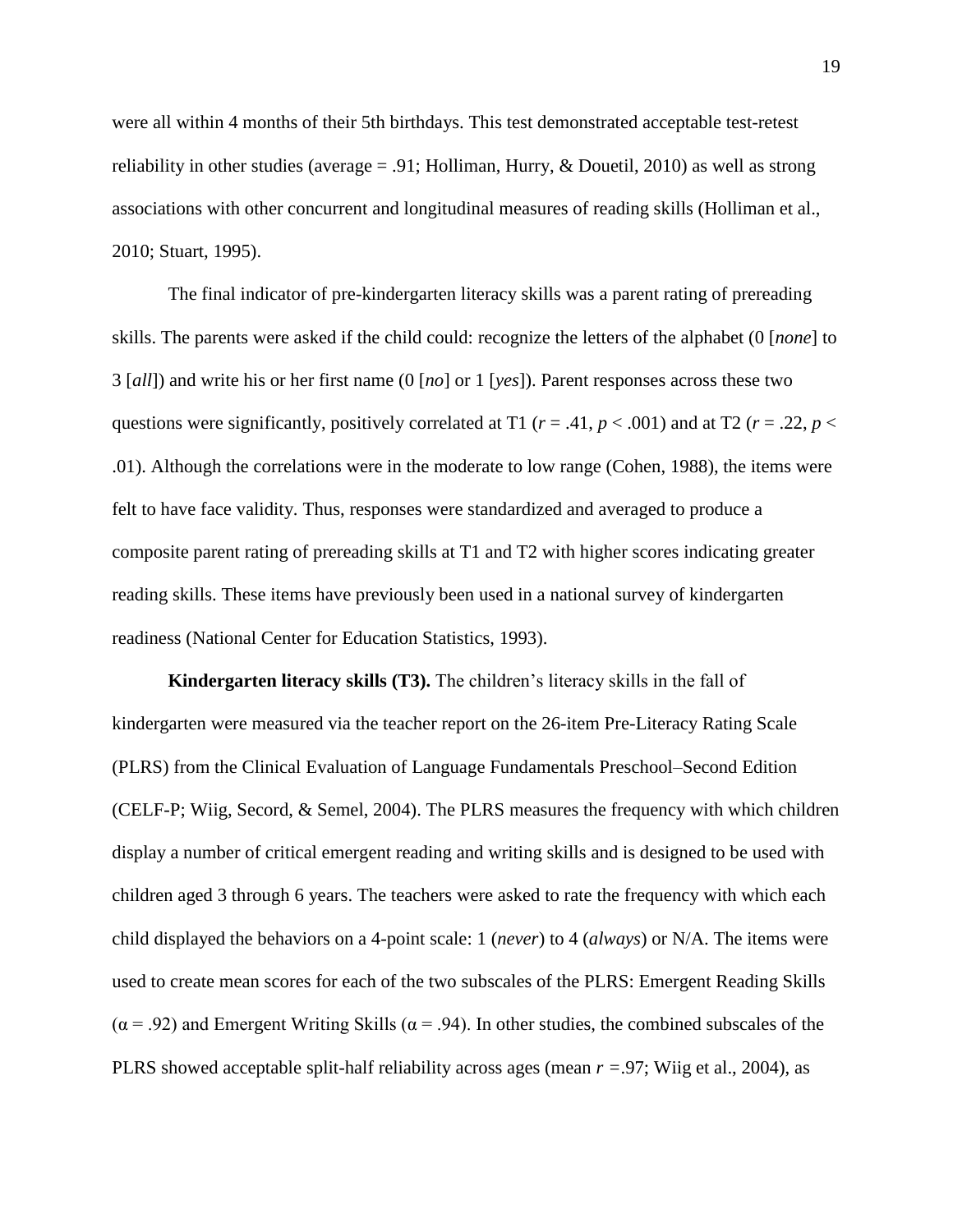well as concurrent associations with direct assessments of children's literacy skills (Cabell, Justice, Zucker, & Kilday, 2009).

**Determining level of risk for reading difficulties.** The percentages of children at risk for reading difficulties as measured against the benchmarks for the DIBELS and CAPT were calculated. The kindergarten fall benchmarks for the DIBELS were utilized (Good, Wallin, Simmons, Kame'enui, & Kaminski, 2002) as the children in this study were about to enter kindergarten. Children who score 7 or below on the ISF or LNF measures are considered to have "some risk" or to be "at risk" for later reading difficulties while children scoring 8 or above are considered to be "low risk" (Good et al., 2002). For the CAPT, children in the lowest 2 stanines (at or below the  $10<sup>th</sup>$  percentile) are considered to be at risk for reading failure (Clay, 2005). For the PLRS, it can be determined if children met a "critical score" for literacy for their age by summing across all of the items and comparing the resulting score to the correct benchmark for the child's age.

**Intervention status.** In these analyses, intervention status was represented by a dichotomous variable: 1 (*KITS intervention group*) or 0 (*SAU group*).

**Control variables.** All of the control variables were measured at T1. As this study was focused on literacy skills, in order to account for any delays in nonverbal cognitive abilities that might contribute to school difficulties, we used the scaled score for the Block Design subscale of the Wechsler Preschool and Primary Scales of Intelligence-Third Edition (WPPSI-III; Wechsler, 2002). This is one of the subscales most strongly correlated with the full-scale intelligence score on the WPPSI-III (Wechsler, 2002) and a widely used indicator of nonverbal cognitive skills (DeThorne & Schaefer, 2004). We measured but did not include the vocabulary subscale as it was highly intercorrelated with the measures of early literacy and might have created problems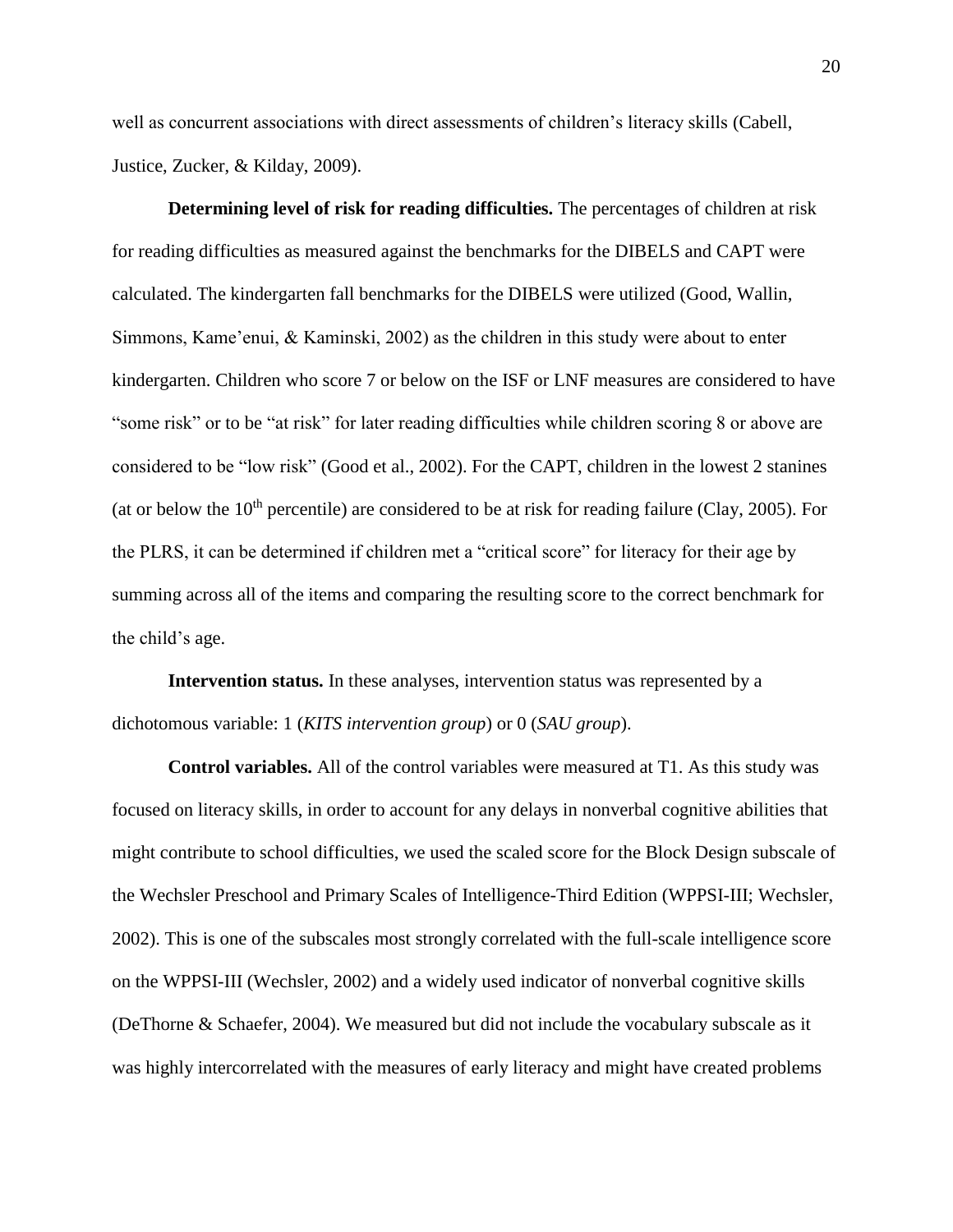of multicollinearity. Rather than forego a control for cognitive ability, we chose to account for nonverbal ability by using this subscale. To control for the possibility that children who received more EI/ECSE services might score better on measures of early literacy, two measures of services received were calculated from each child's service records across the preschool years. All the EI/ECSE services that the child was scheduled to receive as part of his or her individual and family service plan were coded into five categories: individual therapy or instruction, group therapy or instruction (including specialized preschool classrooms), coaching and consultation to the family or teachers, observation, assessment or screening, and supervision and case coordination. Within each category, the time spent in each activity was summed to produce a total of service hours within each category. For this study, the totals for time spent in individual therapy, group therapy, and coaching/consultation were used, as these were the most direct services and most likely to influence school readiness. These numbers do not reflect the hours of services actually received but the hours that the child was supposed to receive.

#### **Data Analysis**

First, we examined potential group differences on the demographic and outcome variables and potential cohort effects. Second, the correlations among the variables were examined. Third, SEM using Mplus version 6.12 (Muthén & Muthén, 1998–2010) was employed to test the direct effects of the KITS Program on pre-kindergarten literacy, and the indirect effects on literacy skills in the fall of kindergarten. In all models, we used maximum likelihood estimation (MLR) with robust standard errors that are known to be robust to non-normality and non-independence in the data (Muthén & Muthén, 1998–2010). To confirm the adequacy of the hypothesized indicators of the latent variables for literacy, a preliminary confirmatory factor analysis (CFA) was performed. The CFA model included four indicators - the two DIBELS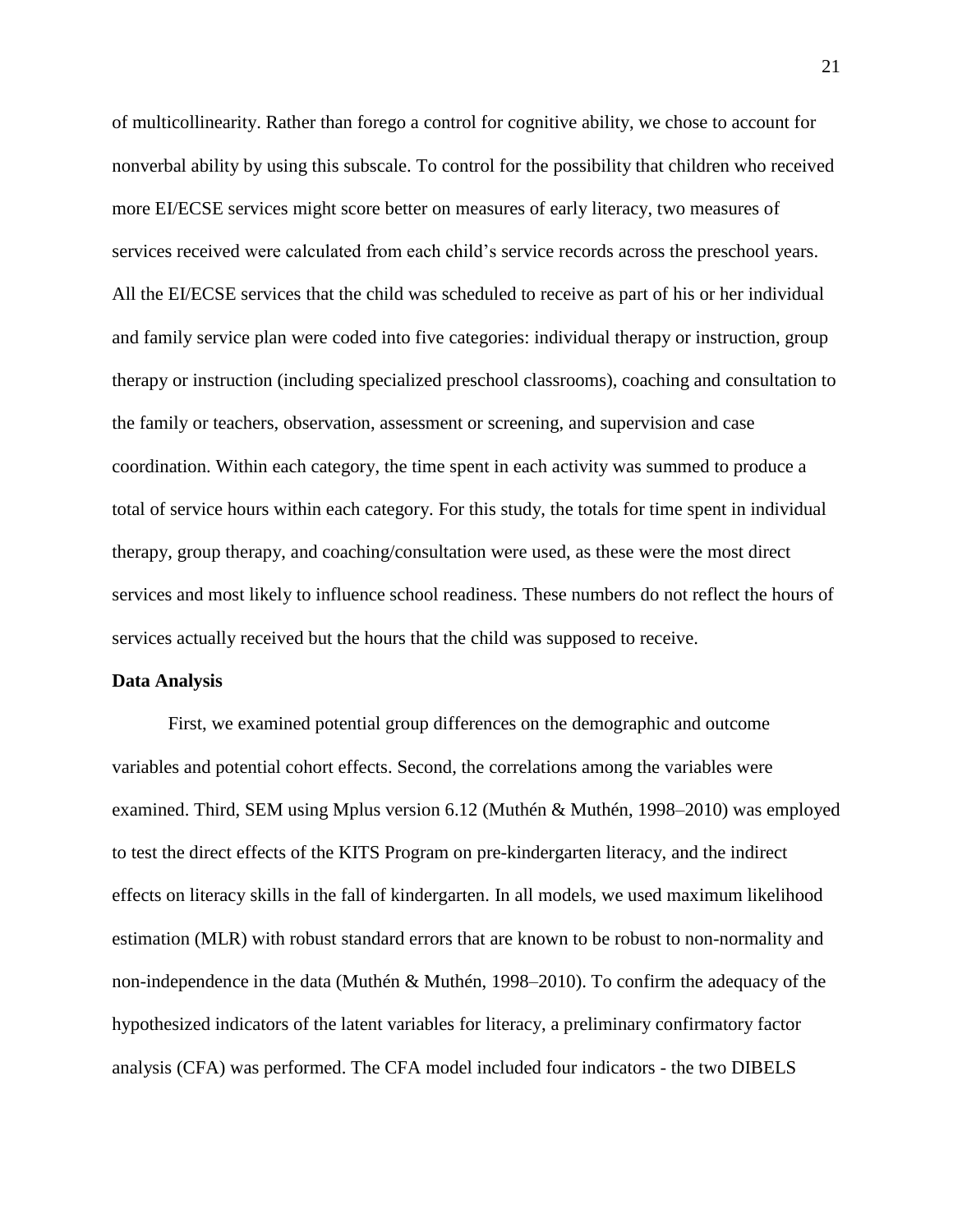subscales, the CAPT, and the parent ratings of pre-reading, for two latent variables representing early literacy at T1 and T2. The parameters of the early literacy indicators were constrained to be equal across T1 and T2 and within each timepoint, these indicators were allowed to covary. The model also included covariances between the T1 CAPT with the T2 DIBELS indicators, the T2 CAPT with the T1 DIBELS indicators, and the T2 CAPT with the T2 parent rating. The fit of the model was satisfactory, with a chi-square of 8.82,  $df = 13$ ,  $p = .79$ ,  $CFI = 1.00$ ,  $TLI = 1.01$ , and *RMSEA* = .02, 90% CI [0.00, 0.05]. It should be noted that TLI is considered as a non-normed fit index and on occasion it may be larger than 1. Values larger than .95 are considered to indicate good model fit (Tanaka, 1993).

All of the four indicators loaded significantly on the early literacy latent variable. Next, the direct effects of the covariates on the T1 outcome, the direct effect of intervention status on the T2 outcome, and the indirect effects of intervention status on T3 outcomes were modeled in the final analyses described below. To examine potential indirect pathways from the treatment to the T3 outcomes, the significance of the indirect path from intervention to kindergarten literacy skills through pre-kindergarten skills was tested using the MODEL INDIRECT function in Mplus (Muthen, 2011; Preacher & Hayes, 2008). This test allows us to examine whether prekindergarten skills indeed carry the intervention effects on kindergarten literacy skills (Preacher & Hayes, 2008). The resulting estimate is based on a two-tailed z-test and thus the absolute value of 1.96 or greater would indicate that the indirect effect is significantly different from zero. The size of intervention effects for the T1 to T2 paths was computed using the formula for the independent-groups pretest-posttest design (Feingold, 2009):  $d = (M_{change-KITS}/SD_{raw(pre-KITS)}) -$ (M change-SAU/SD raw(pre-SAU)), where M change-KITS is the mean change for the KITS group, M change- $_{SAU}$  is the mean change for the SAU group, SD  $_{raw(pre-KITS)}$  is the pretest SD for the KITS group,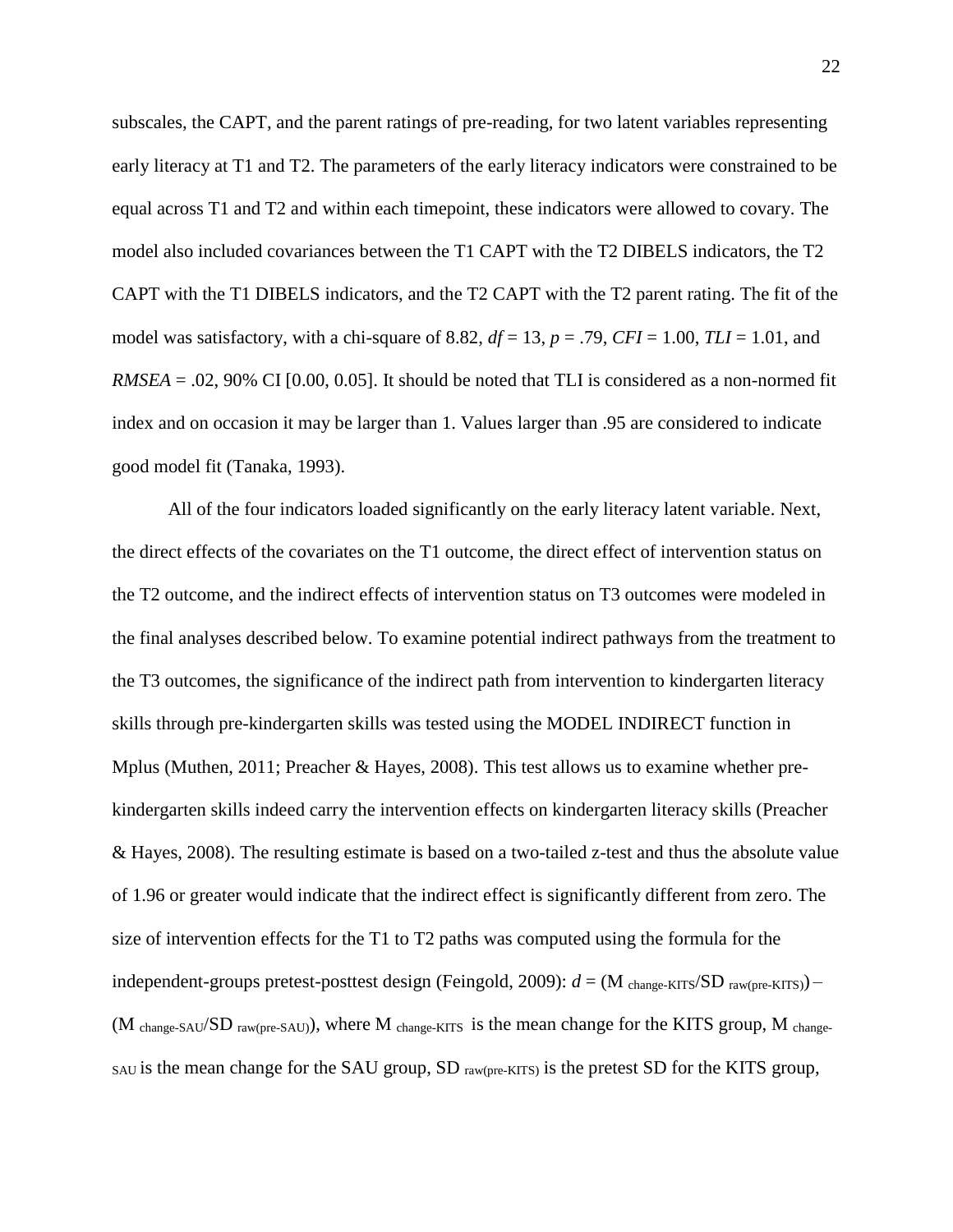and SD raw(pre-SAU) is the pretest SD for the SAU group. To calculate the size of the intervention effect, we averaged the standardized means of all the indicators for the early literacy latent variable at each time point for each group. We utilized the means of the unadjusted measured variables because means of latent variables are not typically reported in the literature and they are adjusted by all of the covariates in the model. Thus, use of the measured variables was felt to be a more conservative approach to calculating the effect size.

Complete data were available on all control variables for 99.0% of the sample; 0.5%, 3.8%, and 3.8% of the sample had missing data on one or more of the indicators of the latent outcome variable at T1, T2, and T3, respectively. Although the missing data were minimal, Full Information Maximum Likelihood (FIML) estimation was utilized to take advantage of all available data. This method has been shown to provide unbiased estimates when data are missing at random (Arbuckle, 1996). The Little's Missing Completely at Random tests were not significant for the model ( $\chi^2$  = 46.90, *df* = 46, *p* = .44), indicating a random distribution of the missing data.

#### **Results**

## **Descriptive Analyses**

The children's mean scores on the measures are presented in Table 2 in the original test metric. There were no significant differences between the groups on the literacy measures at T1. For the control variables, there were no significant differences between the groups except that children in the KITS group had received more hours of individual ECSE services during the preschool years than had children in the SAU group (*t* = -2.08, *p* < .05). There were no significant differences based on cohort for either demographics or outcomes. The correlations between the pre-kindergarten literacy measures, the teacher-reported kindergarten literacy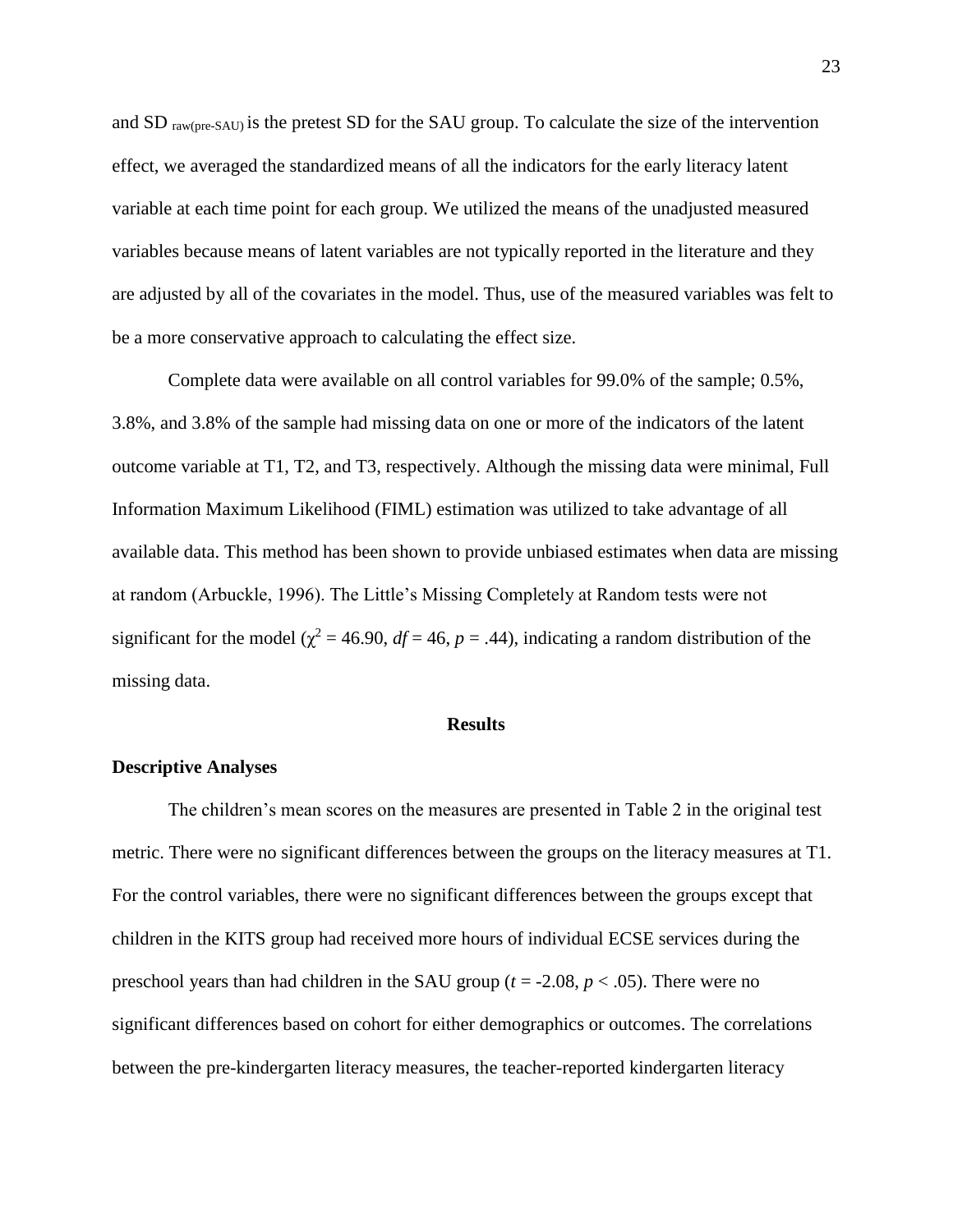measures, and the control variables (Table 3) indicated that there were significant positive correlations between the early literacy variables at each timepoint as well as across timepoints. The measures of kindergarten literacy were also significantly positively correlated with the early literacy measures at T1 and T2, with the exception that teacher ratings of emergent writing were not significantly associated with T1 initial sound fluency. As expected, the children's scores on the WPPSI-III block design subscale, used here to measure non-verbal cognitive ability, were positively correlated with all of the literacy measures. Interestingly, neither hours of individual ECSE nor hours of ECSE consultation and training services were significantly associated with literacy with the exception of a significant negative association between individual ECSE services and teacher ratings of emergent writing.

#### **Intervention Effects on Pre-Kindergarten and Kindergarten Literacy Skills**

SEM analyses were performed to examine direct intervention effects on pre-kindergarten literacy skills, as well as indirect effects on kindergarten literacy skills through effects on prekindergarten skills. As described above, the two DIBELS subscales, the CAPT, and the parent ratings of pre-reading were used as indicators of a latent variable representing pre-kindergarten literacy skills. At T3, two indicators--teacher ratings of reading skills and teacher ratings of writing skills--formed a latent variable for kindergarten literacy skills. The children's general cognitive ability, hours of individual services, and hours of consultation or training were used as control variables. The hours of group therapy variable was not significantly correlated with the outcome variables in preliminary correlational analyses, so was not included in the model.

The model shown in Figure 2 fit the data well, with a chi-square of 71.93,  $df = 64$ ,  $p =$ .23, *CFI* = .99, *TLI* = .99, and *RMSEA* = .02, 90% CI [0.00, 0.05]. All of the indicators loaded significantly on their respective latent variables. As predicted, there was a significant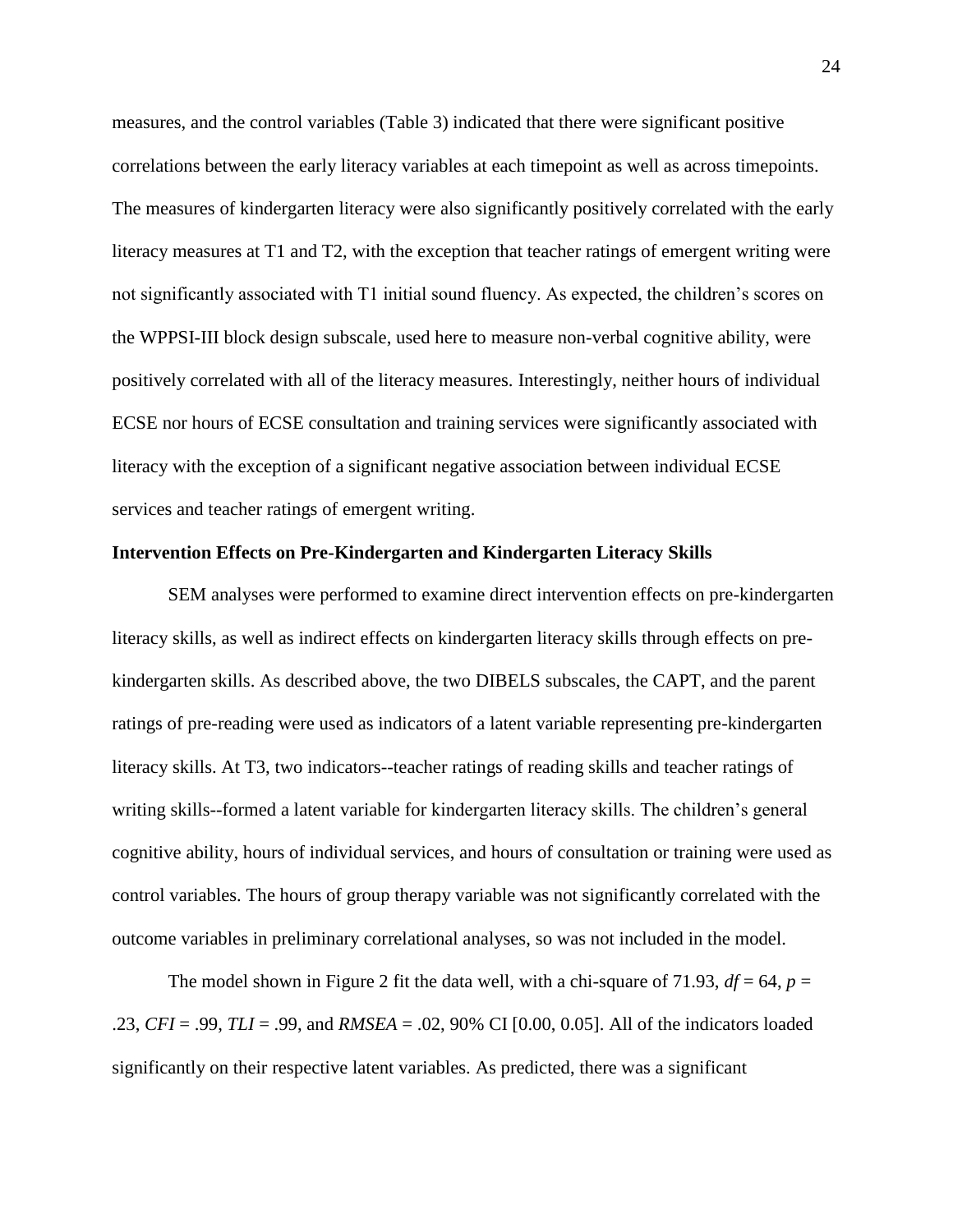intervention effect on pre-kindergarten literacy skills at T2 (*d* = .14). Additionally, prekindergarten literacy skills had direct and positive effects on kindergarten literacy skills. Of the control variables, only general cognitive ability had an effect on pre-kindergarten literacy skills. (When we tested the same model described with the number of group service hours, that variable was not significantly associated with teacher ratings. Thus, to test the most parsimonious model, that path was not included in the final model.) To test the hypothesis that the intervention has indirect effects on kindergarten literacy skills, the significance of the path from the intervention to kindergarten literacy through T2 pre-kindergarten literacy was tested. This was a significant effect  $(\beta = .09, z = 3.06, p < .01)$ .

We compared the percentages at T1 and T2 of children in each group who were at low risk for reading difficulties as measured by the DIBELS LNF and ISF subscales and the CAPT using the standard benchmarks described above. As shown in Table 4, for the DIBELS LNF subscale, there was a 7% increase in the number of children at low risk for reading difficulties in the KITS group across the summer, while for the SAU group, there was a 4% decrease (or a 0% increase). This difference was significant using a z-test of proportions for two independent samples with unpooled variance ( $z = 2.80$ ,  $p < .05$ ). Likewise, on the DIBELS ISF, the KITS group showed a significantly greater percentage increase (8%) in the number of children in the low-risk group than did the SAU group (2%;  $z = 2.00$ ,  $p < .05$ ), and the same was true on the CAPT, with a larger percentage increase for the KITS group (6%) than for the SAU group (0%) in children in the upper 7 stanines ( $z = 3.00$ ,  $p < .05$ ). For the PLRS, we examined how many children met the critical score for their age in each group. In the KITS group, 61% of the children met this benchmark whereas in the SAU group only 52% did (not a significant difference).

# **Discussion**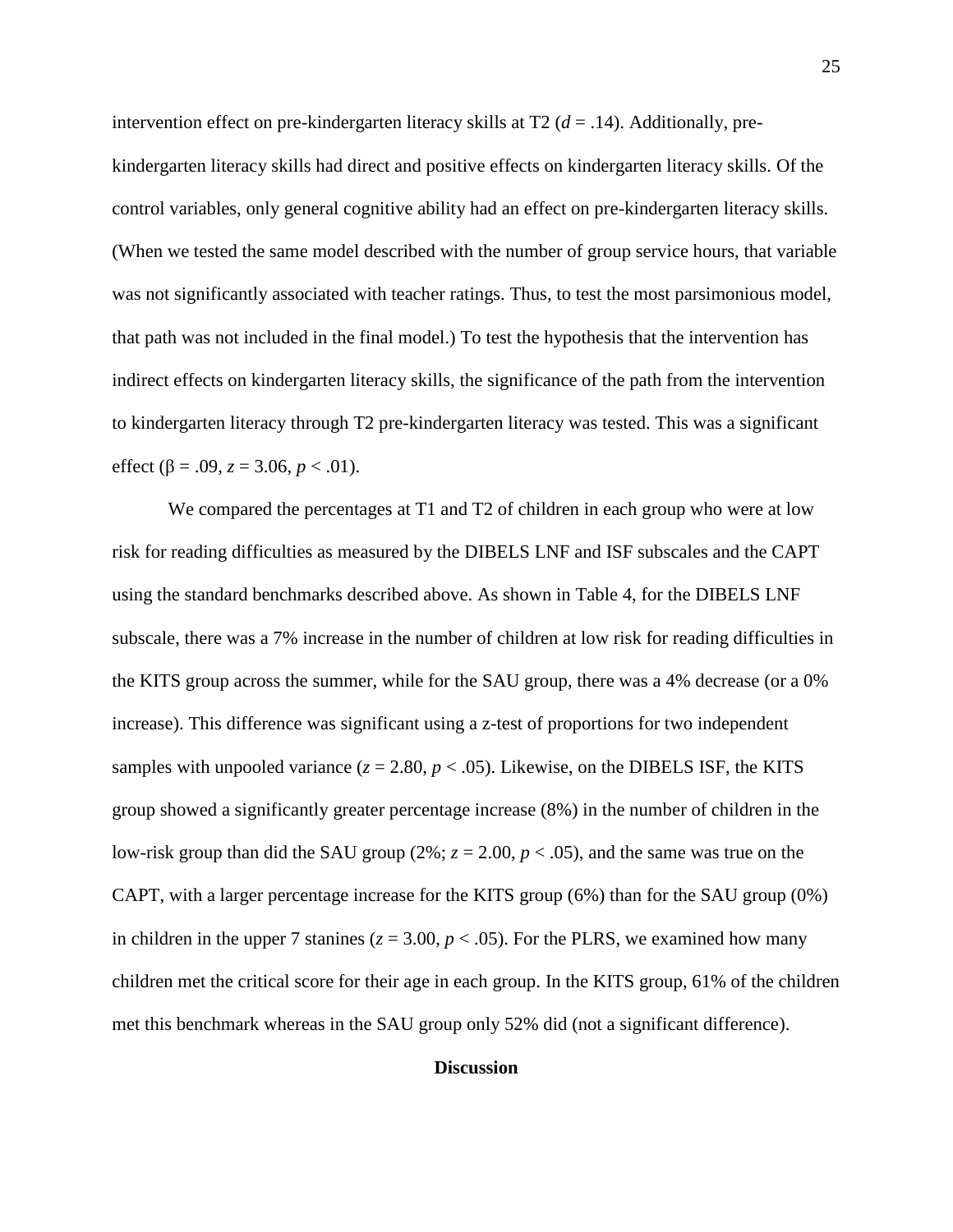Children with developmental disabilities and delays face a number of academic, social, and behavioral challenges during the transition to kindergarten. To the extent that some of these can be prevented, the children's need for further special education services and intervention by school psychologists, counselors, and other school personnel may be reduced, leading to increased academic and social success for the children and cost savings for schools. Thus, increasing the school readiness of children with developmental disabilities and delays could potentially have widespread impacts.

This study examined the efficacy of a short-term intervention at boosting the early literacy skills of children who had developmental disabilities and delays and co-occurring behavioral difficulties. The KITS Program was designed to fill the summer services gap just before kindergarten and provide school readiness groups focused on early literacy, social, and self-regulatory skills, as well as parent groups to increase awareness of school readiness and later involvement in school. The KITS intervention had a significant positive effect on children's overall early literacy skills (phonemic awareness, letter knowledge, and understanding of concepts about print). Further, there was a significant indirect path from the intervention to kindergarten teacher ratings through early literacy skills at the end of the summer. In short, the intervention improved kindergarten skills by enhancing pre-kindergarten literacy.

The intervention increased the percentage of children who were at low risk for difficulties in reading as measured by standard benchmarks on the DIBELS that appear to be valid predictors of later reading acquisition (Burke et al., 2009). Thus, for some of the children, the intervention may prevent future difficulties with reading which could mean cost savings for schools on remedial services. However, a number of children remained at risk for reading difficulties based on kindergarten fall benchmarks. This suggests a need for a greater focus on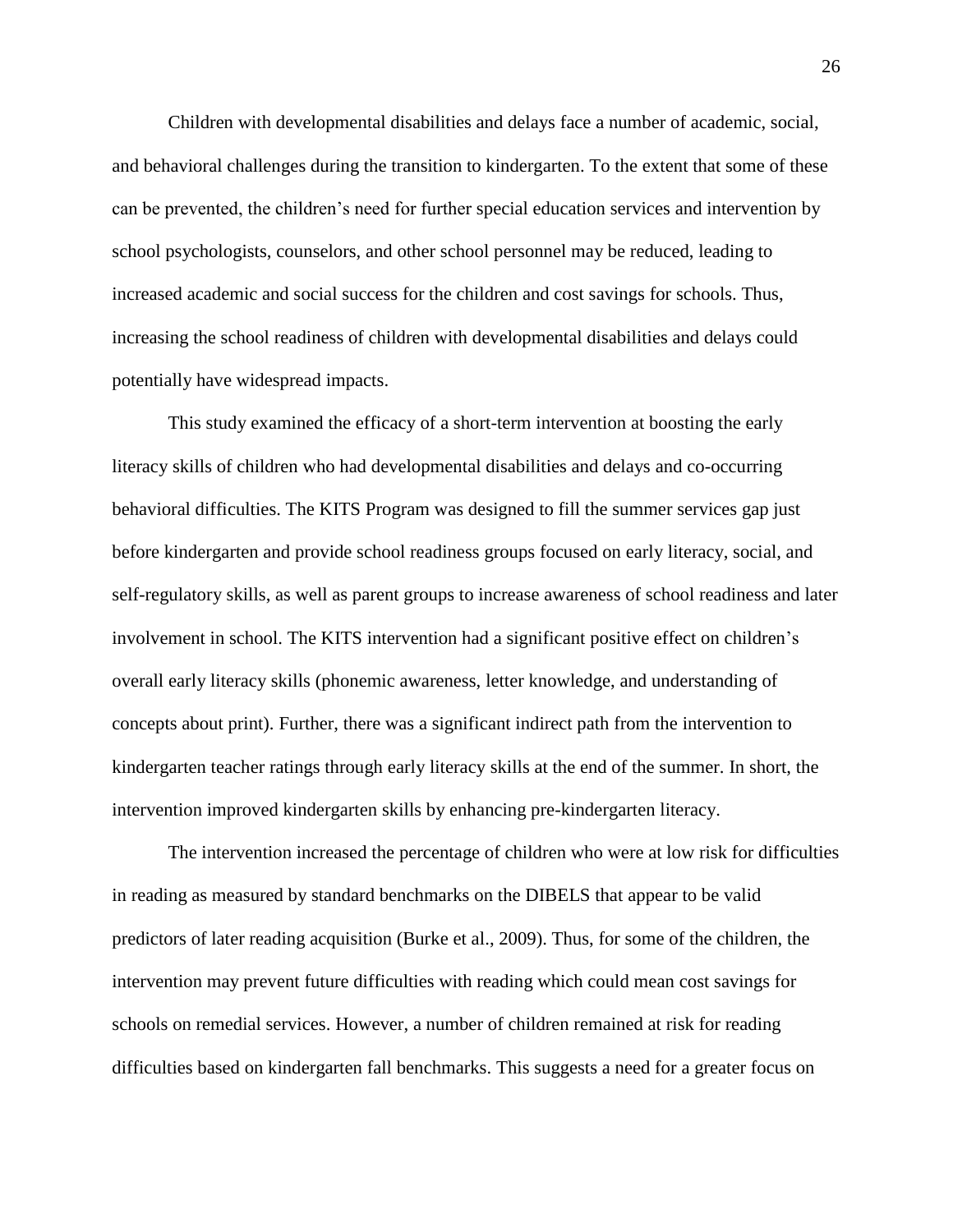early literacy skills in ECSE programs. This could be difficult as the services may of necessity focus on more immediate behavioral or social needs. Such a focus may at least partially explain the finding that although children in the KITS groups received significantly more individual service hours prior to their enrollment in the study, intervention effects on literacy skills could not be attributed to the greater hours of service. The effects of KITS remain significant even when individual services were accounted for in the model.

As was predicted, the effect sizes for the multivariate models are admittedly modest when compared to intervention effects across all of the behavioral sciences (Cohen, 1988). However, researchers have recently noted that empirical benchmarks based upon interventions similar to those being used in a given study might be more meaningful (Hill, Bloom, Black, & Lipsey, 2008; Lipsey et al., 2012). When we compare the effect size found in the present study to the median effect size of .19 demonstrated in the meta-analysis of summer interventions described above (Cooper et al., 2000), they are similar in magnitude. The majority of the studies included in the meta-analysis were conducted with typically developing children.

Very few studies have examined the effects of summer interventions for children with developmental delays and disabilities. One recent study of a summer reading intervention in the general population compared effect sizes for typically developing children to those of children receiving special education services and found that effect sizes were typically lower for children in special education (Zvoch  $\&$  Stevens, 2015). Thus, the difference between the effect sizes reported here and the median of .19 in the meta-analysis may be reflective of differences in populations studied.

While the children in the KITS intervention showed relative increases in literacy skills, in the services-as-usual group the percentages of children at low risk for reading difficulties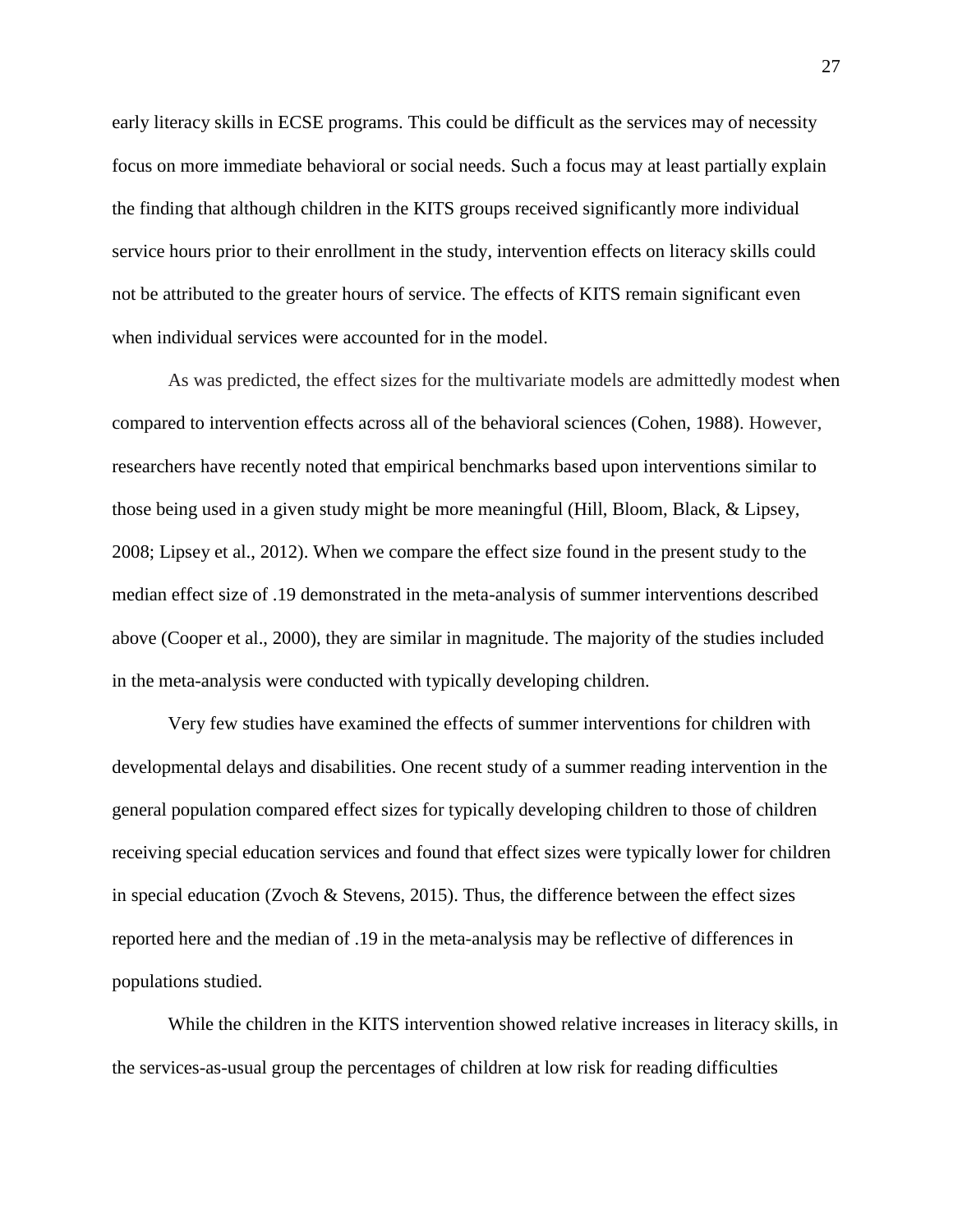remained fairly static or decreased slightly. In the few other studies on this topic, children with developmental disabilities show significant loss of skills over the summer break (Allinder & Eicher, 1994). Given the dearth of information about how to stem such loss in these very high needs students, even modest positive findings from a summer intervention focused on preparing these children represent hopeful progress. They also suggest that school psychologists working with students with developmental disabilities and behavior problems should consider summer programming, particularly programs focused on preparing children with the skills that they will need for the transition into kindergarten, to help these children be successful in school.

A number of limitations of the current study should be acknowledged. First, the children represented a heterogeneous group with differing types and degrees of developmental disabilities and delays. While this is an accurate reflection of the heterogeneity in the population of children receiving ECSE services (Scarborough, Hebbeler, Spiker, & Simeonsson, 2011), analyses of skills by disability type are precluded by the sample size. Second, the sample represented children who had behavioral difficulties and thus the results may not be generalizable to the entire population of children with developmental disabilities and delays. As this subpopulation is at the highest risk for difficulties in school, this was an important group on which to focus. Third, even though children who received the KITS intervention showed gains in early literacy, it might have been possible to show larger effects if the program had been focused exclusively on literacy or had employed an even smaller group format. As is noted above, this program had three foci because the main interest was in increasing all of the skills that children would need to make the transition to kindergarten. Finally, it would have been ideal to have directly measured the children's skills at all three timepoints, rather than relying on teacher reports at the kindergarten fall assessment point. However, the study design was based on practical necessities and the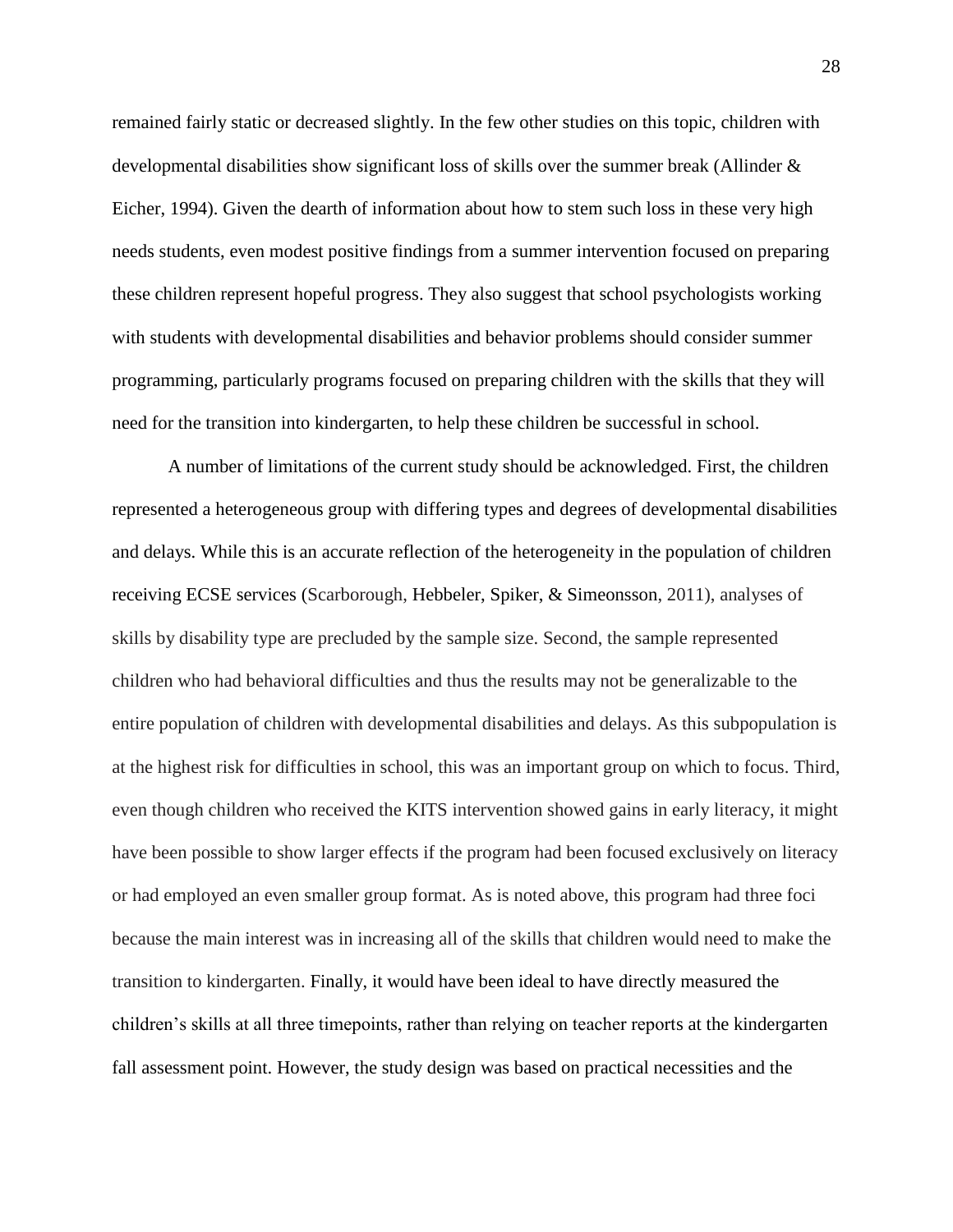desire to minimize the burden to participating families. Teacher reports on the PLRS have been shown to be valid measures of concurrent child skills (Cabell et al., 2009).

Overall, results showed that the KITS Program increased the early literacy skills, and thus the school readiness, of children with developmental disabilities and delays who also had behavioral difficulties that were likely to interfere with the transition to kindergarten. This appeared to influence the children's reading and writing skills in kindergarten, showing that gains over the summer before the transition can translate into better school performance. This is not to suggest that this or other programs should be considered to be single solutions for preventing negative outcomes for these children. Given the challenges faced by many of the children, they are likely to require a number of services across time. Findings from the present study suggest that the KITS intervention can be a promising option to be used in concurrence and sequence with other programs.

From a practical standpoint, this study suggests that practitioners look towards providing these children with a boost to their school readiness skills prior to the kindergarten transition. School psychologists would have to identify incoming kindergarteners in the spring who had developmental disabilities and behavioral problems. However, most ECSE programs engage in transition planning with children's elementary schools. A related advantage is that by having the children in a summer program, school psychologists and other school personnel would be able to collect information about the children prior to the start of the school year when the rush of incoming students might make it more difficult. Summer school readiness programming has the potential to improve the early academic skills of children with developmental disabilities and behavior problems and this may contribute to more positive academic and behavioral trajectories across the school years.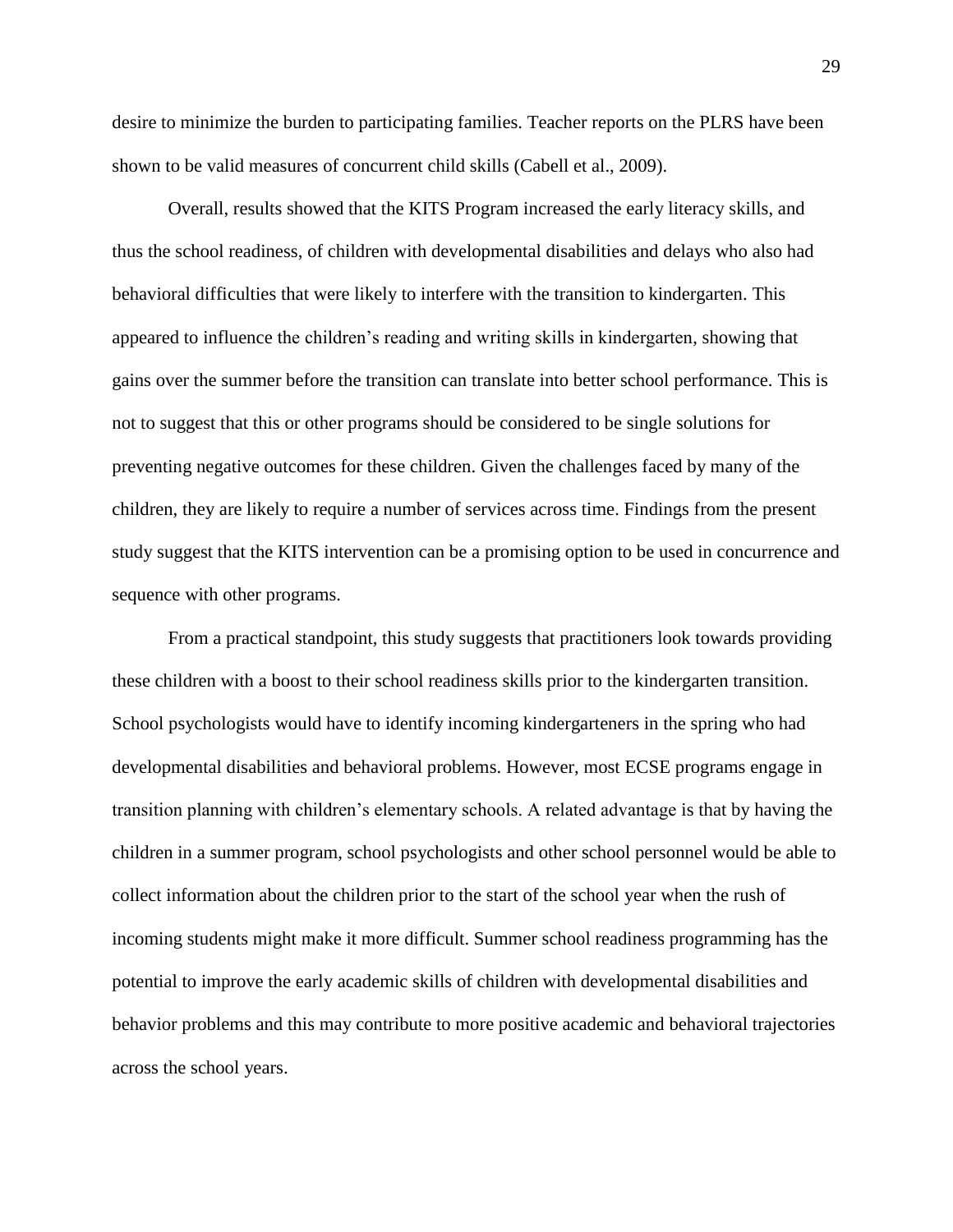#### **References**

- Alexander, K. L., Entwisle, D. R., & Olson, L. S. (2001). Schools, achievement, and inequality: A seasonal perspective. *Educational Evaluation and Policy Analysis, 23*, 171-191. doi[:10.3102/01623737023002171](http://dx.doi.org/10.3102%2F01623737023002171)
- Allinder, R. M., & Eicher, D. D. (1994). Bouncing back: Regression and recoupment among students with mild disabilities following summer break. *Special Services in the Schools, 8*, 129-142. doi:10.1300/J008v08n02\_07
- American Psychiatric Association. (1994). *Diagnostic and statistical manual of mental disorders*  $(4<sup>th</sup>$  ed.). Washington, DC: American Psychiatric Association. doi[:10.1176/appi.books.9780890423349](http://dx.doi.org/10.1176%2Fappi.books.9780890423349)
- Anderson, J. A., Kutash, K., & Duchnowski, A. J. (2001). A comparison of the academic progress of students with EBD and students with LD. *Journal of Emotional and Behavioral Disorders, 9*, 106-115. doi:10.1177/106342660100900205
- Annie E. Casey Foundation. (2014). Kids Count 2014 Data Book. Baltimore, MD: Annie E. Casey Foundation.
- Arbuckle, J. L. (1996). Full information estimation in the presence of incomplete data. In G. A. Marcoulides & R. E. Schumaker (Eds.), *Advanced structural equation modeling: Issues and techniques* (pp. 243-277). Mahwah, NJ: Lawrence Earlbaum Associates.
- August, G. J., Lee, S. S., Bloomquist, M. L., Realmuto, G. M., & Hektner, J. M. (2003). Dissemination of an evidence-based prevention innovation for aggressive children living in culturally diverse, urban neighborhoods: The *Early Risers* effectiveness study. *Prevention Science, 4*, 271-286. doi[:10.1023/A:1026072316380](http://psycnet.apa.org/doi/10.1023/A:1026072316380)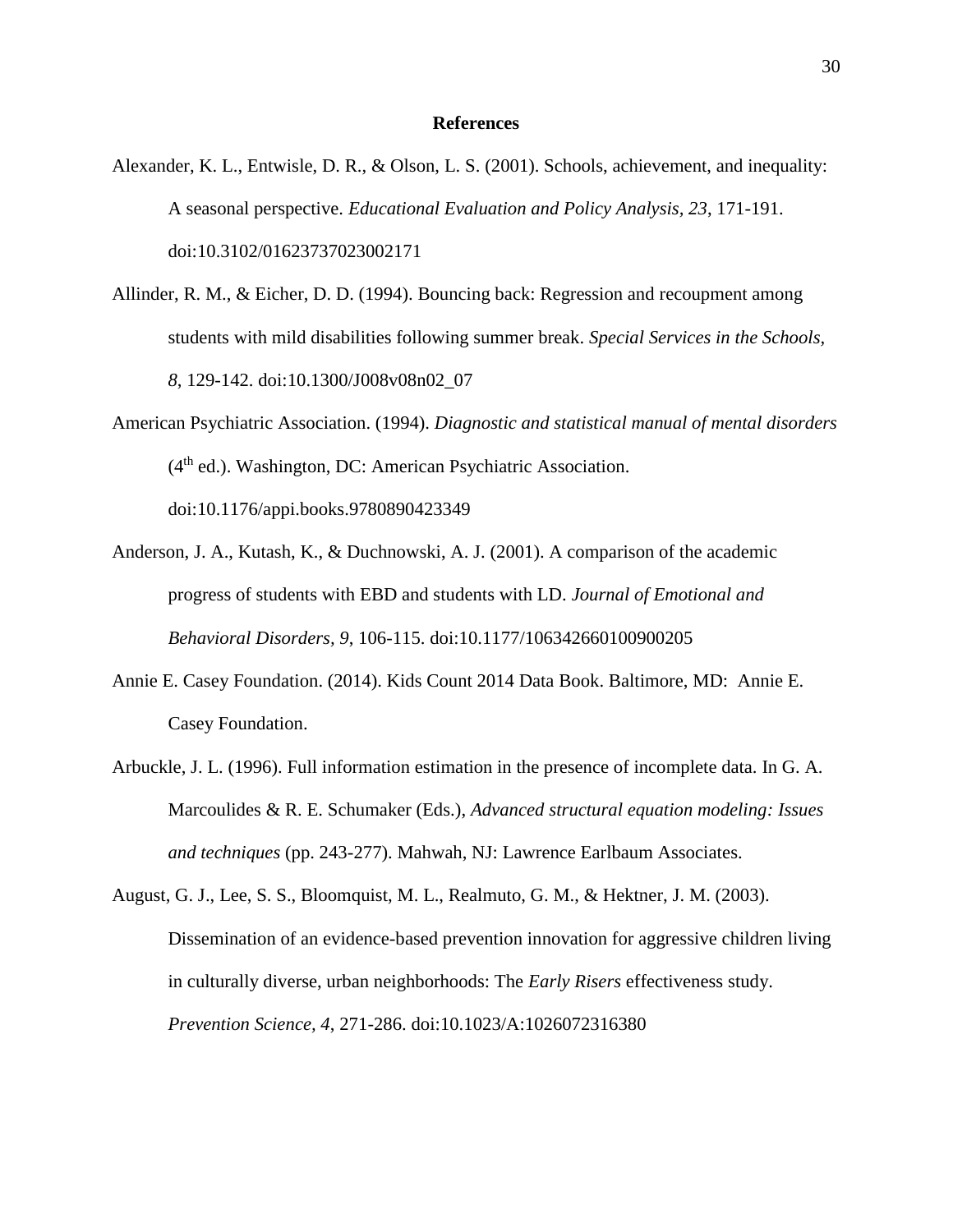- Begle, A. M., Lopez, C., Cappa, K., Dumas, J. E., & de Arellano, M. A. (2012). Ethnicity differences in child and parental outcomes following involvement the PACE program. *Behaviour Research and Therapy, 50*, 56-64. doi:10.1016/j.brat.2011.09.009
- Bennett, K. J., Brown, K. S., Boyle, M., Racine, Y., & Offord, D. (2003). Does low reading achievement at school entry cause conduct problems? *Social Science and Medicine, 56*, 2443-2448. doi:10.1016/S0277-9536(02)00247-2
- Blair, C., & Razza, R. P. (2007). Relating effortful control, executive function, and false belief understanding to emerging math and literacy ability in kindergarten. *Child Development 72*, 647-663. doi[:10.1111/j.1467-8624.2007.01019.x](http://dx.doi.org/10.1111/j.1467-8624.2007.01019.x)
- Burke, M. D., Hagan-Burke, S., Kwok, O., & Parker, R. (2009). Predictive validity of early literacy indicators from the middle of kindergarten to second grade. *The Journal of Special Education, 42*, 209-226. doi:10.1177/0022466907313347
- Cabell, S. Q., Justice, L. M., Zucker, T. A., & Kilday, C. R. (2009). Validity of teacher report for assessing the emergent literacy skills of at-risk preschoolers. *Language, Speech, and Hearing Services in Schools, 40*, 161-173. doi:10.1044/0161-1461(2009/07-0099)
- Campbell, F. A., Wasik, B. H., Pungello, E., Burchinal, M., Barbarin, O., Kainz, K.,…Ramey, C. T. (2008). Young adult outcomes of the Abecedarian and CARE early childhood educational interventions. *Early Childhood Research Quarterly, 23*, 452-466. doi[:10.1016/j.ecresq.2008.03.003](http://dx.doi.org/10.1016%2Fj.ecresq.2008.03.003)
- Carta, J. J., & Kong, N. Y. (2007). Trends and issues in interventions for preschoolers with developmental disabilities. In S. L. Odom, R. H. Horner, M. E. Snell, & J. Blacher (Eds.), *Handbook of developmental disabilities* (pp. 181-198). New York, NY: The Guilford Press.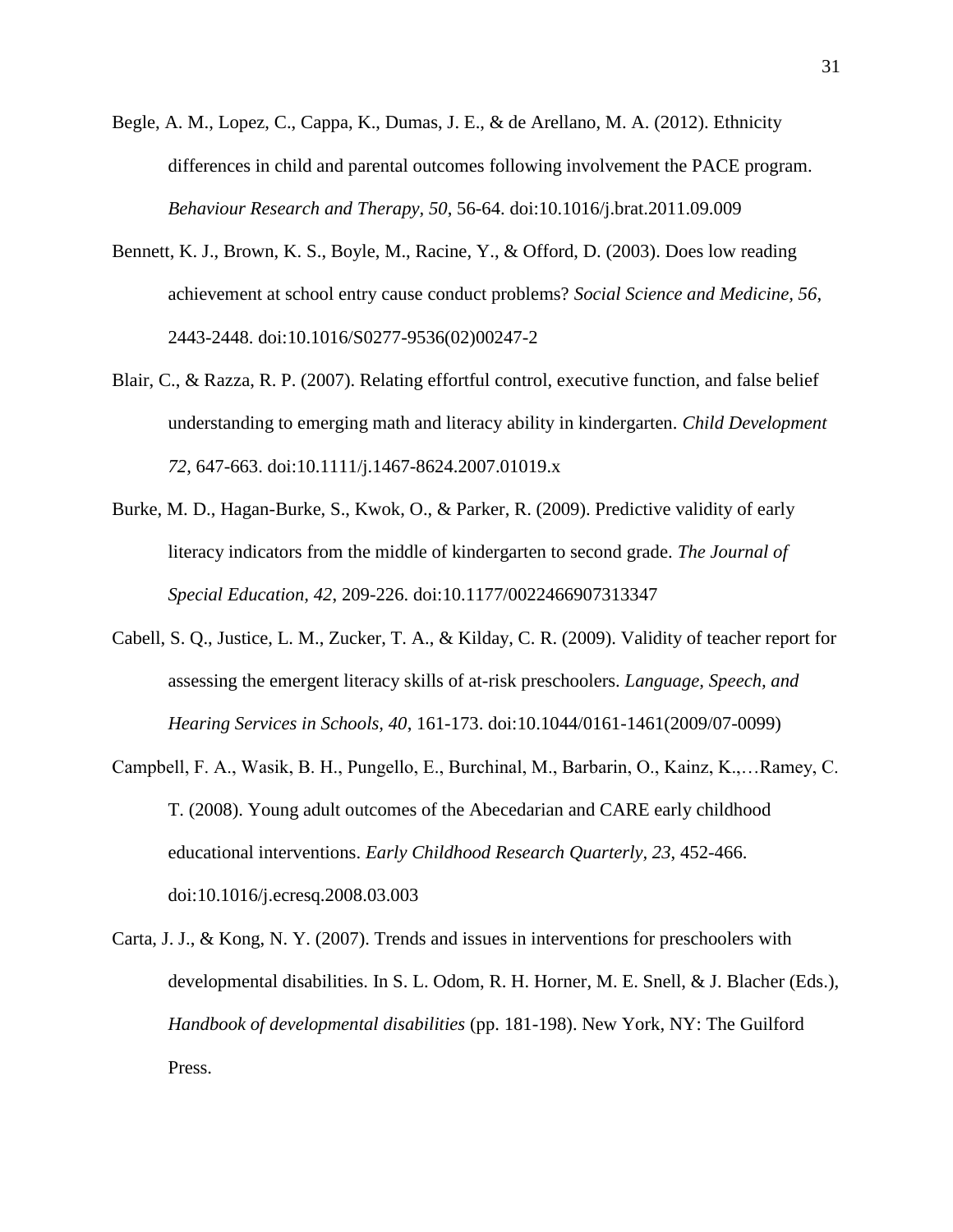Clay, M. M. (2000). *Concepts about print*. Portsmouth, NH: Heinemann Education.

- Clay, M. M. (2005). *An observation survey of early literacy achievement* (2nd ed.). Portsmouth, NH: Heinemann.
- Cohen, J. (1988). *Statistical power analysis for the behavioral sciences*. Hillsdale, NJ: Erlbaum.
- Cooper, H., Charlton, K., Valentine, J. C., & Muhlenbruck, L. (2000). Making the most of summer school: A meta-analytic and narrative review. *Monographs of the Society for Research in Child Development, 65*(1, Serial No. 260). doi[:10.1111/1540-5834.00058](http://psycnet.apa.org/doi/10.1111/1540-5834.00058)
- Cross, W., West, J., Wyman, P. A., Schmeelk-Cone, K., Xia, Y., Tu, X.,.…Forgatch, M. (2015). Observational measures [of implementer](http://psycnet.apa.org/index.cfm?fa=search.displayRecord&id=F8AAE668-B6EB-F2B0-42AC-349A0CEB00F4&resultID=1&page=1&dbTab=all&search=true) fidelity for a school-based preventive intervention: [Development, reliability, and validity.](http://psycnet.apa.org/index.cfm?fa=search.displayRecord&id=F8AAE668-B6EB-F2B0-42AC-349A0CEB00F4&resultID=1&page=1&dbTab=all&search=true) *Prevention Science, 16*(1), 122-132. doi[:10.1007/s11121-014-0488-9](http://psycnet.apa.org/doi/10.1007/s11121-014-0488-9)
- DeThorne, L. S., & Schaefer, B. A. (2004). A guide to child nonverbal IQ measures. *American Journal of Speech-Language Pathology, 13*(4), 275-290. doi:10.1044/1058- 0360(2004/029
- Diamond, K. E., Gerde, H. K., & Powell, D. R. (2008). Development in early literacy skills during the pre-kindergarten year in Head Start: Relations between growth in children's writing and understanding of letters. *Early Childhood Research Quarterly, 23*, 467-478. doi:10.1016/j.ecresq.2008.05.002
- Duncan, G. J., Dowsett, C. J., Claessens, A., Magnuson, K., Huston, A. C., Klebanov, P.,...Japel, C. (2007). School readiness and later achievement. *Developmental Psychology, 43*, 1428- 1446. doi[:10.1037/0012-1649.43.6.1428](http://dx.doi.org/10.1037%2F0012-1649.43.6.1428)
- Feil, E. G., Small, J. W., Forness, S. R., Serna, L. A., Kaiser, A. P., Hancock, T. B.,...Lopez, M. L. (2005). Using different measures, informants, and clinical cut-off points to estimate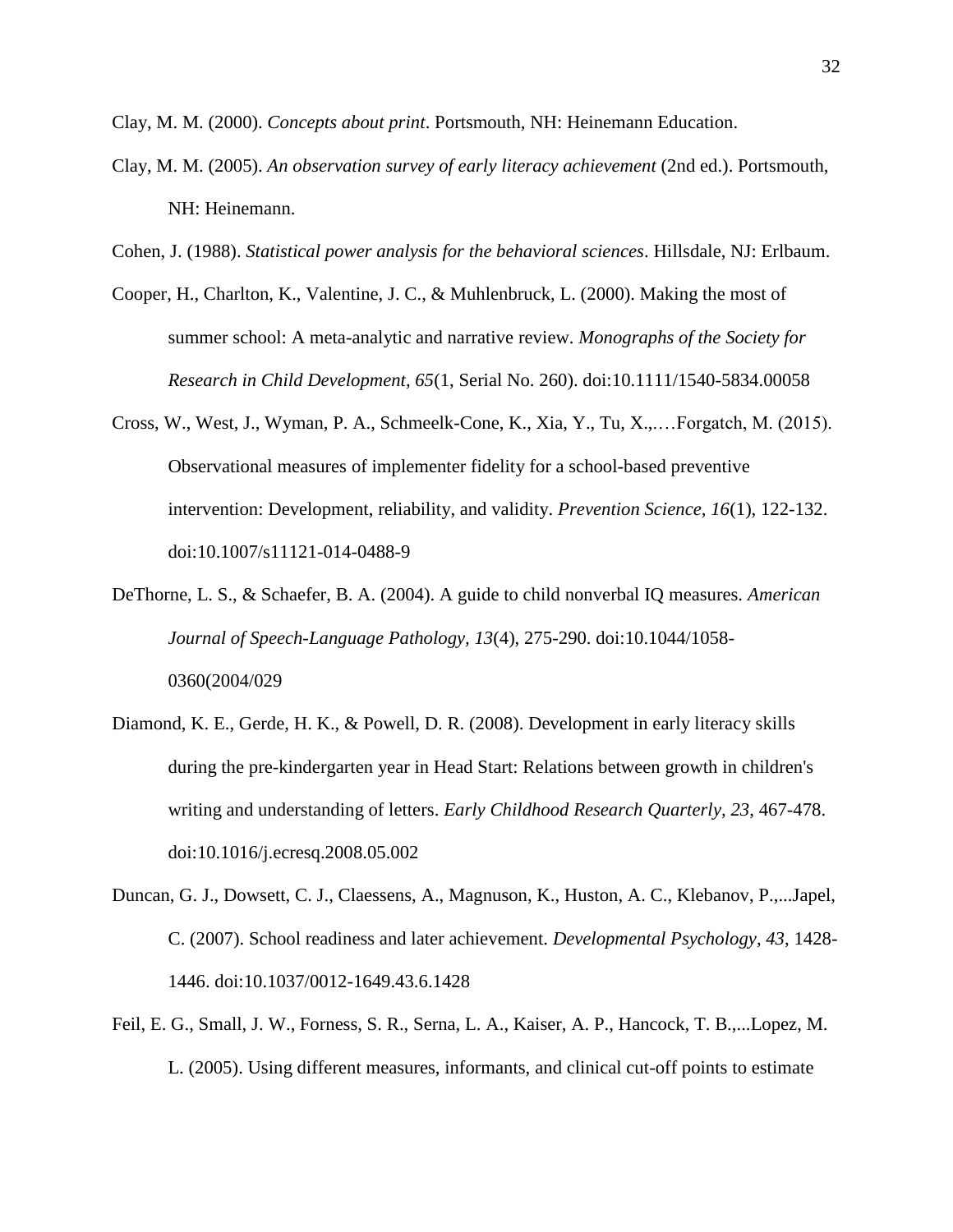prevalence of emotional or behavioral disorders in preschoolers: Effects on age, gender, and ethnicity. *Behavioral Disorders, 30*, 375-391.

- Feil, E. G., & Walker, H. M. (1995). The Early Screening Project for young children with behavior problems. *Journal of Emotional and Behavioral Disorders, 3*, 194-203. doi[:10.1177/106342669500300401](http://dx.doi.org/10.1177/106342669500300401)
- Feil, E. G., Walker, H., Severson, H., & Ball, A. (2000). Proactive screening for emotional/behavioral concerns in Head Start preschools: Promising practices and challenges in applied research. *Behavioral Disorders, 26*, 13-25.
- Feingold, A. (2009). Effect sizes for growth-modeling analysis for controlled clinical trials in the same metric as for classical analysis. *Psychological Methods, 14*, 43-45. doi[:10.1037/a0014699](http://dx.doi.org/10.1037%2Fa0014699)
- Gargiulo, R. M., & Kilgo, J. L. (Eds.). (2011). *An introduction to young children with special needs: Birth through age eight* (3rd ed.). Belmont, CA: Cengage Learning.
- George, D., & Mallery, P. (2003). *SPSS for Windows step by step: A simple guide and reference. 11.0 update* (4th ed.). Boston, MA: Allyn & Bacon.
- Good, R. H., III, & Kaminski, R. A. (2002). *Dynamic indicators of basic early literacy skills (6th ed.)*. Eugene, OR: Institute for the Development of Educational Achievement.
- Good, R. H., III, Kaminski, R. A., Smith, S., Simmons, D., Kame'enui, E., & Wallin, J. (2003). Reviewing outcomes: Using DIBELS to evaluate a school's core curriculum and system of additional intervention in kindergarten. In S. R. Vaughn & K. L. Briggs (Eds.), *Reading in the classroom: Systems for the observation of teaching and learning* (pp. 221- 266). Baltimore, MD: Paul H. Brookes.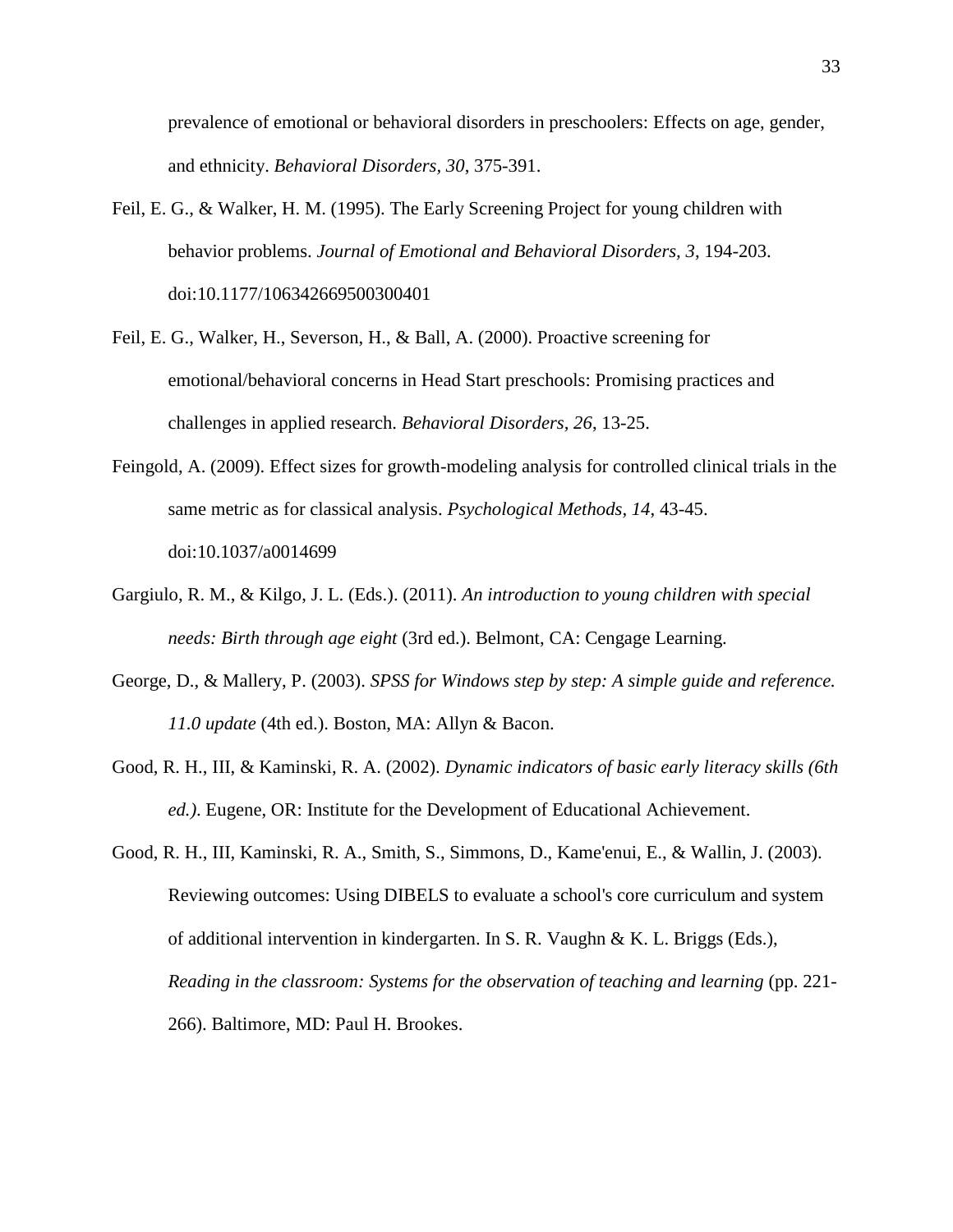- Good, R. H., III, Wallin, J. U., Simmons, D. C., Kame'enui, E. J., & Kaminski, R. A. (2002). *System-wide percentile ranks for DIBELS benchmark assessment (Technical Report No. 9)*. Eugene, OR: University of Oregon.
- Gray, S. A. O., Carter, A. S., Briggs-Gowan, M. J., Jones, S. M., & Wagmiller, R. L. (2014). Growth trajectories of early aggression, overactivity, and inattention: Relations to second-grade reading. *Developmental Psychology, 50*, 2255-2263. doi:10.1037/a0037367
- Halonen, A., Aunola, K., Ahonen, T., & Nurmi, J. E. (2006). The role of learning to read in the development of problem behavior: A cross-lagged longitudinal study. *British Journal of Educational Psychology, 76*, 517-534. doi[:10.1348/000709905X51590](http://dx.doi.org/10.1348%2F000709905X51590)
- Hamre, B. K., & Pianta, R. C. (2007). Learning opportunities in preschool and early elementary classrooms. In R. C. Pianta, M. J. Cox, & K. L. Snow (Eds.), *School readiness and the transition to kindergarten in the era of accountability*. Baltimore, MD: Brookes Publishing.
- Hansen, W. B., Pankratz, M. M., & Bishop, D. C. (2014). Differences in observers' and teachers' fidelity assessments. *The Journal of Primary Prevention, 35*(5), 297-308. doi:10.1007/s10935-014-0351-6
- Hill, C. J., Bloom, H. S., Black, A. R., & Lipsey, M. W. (2008). Empirical benchmarks for interpreting effect sizes in research. *Child Development Perspectives, 2*, 172-177. doi:10.1111/j.1750-8606.2008.00061.x
- Holliman, A. J., Hurry, J., & Douetil, J. (2010). *Standardisation of the observation survey in England and Wales, UK*. London, England: Institute of Education, University of London.
- Hooper, S. R., Costa, L.-J., McBee, M., Anderson, K. L., Yerby, D. C., Knuth, S. B., & Childress, A. (2011). Concurrent and longitudinal neuropsychological contributors to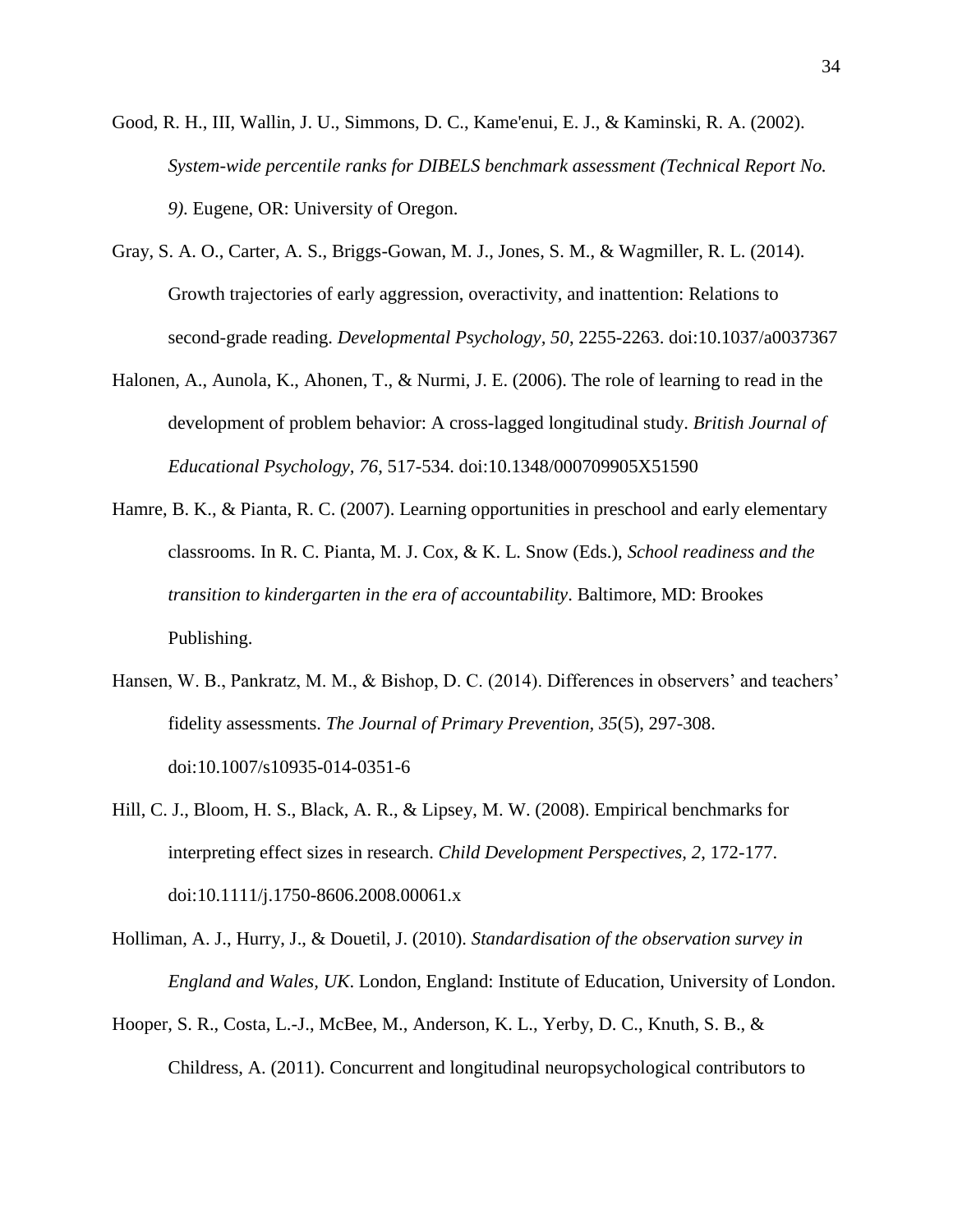written language expression in first and second grade students. *Reading and Writing, 24*, 221-252. doi:10.1007/s11145-010-9263-x

- King, K. R., Lembke, E. S., & Reinke, W. M. (2015). Using latent class analysis to identify academic and behavioral risk status in elementary students. *School Psychology Quarterly, Advance online publication*. doi:10.1037/spq0000111
- Levy, B. A., Gong, Z., Hessels, S., Evans, M. A., & Jared, D. (2006). Understanding print: Early reading development and the contributions of home literacy experiences. *Journal of Experimental Child Psychology, 93*, 63-93. doi:10.1016/j.jecp.2005.07.003
- Lightfoot, E., Hill, K., & LaLiberte, T. (2011). Prevalence of children with disabilities in the child welfare system and out of home placement: An examination of administrative records. *Children and Youth Services Review, 33*, 2069-2075. doi:10.1016/j.childyouth.2011.02.019
- Lipsey, M. W., Puzio, K., Yun, C., Hebert, M. A., Steinka-Fry, K., Cole, M. W.,…Busick, M. D. (2012). *Translating the statistical representation of the effects of education interventions into more readily interpretable forms* (No. NCSER 2013-3000): U.S. Department of Education.
- Lloyd, J. E. V., Irwin, L. G., & Hertzman, C. (2009). Kindergarten school readiness and fourthgrade literacy and numeracy outcomes of children with special needs: A populationbased study. *Educational Psychology, 29*, 583-602. doi:10.1080/01443410903165391
- Maughan, B., Gray, G., & Rutter, M. (1985). Reading retardation and antisocial behaviour: A follow-up into employment. *Journal of Child Psychology and Psychiatry, 26*, 741-758. doi:10.1111/j.1469-7610.1985.tb00588.x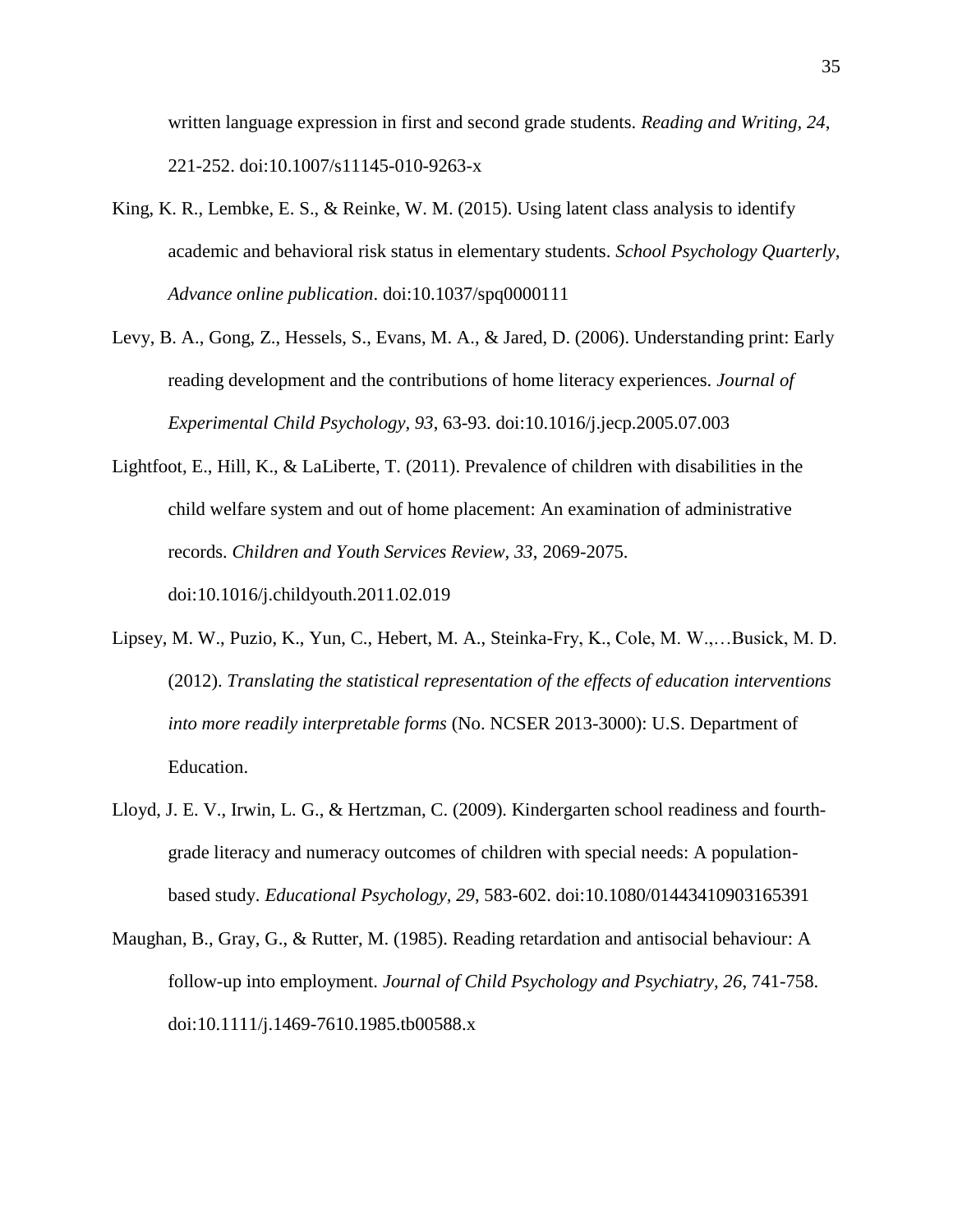- McClelland, M. M., Acock, A. C., Piccinin, A., Rhea, S. A., & Stallings, M. C. (2013). Relations between preschool attention span-persistence and age 25 educational outcomes. *Early Childhood Research Quarterly, 28*, 314-324. doi:10.1016/j.ecresq.2012.07.008
- Morgan, P. L., Farkas, G., Tufis, P. A., & Sperling, R. A. (2008). Are reading and behavior problems risk factors for each other? *Journal of Learning Disabilities, 41*, 417-436. doi[:10.1177/0022219408321123](http://dx.doi.org/10.1177/0022219408321123)
- Muthén, B. (2011). Applications of causally defined direct and indirect effects in mediation analysis using SEM in Mplus. Retrieved from

<http://www.statmodel.com/download/causalmediation.pdf>

- Muthén, L. K., & Muthén, B. O. (1998-2010). *Mplus User's Guide* (Version 6.12). Los Angeles, CA: Muthén & Muthén.
- National Center for Education Statistics. (1993). Public school kindergarten teachers' views on children's readiness for school. Washington, DC: U.S. Department of Education, Office of Educational Research and Improvement.
- National Institute for Literacy. (2009). *Developing early literacy: Report of the National Early Literacy Panel*. Washington, DC: National Institute for Literacy.
- National Research Council. (1998). *Preventing reading difficulties in young children*. Washington, DC: National Academy Press.
- Patton, K. L. S., & Reschly, A. L. (2013). Using curriculum-based measurement to examine summer learning loss. *Psychology in the Schools, 50*, 738-753. doi:10.1002/pits.21704
- Pears, K. C., Fisher, P. A., Kim, H. K., Bruce, J., Healey, C. V., & Yoerger, K. (2013). Immediate effects of a school readiness intervention for children in foster care. *Early Education and Development, 24*, 771-791.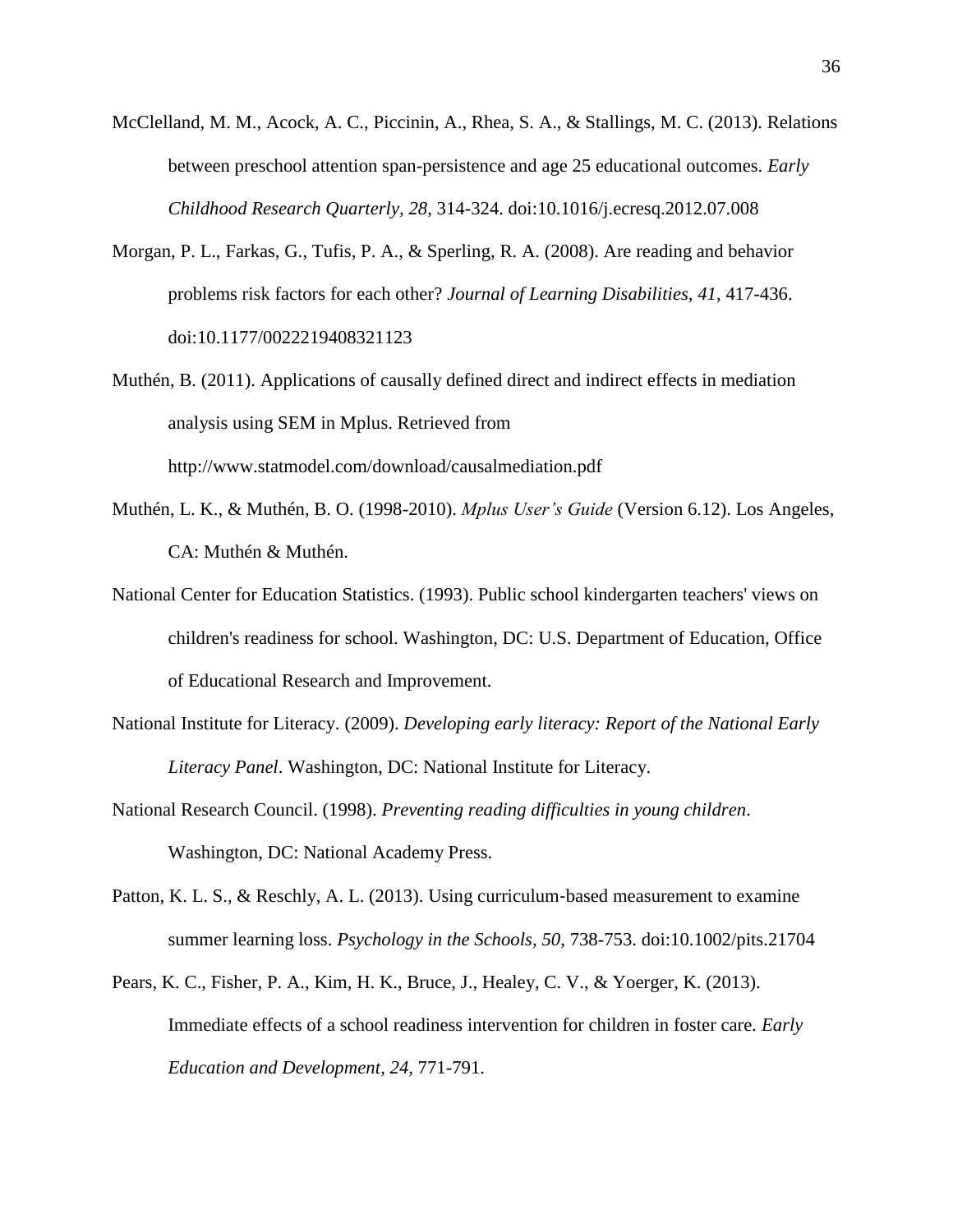- Pears, K. C., Kim, H. K., Healey, C. V., Yoerger, K., & Fisher, P. A. (2015). Improving child self-regulation and parenting in families of pre-kindergarten children with developmental disabilities and behavioral difficulties. Prevention Science*,* 16(2), 222-232.
- Phillips, D. A., & Meloy, M. E. (2012). High-quality school-based pre-k can boost early learning for children with special needs. *Council for Exceptional Children, 78*, 471-490.
- Pianta, R. C., & Cox, M. J. (1999). The changing nature of the transition to school: Trends for the next decade. In R. C. Pianta & M. J. Cox (Eds.), *The transition to kindergarten* (pp. 363-379). Baltimore, MD: Paul H. Brookes Publishing Co.
- Preacher, K. J., & Hayes, A. F. (2008). Asymptotic and resampling strategies for assessing and comparing indirect effects in multiple mediator models. *Behavior Research Methods, 40*, 879-891. doi[:10.3758/BRM.40.3.879](http://dx.doi.org/10.3758/BRM.40.3.879)
- Scarborough, A. A., Hebbeler, K. M., Spiker, D., & Simeonsson, R. J. (2011). Using survival analysis to describe developmental achievements of early intervention recipients at kindergarten. *Infants and Young Children 24*, 133-152.

doi:10.1097/IYC.0b013e3182104a7e

- Schatschneider, C., Fletcher, J. M., Francis, D. J., Carlson, C. D., & Foorman, B. R. (2004). Kindergarten prediction of readings skills: A longitudinal comparative analysis. *Journal of Educational Psychology, 96*, 265-282. doi:10.1037/0022-0663.96.2.265
- Schweinhart, L. J., Montie, J., Xiang, Z., Barnett, W. S., Belfield, C. R., & Nores, M. (2005). *Lifetime effects: The High/Scope Perry Preschool Study through age 40*. Ypsilanti, MI: High/Scope Press.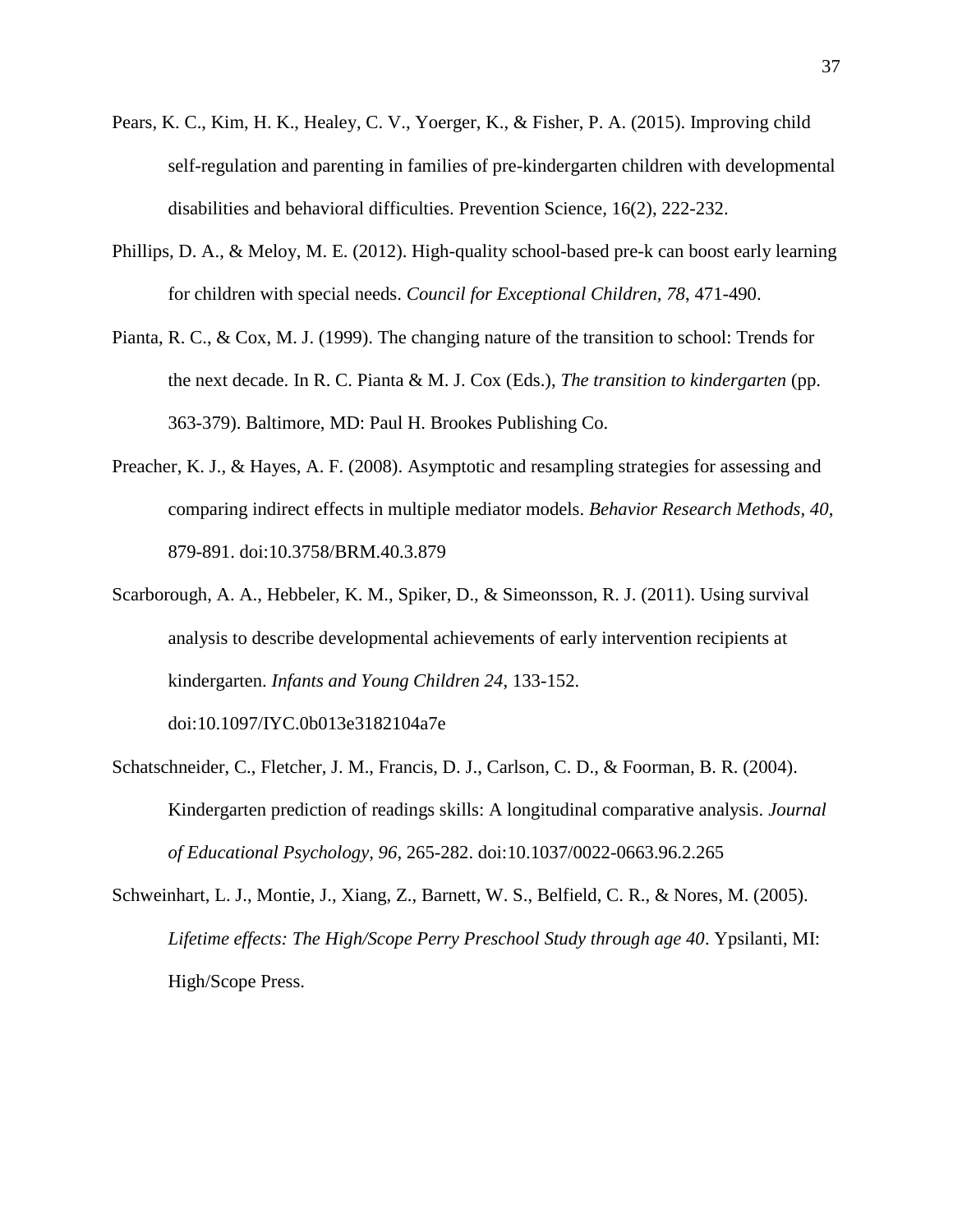- Slayter, E., & Springer, C. (2011). Child welfare-involved youth with intellectual disabilities: Pathways into and placements in foster care. *Intellectual and Developmental Disabilities, 49*, 1-13. doi:10.1352/1934-9556-49.1.1
- Stuart, M. (1995). Prediction and qualitative assessment of five- and six-year-old children's reading: A longitudinal study. *British Journal of Educational Psychology, 65*, 287-296. doi:10.1111/j.2044-8279.1995.tb01150.x
- Tanaka, J. S. (1993). Multifaceted conceptions of fit in structural equation models. In K. A. Bollen & J. S. Long (Eds.), Testing Structural Equation Models (pp. 10-39). Newberry Park, CA: Sage Publications.

Torgesen, J. K. (1998). Catch them before they fall. *American Educator*, 1-39.

- Trout, A. L., Epstein, M. H., Nelson, R., Synhorst, L., & Hurley, K. D. (2006). Profiles of children served in early intervention programs for behavioral disorders: Early literacy and behavioral characteristics. *Topics in Early Childhood Special Education, 26*, 206-218. doi:10.1177/02711214060260040201
- Trout, A. L., Nordness, P. D., Pierce, C. D., & Epstein, M. H. (2003). Research on the academic status of children with emotional and behavioral disorders: A review of the literature from 1961 to 2000. *Journal of Emotional and Behavioral Disorders, 1*, 198-210. doi:10.1177/10634266030110040201
- U.S. Department of Health and Human Services, Administration for Children and Families. (2010). *Head Start impact study. Final report*. Washington, DC: Author.
- Walker, H. M., Severson, H. H., & Feil, E. G. (1995). *Early screening project: A proven childfind process*. Longmont, CO: Sopris West.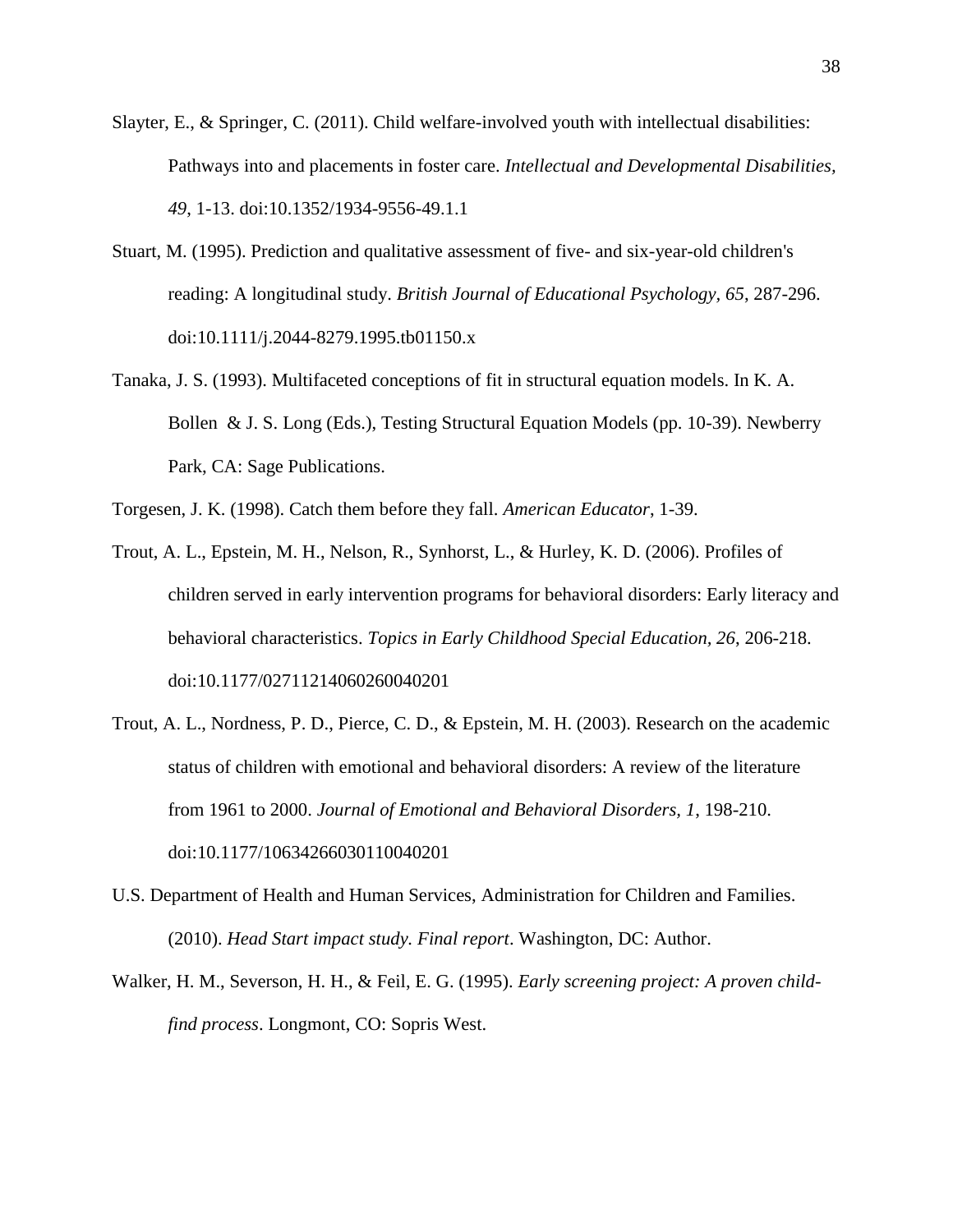- Wechsler, D. (2002). *Manual for the Wechsler preschool and primary scales of intelligence* (3<sup>rd</sup> ed., *WPPSI-III)*. San Antonio, TX: Harcourt Assessment, Inc.
- Wiig, E. H., Secord, W. A., & Semel, E. (2004). *Clinical evaluation of language fundamentals preschool* (2<sup>nd</sup> ed.). San Antonio, TX: Harcourt Assessment, Inc.
- Zvoch, K., & Stevens, J. J. (2015). Identification of summer school effects by comparing the inand out-of-school growth rates of struggling early readers. *The Elementary School Journal, 115*, 433-456. doi:10.1086/680229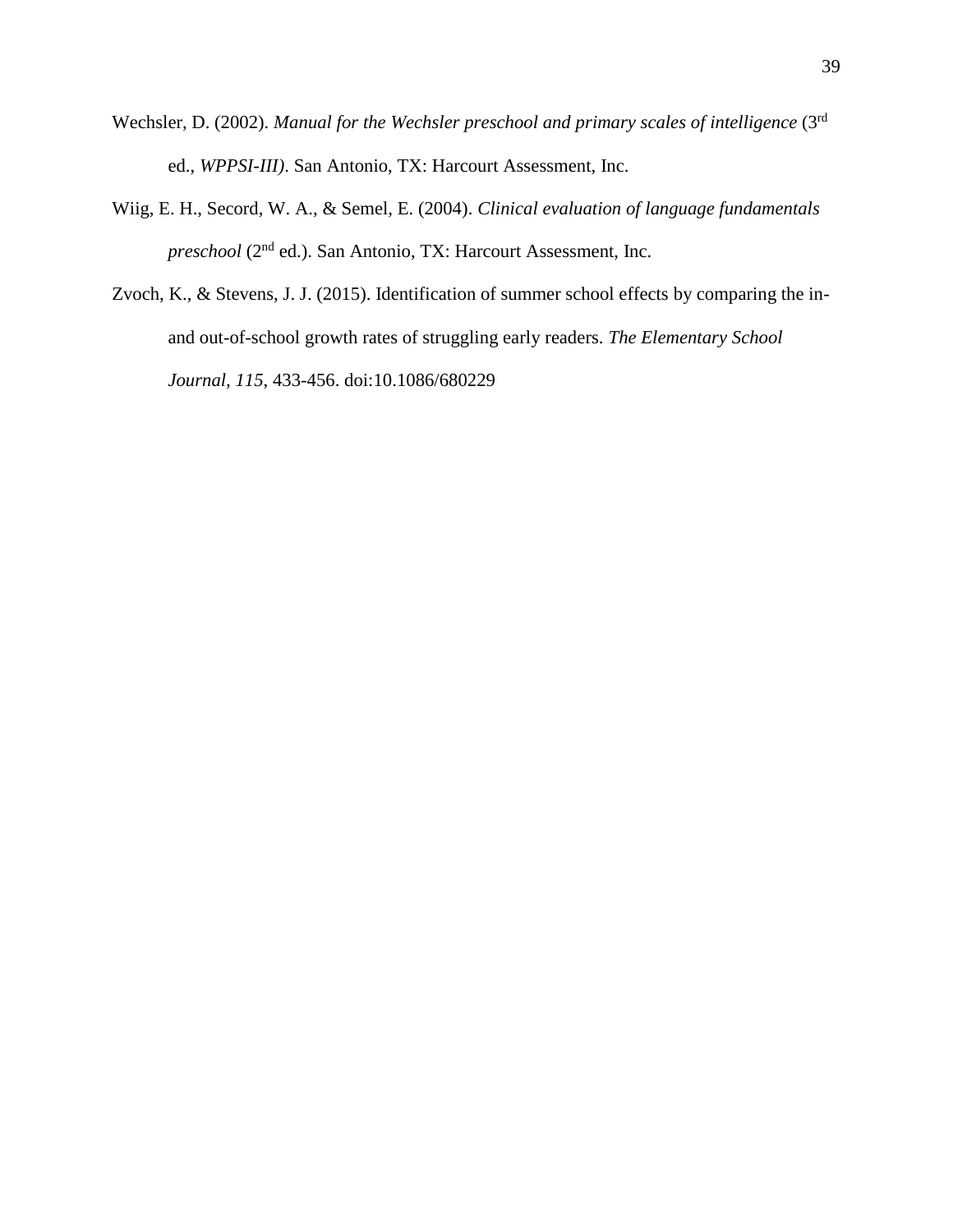|                                           | <b>KITS</b> Group   | <b>SAU Group</b>    |
|-------------------------------------------|---------------------|---------------------|
| Mean child age in years                   | 5.26 $(0.29)$       | $5.28$ $(0.28)$     |
| Child sex - % male                        | 77                  | 77                  |
| Child ethnicity (%)                       |                     |                     |
| European American                         | 71                  | 67                  |
| Latino                                    | 14                  | 14                  |
| African American                          | $\mathbf{1}$        | $\overline{2}$      |
| Native American                           | $\mathbf{1}$        | $\overline{2}$      |
| <b>Asian American</b>                     | $\mathbf{1}$        | $\mathbf{1}$        |
| Mixed race                                | 12                  | 14                  |
| Child disability category (%)             |                     |                     |
| Developmental delay                       | 61                  | 58                  |
| Communication delay                       | 29                  | 32                  |
| Autism                                    | 9                   | 10                  |
| Orthopedic impairment                     | $\mathbf{1}$        | $\boldsymbol{0}$    |
| Final behavioral risk score               | (1.13)<br>2.34      | (1.14)<br>2.34      |
| Mean Critical Events subscale score       | 1.33<br>(1.83)      | 1.09<br>(1.54)      |
| Mean Aggressive Behaviors subscale score  | 16.81<br>(7.21)     | 16.23<br>(6.61)     |
| Mean Maladaptive Behaviors subscale score | 20.41<br>(8.57)     | (8.07)<br>19.79     |
| Median caregiver education                | $=$ > 1 yr of 4 yr  | $< 1$ yr of 4 yr    |
|                                           | college             | college             |
| Median annual household income            | \$30,000 - \$39,999 | \$25,000 - \$29,999 |

Table 1. *Demographic Characteristics of Children and Families in the KITS and SAU Groups*

*Note.* Values in the parentheses represent standard deviations.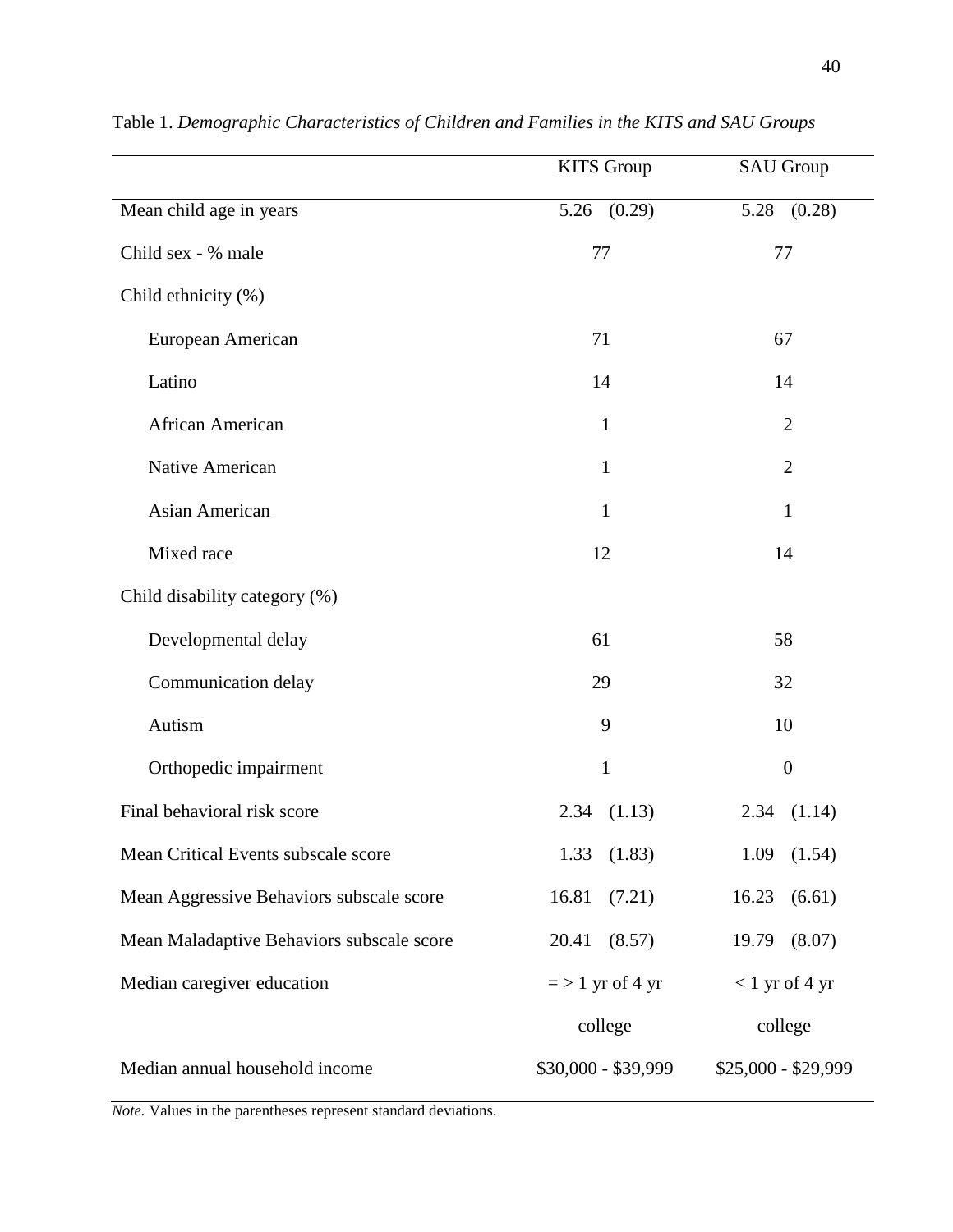|                                     | <b>KITS</b> Group |                   |          |                          |                          |                          | <b>SAU Group</b> |                   |          |                               |               |                          |
|-------------------------------------|-------------------|-------------------|----------|--------------------------|--------------------------|--------------------------|------------------|-------------------|----------|-------------------------------|---------------|--------------------------|
|                                     | T1                |                   |          | $\underline{T2}$         |                          | T3                       |                  | $\underline{T1}$  |          | $\underline{T3}$<br><u>T2</u> |               |                          |
|                                     | $\cal M$          | $\boldsymbol{SD}$ | $\cal M$ | SD                       | $\cal M$                 | $\cal SD$                | $\cal M$         | $\boldsymbol{SD}$ | $\cal M$ | SD                            | $\cal M$      | SD                       |
| <b>DIBELS Letter Naming Fluency</b> | 7.50              | 9.79              | 9.89     | 12.33                    | $-$                      | $\overline{\phantom{a}}$ | 8.34             | 11.39             | 8.15     | 11.59                         | $\rightarrow$ | $\overline{\phantom{m}}$ |
| <b>DIBELS</b> Initial Sound Fluency | 4.55              | 5.38              | 5.61     | 6.61                     | $--$                     | $\overline{\phantom{m}}$ | 4.28             | 4.37              | 5.63     | 5.69                          | $\sim$        | $-\,-$                   |
| <b>Concepts About Print</b>         | 4.96              | 3.32              | 6.26     | 3.52                     | $\overline{\phantom{m}}$ | $\overline{\phantom{a}}$ | 5.21             | 3.63              | 6.04     | 3.66                          | $-$           | $\overline{\phantom{a}}$ |
| Parent ratings of prereading        |                   |                   |          |                          |                          |                          |                  |                   |          |                               |               |                          |
| skills                              | $-0.02$           | 0.85              | 0.03     | 0.76                     | $-$                      | $\overline{\phantom{a}}$ | 0.02             | 0.83              | $-0.04$  | 0.80                          | $-$           | $\overline{\phantom{a}}$ |
| Teacher rating of emergent          |                   |                   |          |                          |                          |                          |                  |                   |          |                               |               |                          |
| reading                             |                   |                   |          | $\overline{\phantom{a}}$ | 3.10                     | 0.68                     | --               |                   |          |                               | 2.96          | 0.71                     |
| Teacher rating of emergent          |                   |                   |          |                          |                          |                          |                  |                   |          |                               |               |                          |
| writing                             |                   |                   |          | $\overline{\phantom{a}}$ | 2.60                     | 0.73                     |                  |                   |          | $-$                           | 2.51          | 0.72                     |
| <b>WPPSI-III Block Design</b>       | 20.19             | 5.88              |          |                          |                          |                          | 21.36            | 5.85              |          |                               |               |                          |
| Hours of individual ECSE            |                   |                   |          |                          |                          |                          |                  |                   |          |                               |               |                          |
| services                            | 71.24             | 93.26             |          |                          |                          |                          | 49.64            | 47.67             |          |                               |               |                          |
| Hours of ECSE                       |                   |                   |          |                          |                          |                          |                  |                   |          |                               |               |                          |
| consultation/training/services      | 11.15             | 17.76             |          |                          |                          |                          | 13.84            | 34.86             |          |                               |               |                          |

Table 2. *Means and Standard Deviations for the Indicator and Control Variables by Group*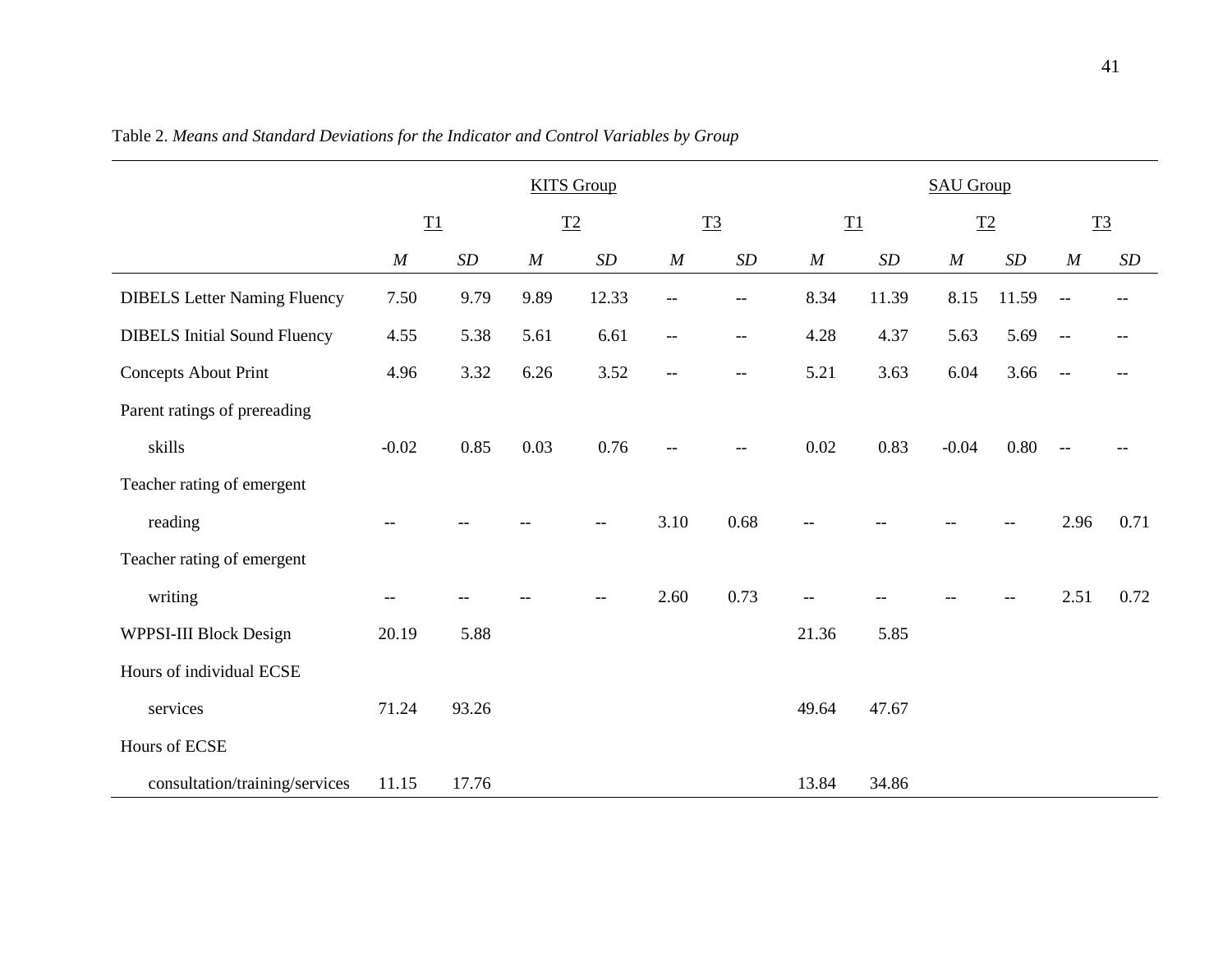# Table 3. *Correlations Among the Indicator Variables*

| $\mathbf{1}$ | 2                          | $\overline{3}$ | $\overline{4}$                  | 5                | 6                | $\overline{7}$ | 8      | 9                        | 10 | 11 | 12 |
|--------------|----------------------------|----------------|---------------------------------|------------------|------------------|----------------|--------|--------------------------|----|----|----|
|              |                            |                |                                 |                  |                  |                |        |                          |    |    |    |
| --           |                            |                |                                 |                  |                  |                |        |                          |    |    |    |
|              |                            |                |                                 |                  |                  |                |        |                          |    |    |    |
|              | $\overline{\phantom{m}}$   |                |                                 |                  |                  |                |        |                          |    |    |    |
| $.56*$       | $.36*$                     |                |                                 |                  |                  |                |        |                          |    |    |    |
|              |                            |                |                                 |                  |                  |                |        |                          |    |    |    |
| $.55*$       | $.13*$                     | $.40*$         | $\overline{\phantom{a}}$        |                  |                  |                |        |                          |    |    |    |
|              |                            |                |                                 |                  |                  |                |        |                          |    |    |    |
| $.80*$       |                            |                | .49*                            |                  |                  |                |        |                          |    |    |    |
|              |                            |                |                                 |                  |                  |                |        |                          |    |    |    |
|              |                            | $.46*$         |                                 |                  | $- -$            |                |        |                          |    |    |    |
| $.52*$       | $.39*$                     | $.70*$         | $.37*$                          | $.52*$           | $.44*$           | $-$            |        |                          |    |    |    |
|              |                            |                |                                 |                  |                  |                |        |                          |    |    |    |
|              |                            |                |                                 |                  |                  |                |        |                          |    |    |    |
|              | $.27*$<br>$.33*$<br>$.53*$ | $.45*$         | $.23*$ .52*<br>$.16*$<br>$.40*$ | $.22*$<br>$.77*$ | $.36*$<br>$.53*$ | $.24*$         | $.35*$ | $\overline{\phantom{m}}$ |    |    |    |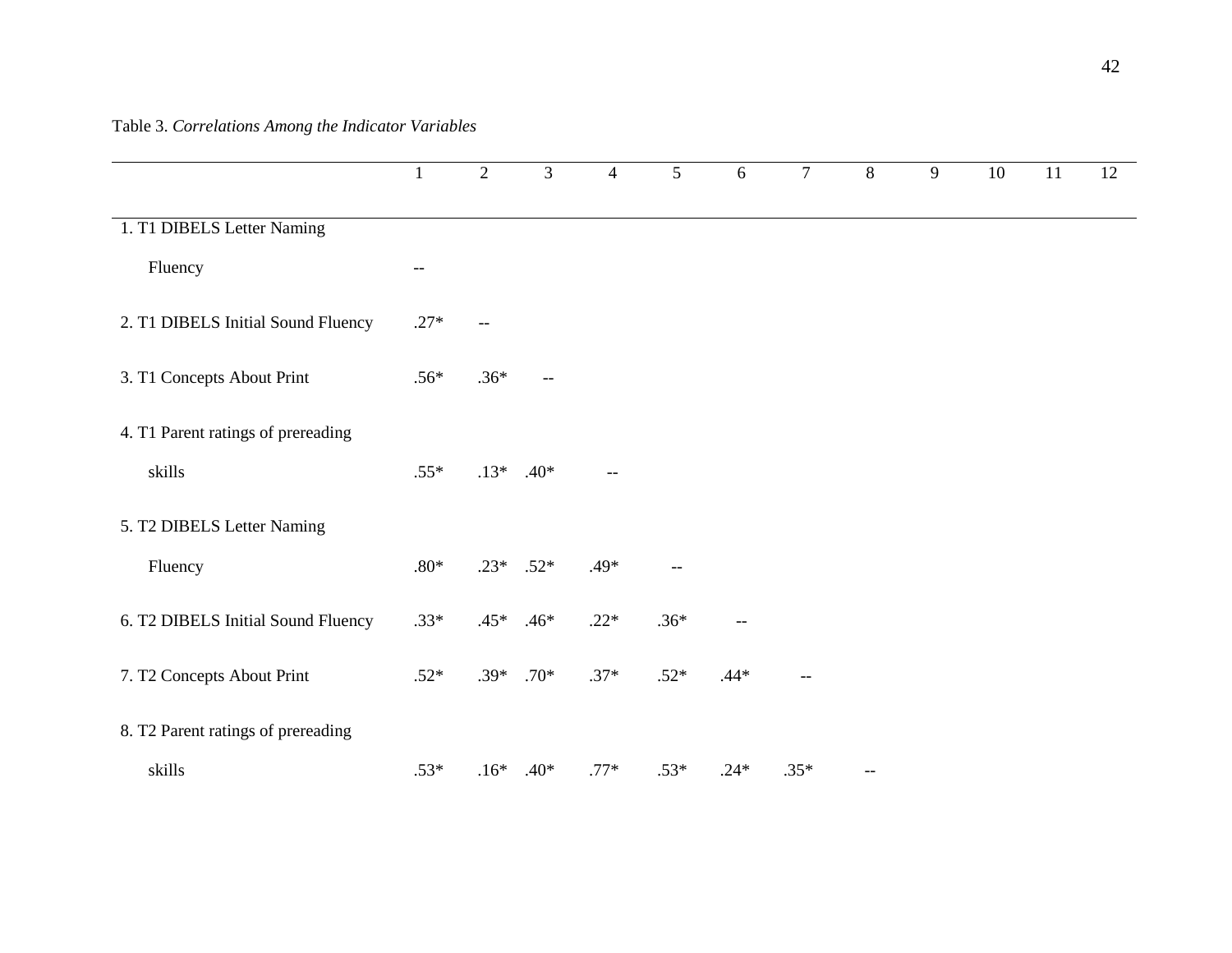# Table 3. (continued)

|                                   |        | 2      | 3      | 4      | 5      | 6      | $\overline{7}$ | 8      | 9                                                   | 10                       | 11      | 12  |
|-----------------------------------|--------|--------|--------|--------|--------|--------|----------------|--------|-----------------------------------------------------|--------------------------|---------|-----|
| 9. T3 Teacher rating of emergent  |        |        |        |        |        |        |                |        |                                                     |                          |         |     |
| reading                           | .49*   | .07    | $.48*$ | $.46*$ | $.50*$ | $.26*$ | $.42*$         | $.53*$ | $\hspace{0.05cm} -\hspace{0.05cm} -\hspace{0.05cm}$ |                          |         |     |
| 10. T3 Teacher rating of emergent |        |        |        |        |        |        |                |        |                                                     |                          |         |     |
| writing                           | $.37*$ | $.15*$ | $.39*$ | $.37*$ | $.40*$ | $.23*$ | $.40*$         | $.45*$ | $.71*$                                              | $\overline{\phantom{m}}$ |         |     |
| 11. WPPSI-III Block Design        | $.28*$ | $.14*$ | $.40*$ | $.25*$ | $.21*$ | $.16*$ | $.34*$         | $.26*$ | $.19*$                                              | $.33*$                   | $-\, -$ |     |
| 12. Hours of individual ECSE      |        |        |        |        |        |        |                |        |                                                     |                          |         |     |
| services                          | $-.08$ | $-.01$ | $-.05$ | $-.11$ | $-.02$ | $-.01$ | $-.05$         | $-.11$ | $-.11$                                              | $-12*$                   | $-.09$  |     |
| 13. Hours of ECSE                 |        |        |        |        |        |        |                |        |                                                     |                          |         |     |
| consultation/training services    | .12    | $-.09$ | $-.03$ | .05    | .07    | $-.05$ | $-.08$         | .01    | .03                                                 | .01                      | $-.05$  | .13 |

\**p* < .05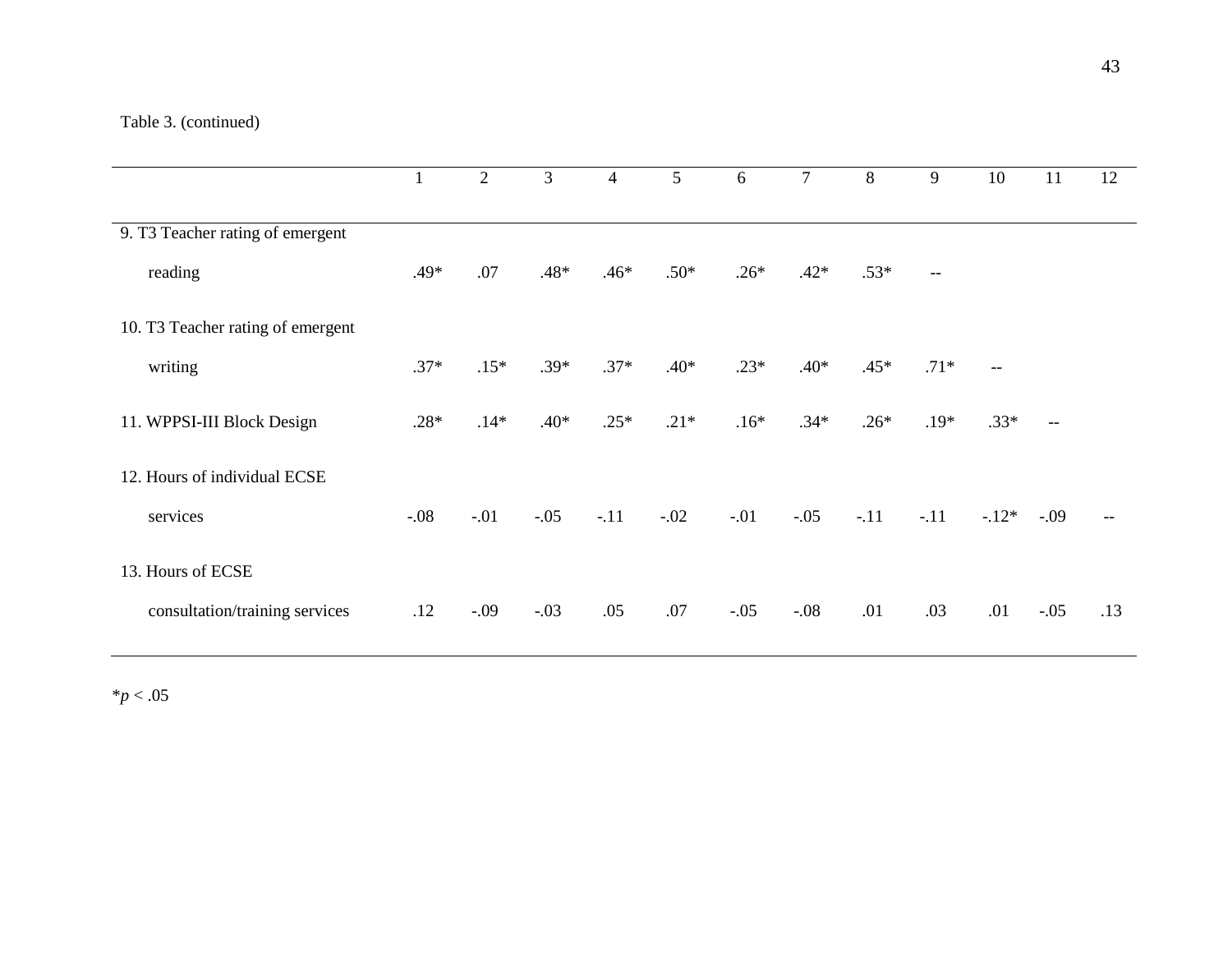Table 4. *Percentages of Children Scoring in Low Risk Range for Early Literacy Variables by* 

|                   |     | <b>KITS</b> Group | <b>SAU Group</b> |                |  |  |  |
|-------------------|-----|-------------------|------------------|----------------|--|--|--|
|                   | T1  | T <sub>2</sub>    | T1               | T <sub>2</sub> |  |  |  |
| <b>DIBELS LNF</b> | 37% | 44%               | 36%              | 32%            |  |  |  |
| <b>DIBELS ISF</b> | 21% | 29%               | 21%              | 23%            |  |  |  |

CAPT 7% 13% 13% 13% 13%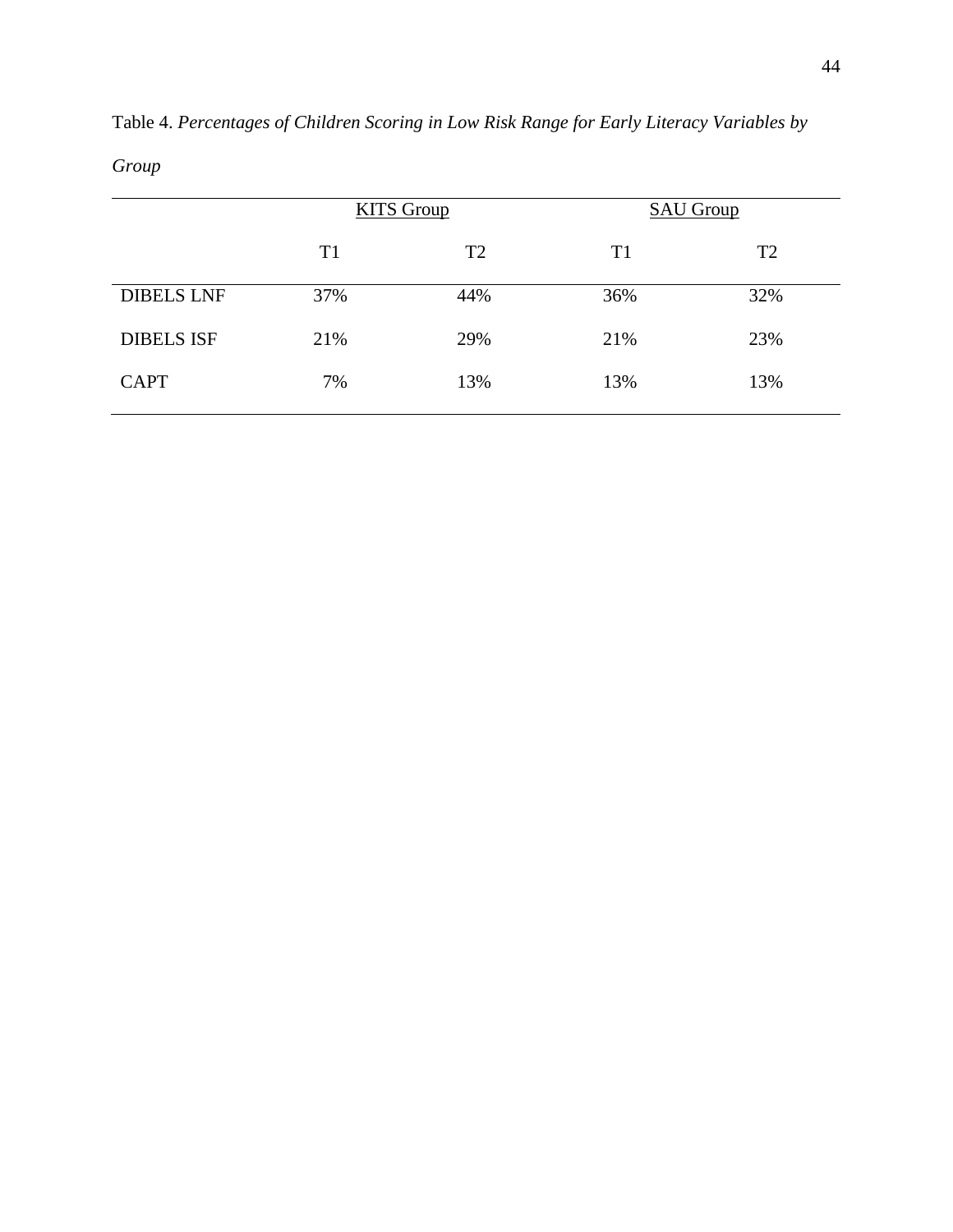